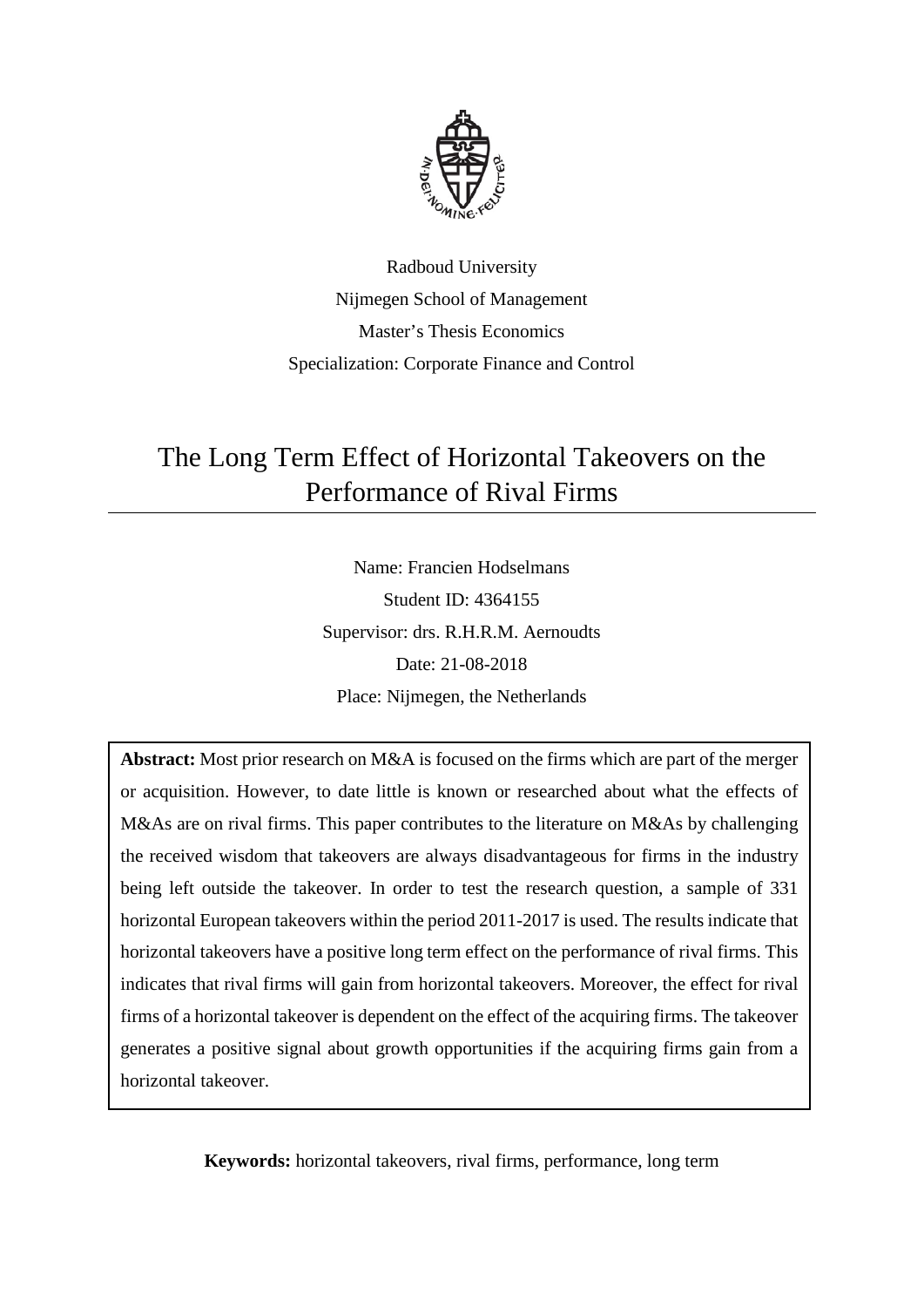## **Table of Contents**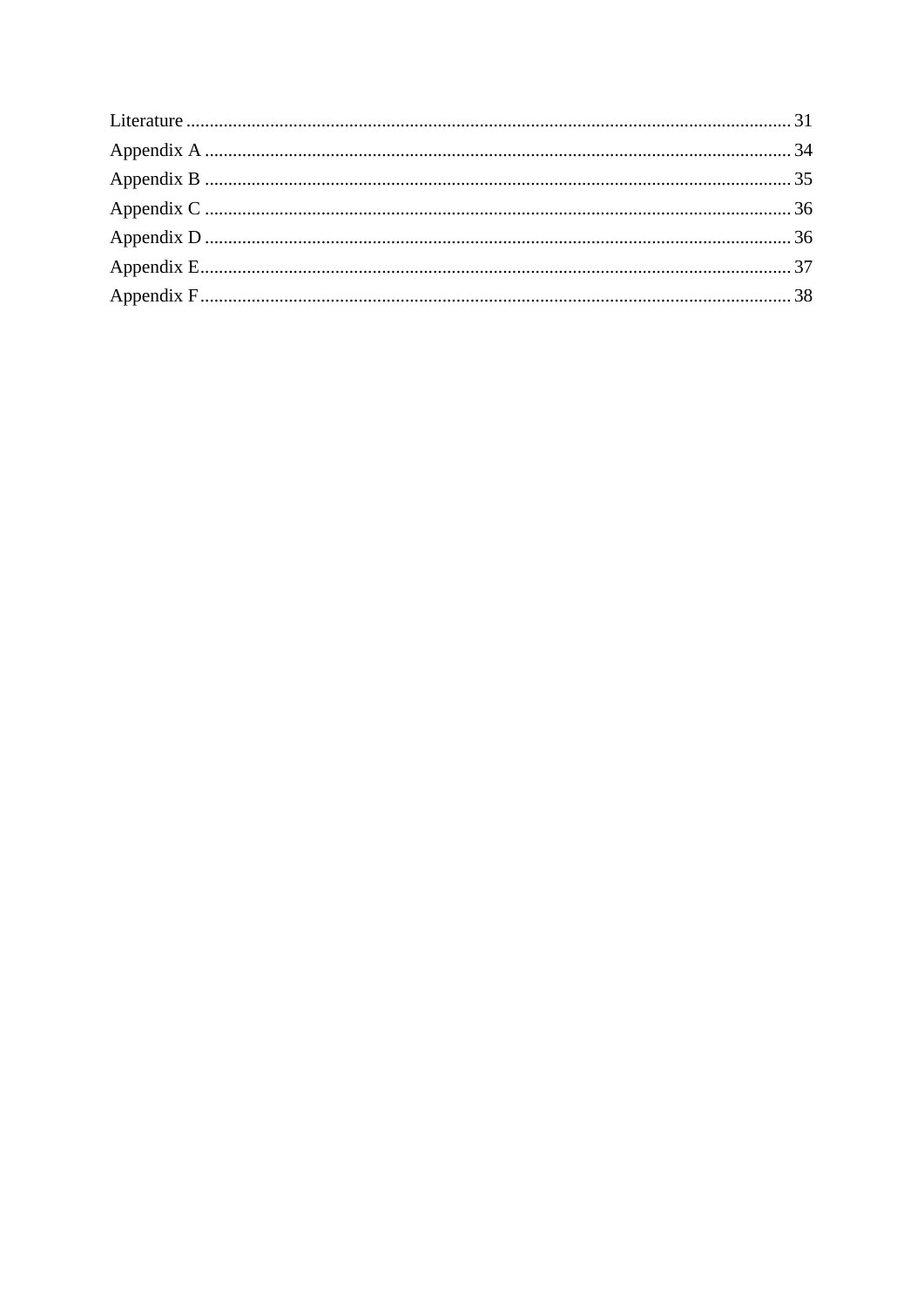### <span id="page-3-0"></span>**1. Introduction**

The literature on mergers and acquisitions (M&A) can be roughly classified into three fields according to Haleblian, Devers, McNamara, Carpenter, and Davison (2009), namely acquisition outcomes, moderators and antecedents. Regarding acquisition outcomes, the extensive research on this topic yields to the results that the target firm mostly gains from M&As and that the acquirer firm receives M&As as actually value destroying (Bradley, Desai, & Kim, 1988; Leeth & Borg, 2000). Most prior research is focused on the firms which are actually part of the merger or acquisition. However, to date little is known or researched about what the effects of a merger or acquisition are on rival firms. For example, Song and Walkling (2000) have found evidence that an acquisition announcement has the effect that the market bids up the value of rival firms in the industry. Furthermore, there are a few studies who examined the short term effects of an M&A on rival firms and find that M&As have a positive influence on rival firms (Clougherty & Duso, 2009; Fee & Thomas, 2004; Shahrur, 2005). However, the long-term consequences for these firms are not yet clear. For example, Berger, Saunders, Scalise, and Udell (1998) argue that horizontal acquisitions create industry consolidation and decreased commitment from the target firm's existing customers. This might lead to growth opportunities for the remaining firms.

#### <span id="page-3-1"></span>**1.1 Research problem**

After reviewing the literature on M&As and rival firms, this research attempts to fill the gap in the literature regarding the effects of horizontal takeovers on the performance of rival firms in the long run. The research question is formulated as follows:

#### *How do horizontal takeovers affect the performance of rival firms in the long run?*

To answer this question a measure of the rival firm's performance is identified from existing literature, as well as various determinants of long run consequences for rival firms.

#### <span id="page-3-2"></span>**1.2 Research method**

In order to test the research question, a sample of 331 horizontal takeovers within the period 2011-2017 is used. The acquirers, targets and rivals in the sample are European. Because the takeovers are horizontal, only takeovers are used when the acquirer and target are in the same industry. Additionally, only rivals that are in the same industry as the takeover are used in order to properly examine the effects of takeovers within the same market.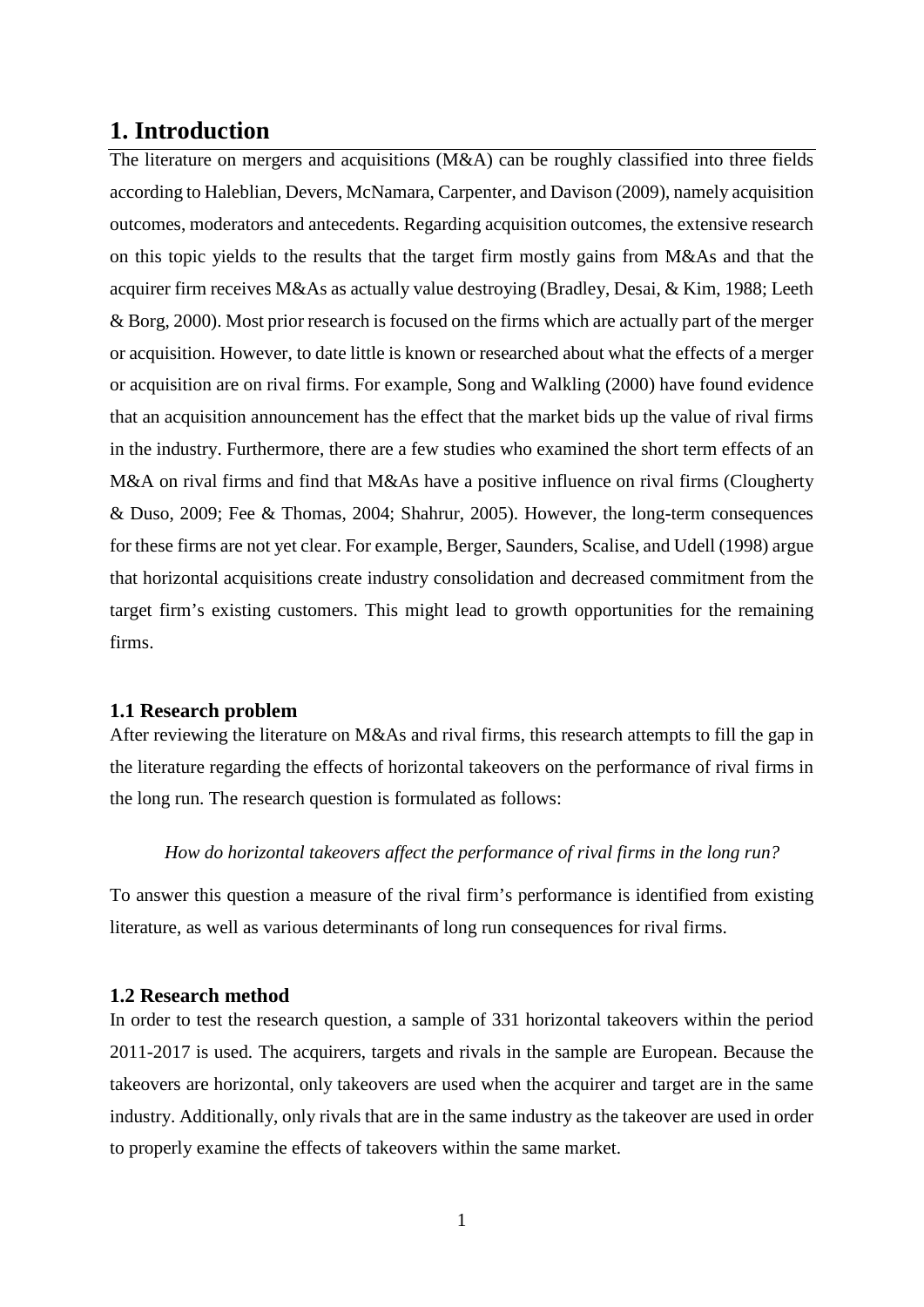On the basis of a literature overview, hypotheses are formulated to specify the expectations of the M&A effects on rival firms. Control variables based on existing literature are used regarding other determinants of long run consequences. In order to examine the effects, a one-sample t test and an Ordinary Least Squares (OLS) regression are performed. The results suggest a positive relationship between horizontal takeovers and the long term performance of rival firms. Furthermore, a significant relation is found between the performance of acquiring firms and the performance of rival firms, which implies that the performance of rival firms is dependent on the performance of acquiring firms.

#### <span id="page-4-0"></span>**1.3 Relevance**

It seems that the field could benefit by a research about how and when acquisitions alter the capabilities of or create market opportunities for the remaining firms (Haleblian et al., 2009). This paper contributes to the literature on M&As by challenging the received wisdom that takeovers are always disadvantageous for firms in the industry being left outside the takeover. This paper identifies several explanations. First, a takeover reduces the competitive rivalry in the market which means that all firms in the market have more pricing power. Second, a takeover results in a higher concentration level in the buying industry. All the remaining firms in the market can put pressure on their suppliers and receive lower input prices. Third, many takeovers are actually value destroying and unsuccessful mergers present a competitive opportunity for the rival firms.

Furthermore, after conducting this research, firms that want to engage in a takeover can be more aware of the consequences of the takeover of the market. The firm has more information on how rival firms will react and this can make a difference in the decision making of the firms in the takeover.

#### <span id="page-4-1"></span>**1.4 Outline**

The structure of this paper is as follows, chapter 2 contains the literature overview which provides an overview of existing literature regarding this topic and its findings. Chapter 3 contains the hypotheses development. Chapter 4 contains the methodology as well as the discussion of the various variables used in this research. Chapter 5 contains the data description and the discussion of the results. Finally, chapter 6 contains the conclusion and discussion.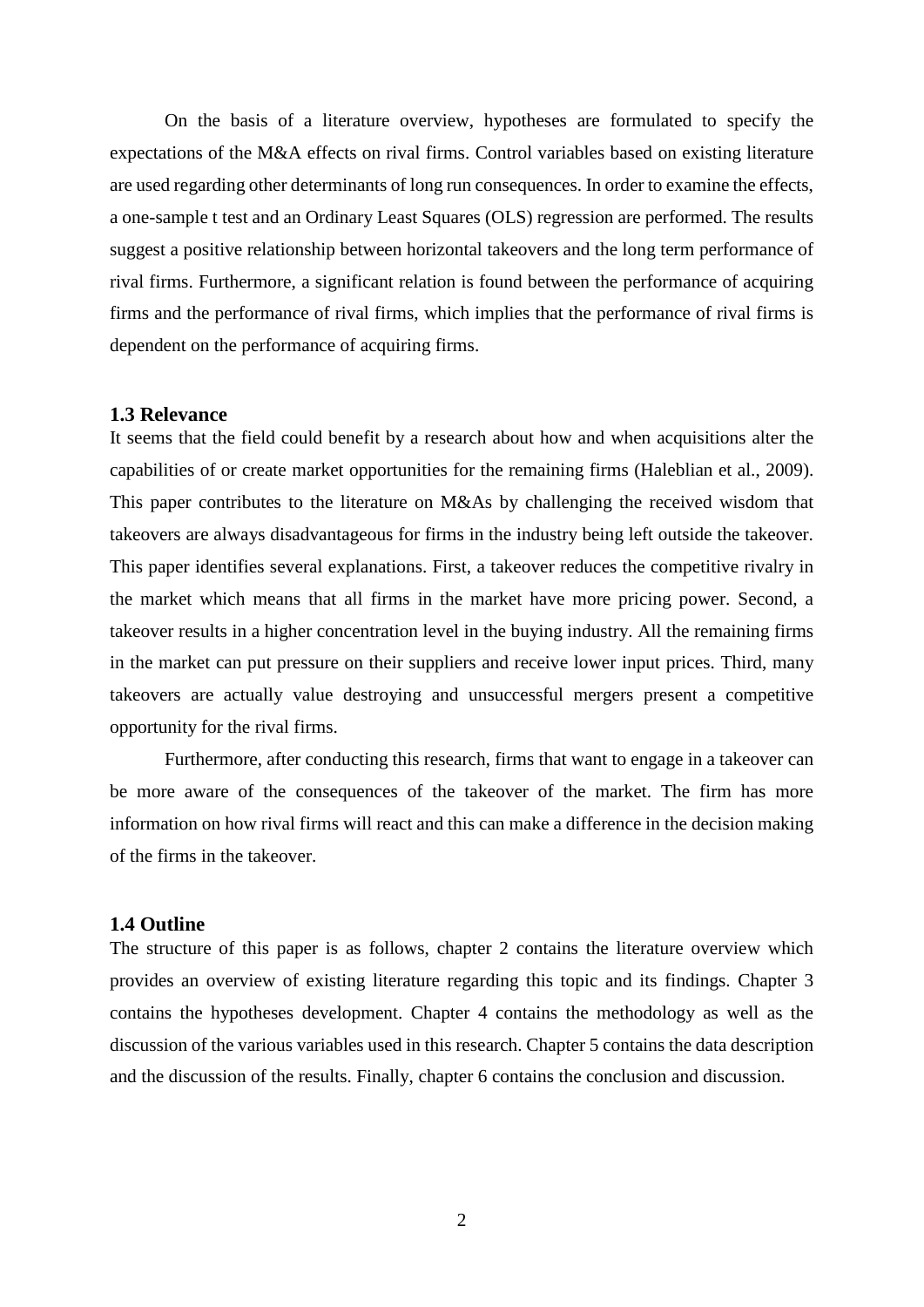## <span id="page-5-0"></span>**2. Literature Review**

#### <span id="page-5-1"></span>**2.1 Introduction**

In this chapter, theories on M&A are discussed regarding the effects of takeovers on rival firms. This paper focuses on the consequences of takeovers for the market. However, there are two types of takeovers, first horizontal takeovers which are defined as mergers between firms within the same industry. Second, non-horizontal mergers which are defined as mergers between firms in different industries. To measure the impact on one market, this paper focuses on horizontal takeovers only.

Though there are other motives for takeovers, such as market misevaluation (Jensen, 1986), hubris (Malmendier & Tate, 2008) and agency problems (Shleifer & Vishny, 2003) among others, this paper focuses on the motives that are specific to horizontal takeovers. The collusion theory, productive efficiency theory, buying power theory and value destroying theory are discussed, as these theories are specific to the effects of horizontal takeovers on rival firms. Table 1 in appendix A consists of a comparison of the theories used in this paper. The theories are gathered from Eckbo (1983), Eckbo and Wier (1985) and other studies that examine market reactions to rivals, e.g. Clougherty and Duso (2009); Fee and Thomas (2004); Shahrur (2005). Finally, several diversities in takeover and rival characteristics are discussed to better identify the effects of takeovers on rival firms.

#### <span id="page-5-2"></span>**2.2 Collusion theory**

The collusion theory describes that horizontal mergers reduce the number of firms in the industry, which reduces the competition and rivalry among the remaining firms. This lowers the costs to monitor collusion and increases the capability of rivals to collude (Stigler, 1964). According to Clougherty and Duso (2009), the merger insiders increase prices and reduce output, this pushes up overall prices in a market. Horizontal takeovers are thus beneficial for the insiders, acquirer and target, and for the outsiders, the rivals. The interests of the acquiring firms and the rivals are intertwined since reduced competition leads to increased market power and this enhances the future profit forecasts of rival firms. Accordingly, the rivalry reducing or collusive elements of horizontal takeover activity yield higher profit opportunities that should create positive performances for rivals (Clougherty & Duso, 2009). Fee and Thomas (2004) refer to this idea as the monopolistic collusion hypothesis.

However, Eckbo (1983) examined the effects of a takeover on rival firms to test the collusion theory. The rival firms are expected to benefit from a collusive merger. The results of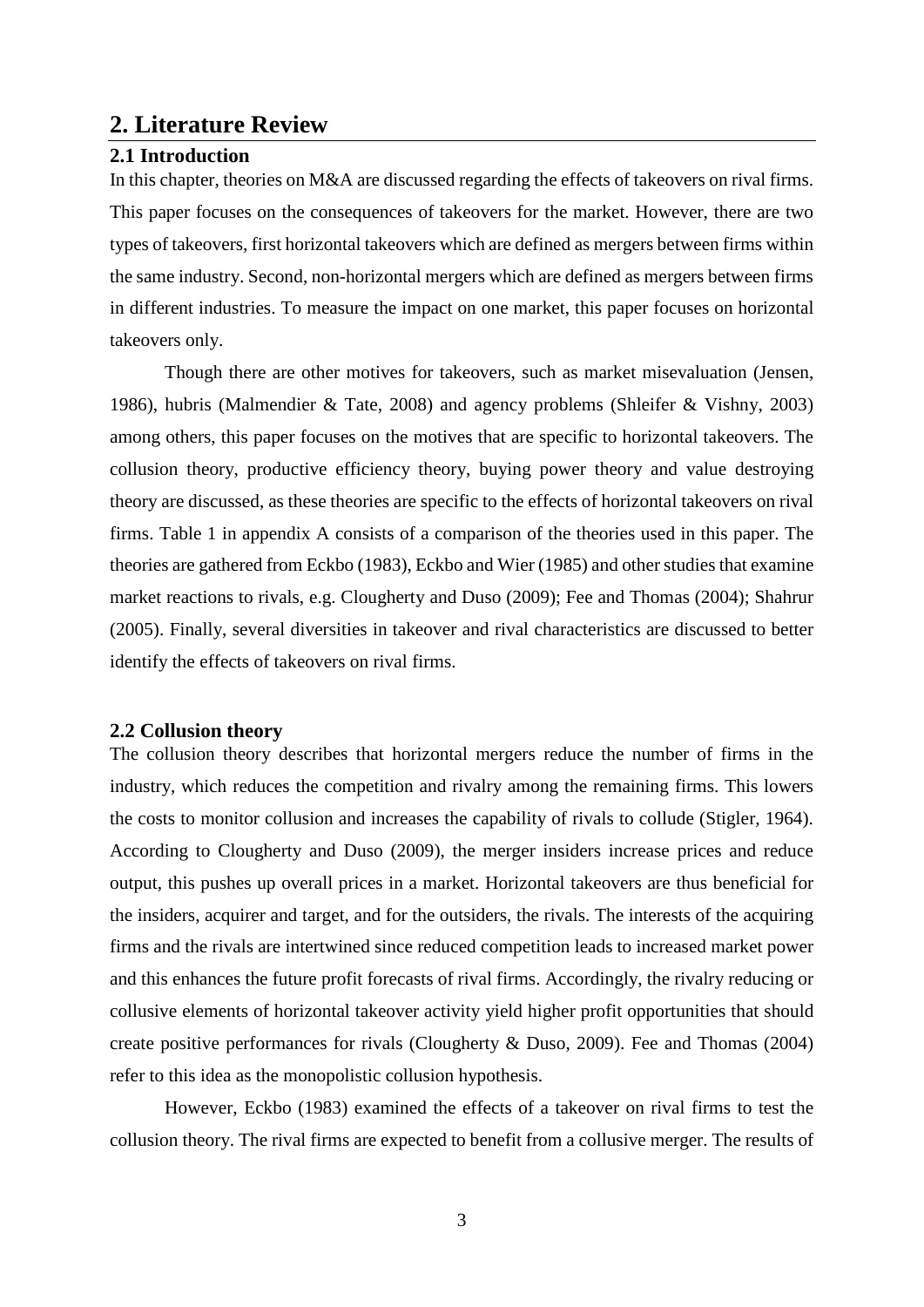this study are inconsistent with the collusion theory, as the findings suggest that rival firms are not negatively impacted at antitrust announcements that challenge the takeovers (Eckbo, 1983).

Altogether, the collusion theory predicts that rival firms benefit from horizontal takeovers of industry competitors. However, the research of Eckbo (1983) but also of Fee and Thomas (2004) and Shahrur (2005) came to the conclusion that their results are inconsistent with the collusion theory. The main reason for this inconsistency is that the theory does not hold when the takeovers are challenged by antitrust authorities. In this paper, only completed takeovers are considered which are thus unchallenged. Therefore, one can assume that the collusion theory should hold in this paper because the sample consists of completed takeovers.

#### <span id="page-6-0"></span>**2.3 Productive efficiency theory**

The productive efficiency theory is a view which states that takeovers result in productive efficiency. The reductions in production, marketing, distribution and other costs appear from the elimination of overlapping facilities, greater realization of economies of scale etc. These elements are generally given as sources of gains to horizontal mergers (Fee & Thomas, 2004). According to Eckbo (1983), due to the implementation of a more cost efficient production policy after the takeover, the market value of the merging firms' increases. Furthermore, the productive efficiency theory does not restrict the effect on rival firms. On the one hand, the intensified competition in factor and product markets is likely to result in higher factor prices and lower product prices. This effect yields a negative change in the market value of the rivals. On the other hand, the announcement of a proposed efficient merger can also indicate opportunities for the rival firms to increase their productivity. The firms in the takeover may not be unable to exclude the rival firms from using the same efficiency increasing technology (Eckbo, 1983).

The productive efficiency theory thus gives an unrestricted answer however, the results of Eckbo (1983); Fee and Thomas (2004); Shahrur (2005) indicate that there is a positive effect of the horizontal takeovers for the rival firms. This paper thus assumes that the productive efficiency theory will yield a positive effect.

#### <span id="page-6-1"></span>**2.4 Buying power theory**

The buying power theory states that an increase in the concentration of the buying industry can result in an offset power that allows buyers to pressure their suppliers (Shahrur, 2005). The research on the buyer size effect can be divided into two categories according to Ellison and Snyder (2010). The first category consists of theories that research the effect of a monopoly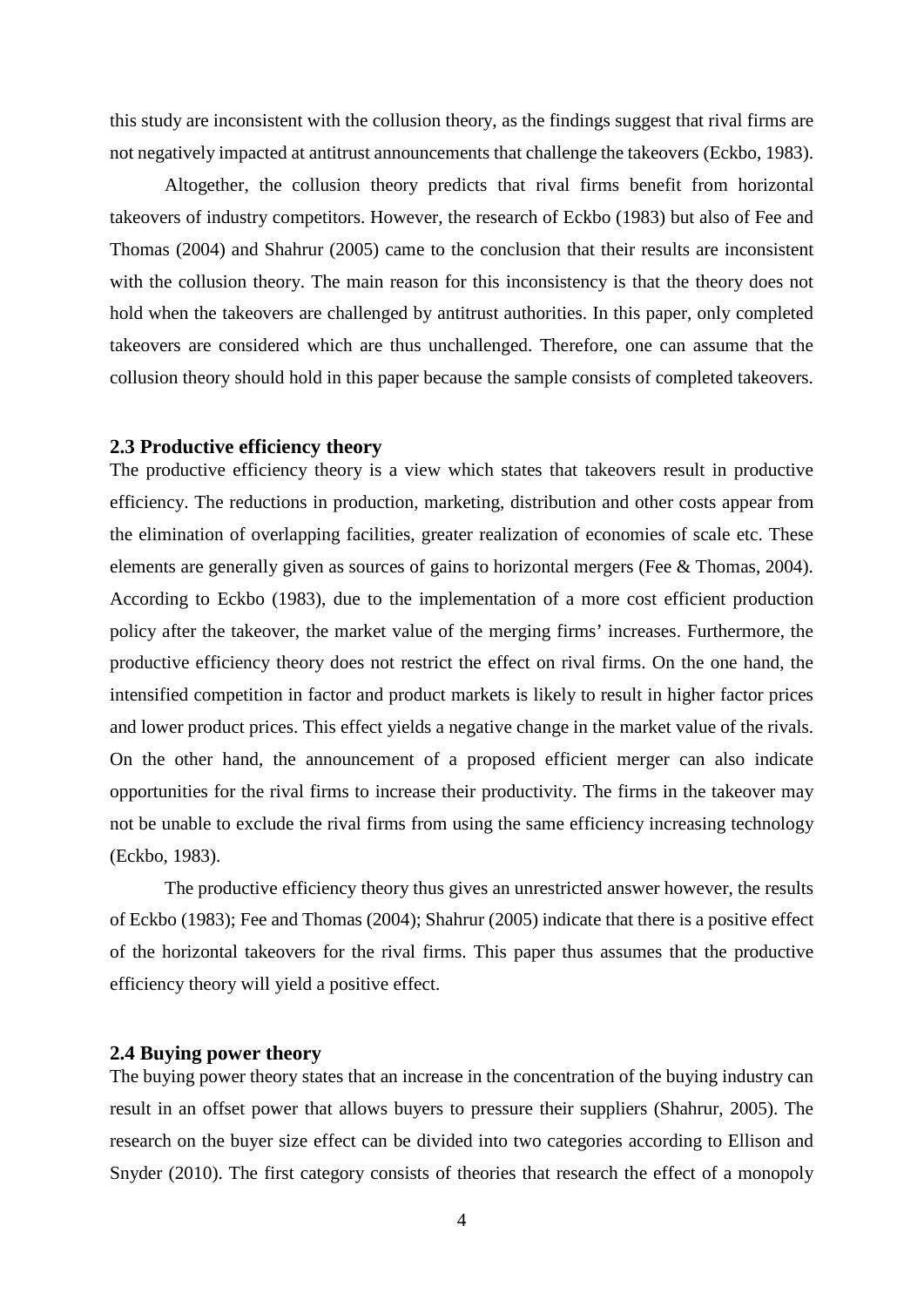supplier vis-à-vis the size of a buyer on its bargaining power. These papers indicate that there are plausible circumstances under which a large buyer is charged a lower input price. The second category consists of theories that concentrate on tacitly colluding suppliers. The study of Snyder (1996) shows that a merger between two buyers expands their ability to strengthen competition among colluding suppliers. Snyder (1996) also indicates that due to the increased buyer power of the merging firms, rival firms benefit from the intensified post takeover competition among suppliers.

The buying power theory suggests that horizontal takeovers have a positive effect on rival firms. Consistently, the studies of Fee and Thomas (2004); Shahrur (2005) report positive results. This paper assumes, therefore, a positive effect.

#### <span id="page-7-0"></span>**2.5 Destroying value theory**

Many M&A scholars (Bradley et al., 1988; Leeth & Borg, 2000) indicate that takeovers are actually value destroying for the merging firms and that merging firms often do not deliver the intended synergies. Unsuccessful mergers represent a competitive opportunity for the rival firms. Merged firms do not have an advantage over rival firms if their merger does not include sufficient joining of capabilities and resources (Clougherty & Duso, 2009). The considerable integration challenges of M&A activity may restrict the merged firms with respect to rival firms, as the rival firms are not burdened by considerable integration costs (Birkinshaw, Bresman, & Håkanson, 2000; Larsson & Finkelstein, 1999).

The above theories assume that all takeovers result in a positive effect on the performance of the acquirer's rivals. However, according to Gaur, Malhotra, and Zhu (2013), the failure or success of the takeover must also be considered when assessing the potential growth of the rival firms. Moeller, Schlingemann, and Stulz (2005) argue that when the market reacts positively, it sends out a positive signal regarding the growth potential of rival firms in the industry and the other way around, a negative reaction of the market sends out a negative signal about the growth potential. Therefore, the market reaction to the rival of the acquirer depends on whether the acquisition generates a positive or negative reaction for the acquiring firm (Moeller et al., 2005).

If the takeover generates a positive effect for the acquiring firm, it goes without saying that synergies can be created. These synergies might be collusive, operational or financial and emerge due to environment-specific or firm-specific factors. Collusive synergies emerge if the acquirer drives out competitors and can set higher prices. Operational synergies emerge because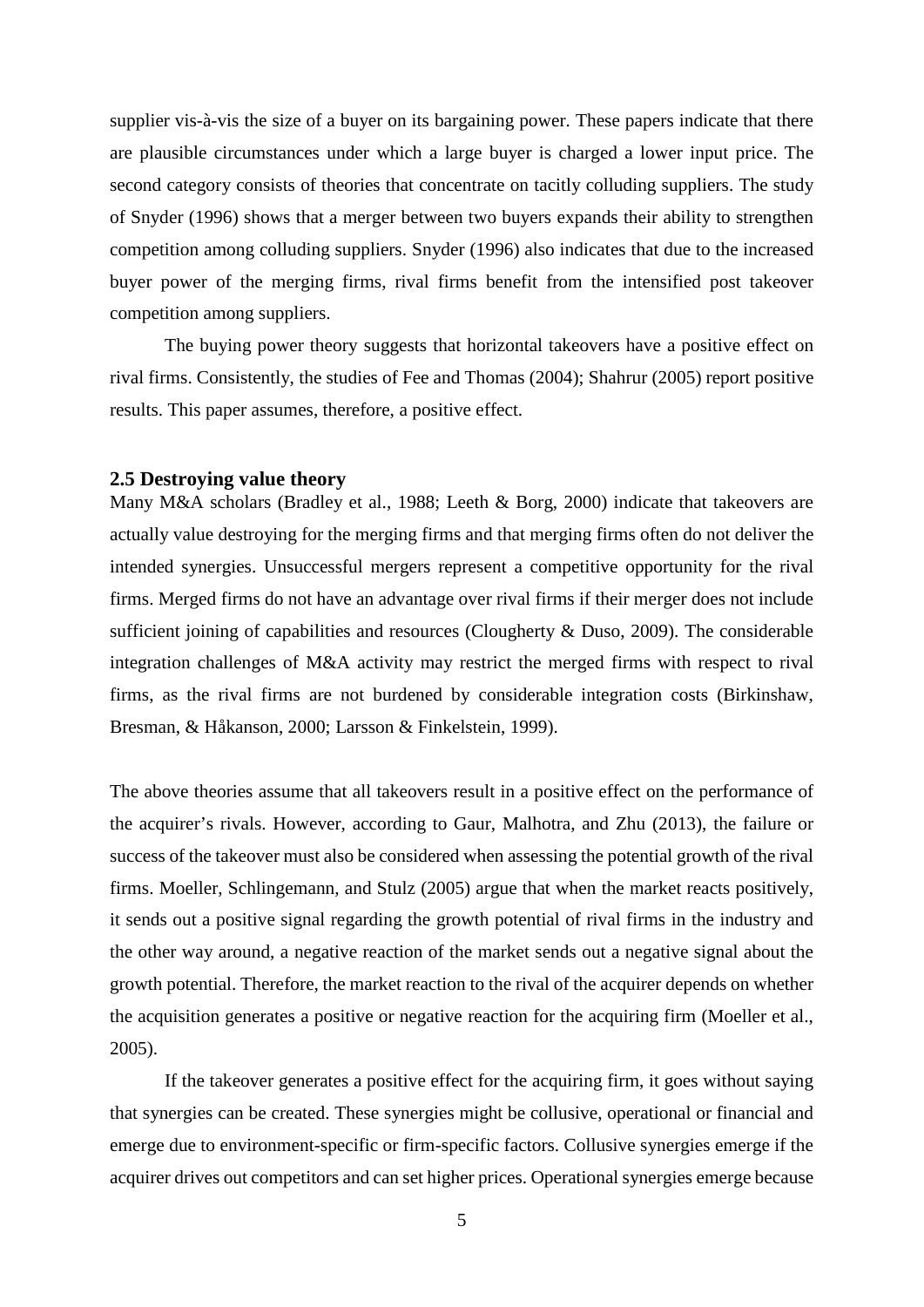the acquirer and target often exchange resources which improves efficiency. Finally, financial synergies emerge when the cost of capital reduces (Gaur et al., 2013). For horizontal takeovers, the consolidated industry generates market power for all firms and shows potential for more industry consolidation (Brito & Catalão-Lopes, 2006).

If the takeover generates a negative effect for the acquiring firm, it represents a negative signal about the market of the acquirer (Moeller et al., 2005). If the acquirer and target cannot capture value from the takeover due to a lack of synergies, this means that there is also a lack of synergies for other firms in that industry. Therefore is it less likely that other firms engage in a takeover because it does not seem like a legitimate tool to create growth (Gaur et al., 2013).

#### <span id="page-8-0"></span>**2.6 Diversity in takeover characteristics**

The above theories might be appropriate to explore the overall tendencies of the performance of rival firms, however there are several diversities in takeover characteristics (Gugler, Mueller, Yurtoglu, & Zulehner, 2003). Variation in the product-space and geographic nature must be considered to better identify the effects of takeovers on rival firms.

With regard to geographic diversity, Gugler et al. (2003) have found evidence that there is a variation in takeover activity regarding the cross-border context. Specifically, the impact of takeovers on the sales of the firms in takeovers across countries are different. This suggests that takeover in one country differs from takeovers in other countries. In addition, cross-border takeovers might reveal less market-power elements, which are beneficial to rival firms. This is because the foreign acquirer uses the takeover as an instrument to enter the local market for the first time and accordingly the number of competitors remains stable.

With regard to product market diversity, Gugler et al. (2003) has found strong evidence that takeover activity strongly varies across industries. Specifically, takeovers in the manufacturing industry have a tendency to be less advantageous than takeovers in the service industry (Gugler et al., 2003). Andrade and Stafford (2004) argue that takeovers help both to contract and expand an industry when capacity is in excess or is tight. The manufacturing industry in the developed world has encountered considerable challenges over the last three decades as a result of increased import competition and other factors. Consequently, this industry represents decreasing industries where capacity must be contracted (Andrade & Stafford, 2004). Furthermore, Molnar (2007) argues that a takeover announcement can express a message that an industry is in a decreasing state, and thus decreasing the performance of the firm inside the takeover and outside. Hence, rival firms of a manufacturing industry takeover might be less likely to gain than rivals of a service industry takeover.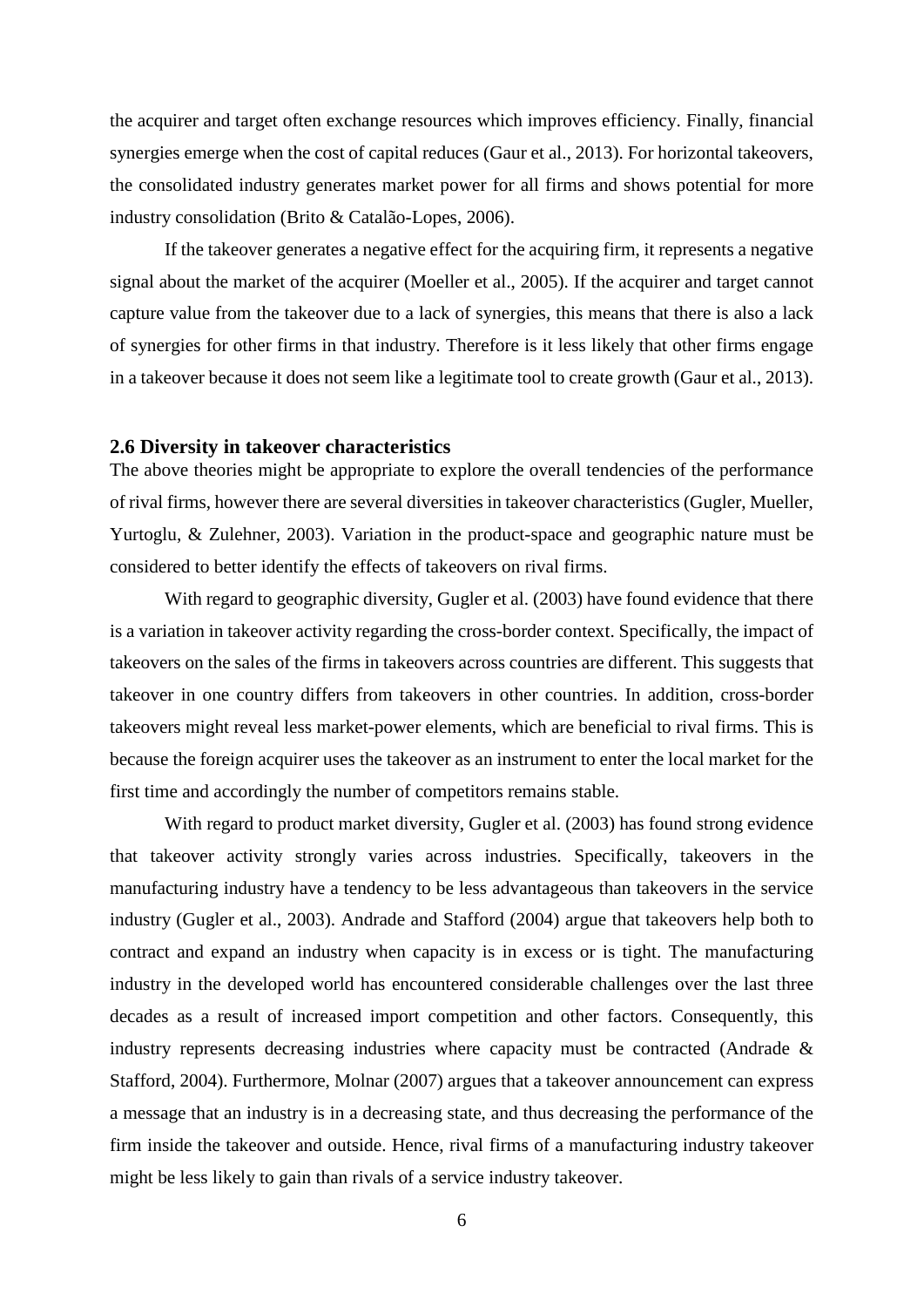#### <span id="page-9-0"></span>**2.7 Diversity in rival characteristics**

Besides the diversity in takeover characteristics as described above, there also exists diversity in rival firm characteristics. According to Clougherty and Duso (2009), rivals have the ability to differ over various different dimensions. This diversity might render negative outcomes for rival firms in response to takeover activity by industry competitors. Variation in size and industry concentration must be considered to better identify the effects of takeovers on rival firms.

With regard to size diversity, Hannan and Freeman (1984) argue that large firms are less bound by the risk of failure and thus are less vulnerable to competitive pressures. Moreover, small firms involve a liability of smallness, since it is harder for small firms to recruit skilled staff, comply with government rules and raise capital. For that reason, absolutely small rivals are more likely to lose from the takeover of industry competitors than absolutely large rivals will. However, Baum and Korn (1996) argue that the competition between firms of similar size is more intense because they use similar strategies and thus depend on comparable mixes of resources. Therefore, the behaviour of similar size rivals exhibits a greater negative threat to a focal firm, rather than the behaviour of rivals with a different size. Altogether, rivals might lose from a takeover when the rival firms are relatively similar in size or absolutely small to the acquirer.

With regard to industry concentration, various models illustrate that a large number of firms in an industry means that there is greater competition for scarce resources and also higher failure rates (Baum & Korn, 1996; Hannan & Freeman, 1984; Porter, 2008). A lower concentration of firms in an industry leads to a heightened competition and greater losses for the firms in the industry. Also, the effect of an action by one firm in the industry might be too small to be sensed by other firms (Gaur et al., 2013). This dynamic can be translated to the context of this paper, the market-power effects of a takeover, which are profitable for rivals, are more likely to be greater when there are only a few firms in the industry. Consequently, when there are many rivals for one particular takeover, then a particular rival might less likely gain from the takeover than in a situation when there are a few rivals. Altogether, rival firms are more likely to lose from a takeover when there are many rivals in the industry (Clougherty & Duso, 2009).

#### <span id="page-9-1"></span>**2.8 Conclusion**

The literature review contains a discussion of theories about the effects of horizontal takeovers on rival firms. The main contention that follows from these theories is that rival firms are more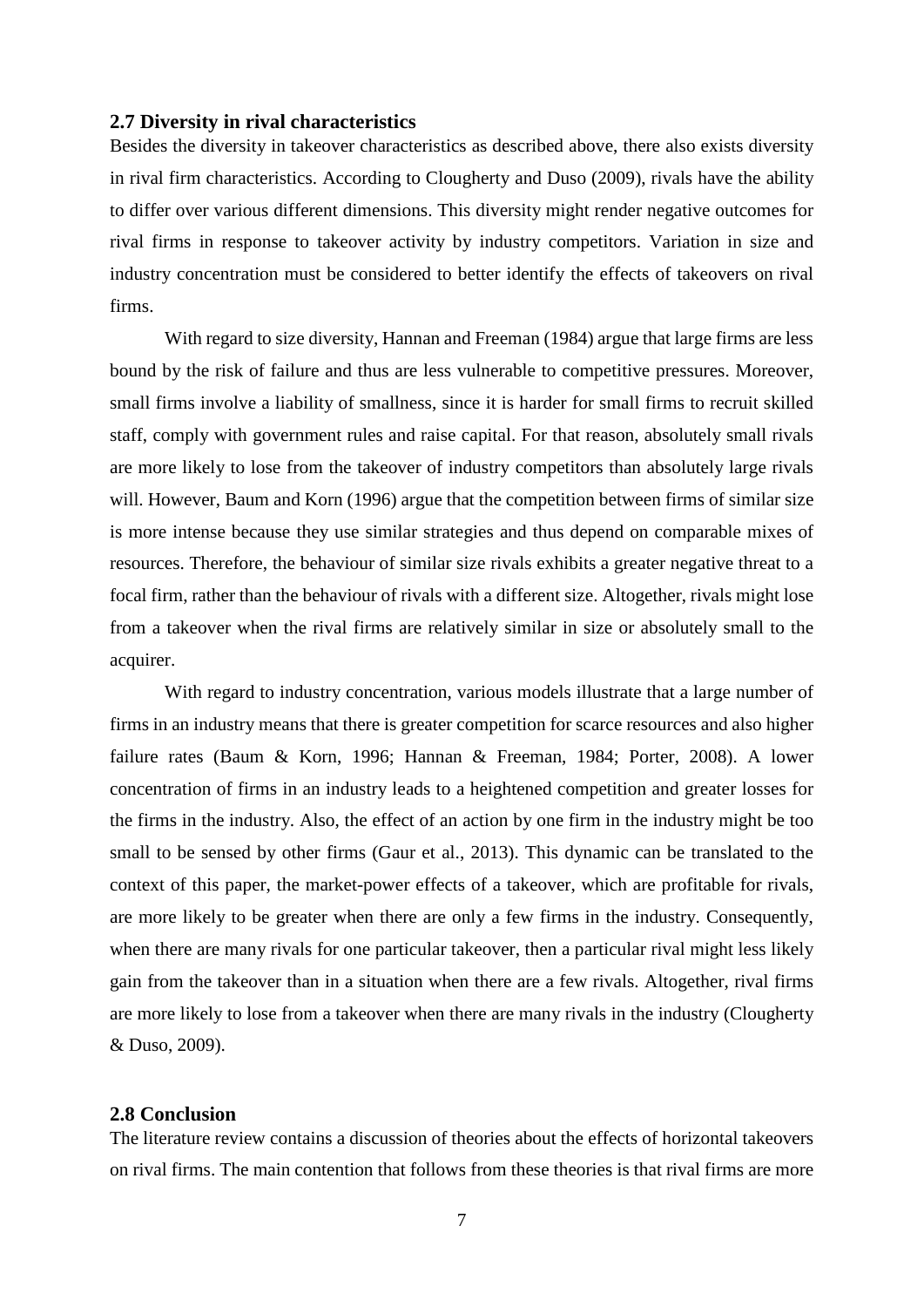likely to experience a positive rather than a negative performance effect when industry competitors engage in horizontal takeovers. The theories provide the following explanations for this contention. The collusion theory states that a takeover reduces the competitive rivalry in the market which means that all firms in the market have more pricing power (Clougherty  $\&$ Duso, 2009). The buying power theory argues that a takeover results in a higher concentration in the buying industry. All the remaining firms in the market can put pressure on their suppliers and receive lower input prices (Snyder, 1996). The destroying value theory claims that many takeovers are actually value destroying and unsuccessful mergers represent a competitive opportunity for the rival firms (Clougherty & Duso, 2009). And finally, the productive efficiency theory is the only one which does not give a restrictive answer. On one hand, the intensified competition yields a negative change in the market value of the rivals and on the other hand, the takeover indicates opportunities for rivals to increase their productivity (Eckbo, 1983).

The main contention assumes that all takeovers result in a positive effect for the acquirer's rivals. However, rival firms are expected to receive market returns that are parallel to the market returns of the acquiring firm (Gaur et al., 2013).

To better identify the effects of takeovers on rival firms, several diversities in takeover and rival characteristic were discussed. Regarding to takeover characteristics, there are geographic varieties. Specifically, the rivals of cross-border takeovers are less likely to gain from the takeover of industry competitors (Gugler et al., 2003). Furthermore, there are varieties in the product markets, which yield to the argument that rival firms of a manufacturing industry takeover might be less likely to gain than rivals of a takeover in a service industry (Molnar, 2007).

Regarding to rival characteristics, there are varieties in size. These varieties provide the claim that rivals might lose from a takeover when the rival firms are relatively similar in size or absolutely small to the acquirer (Baum & Korn, 1996; Hannan & Freeman, 1984). Finally, there are different degrees of industry concentration. For that reason, rival firms are more likely to lose from a takeover when there are many rivals in the industry (Clougherty & Duso, 2009).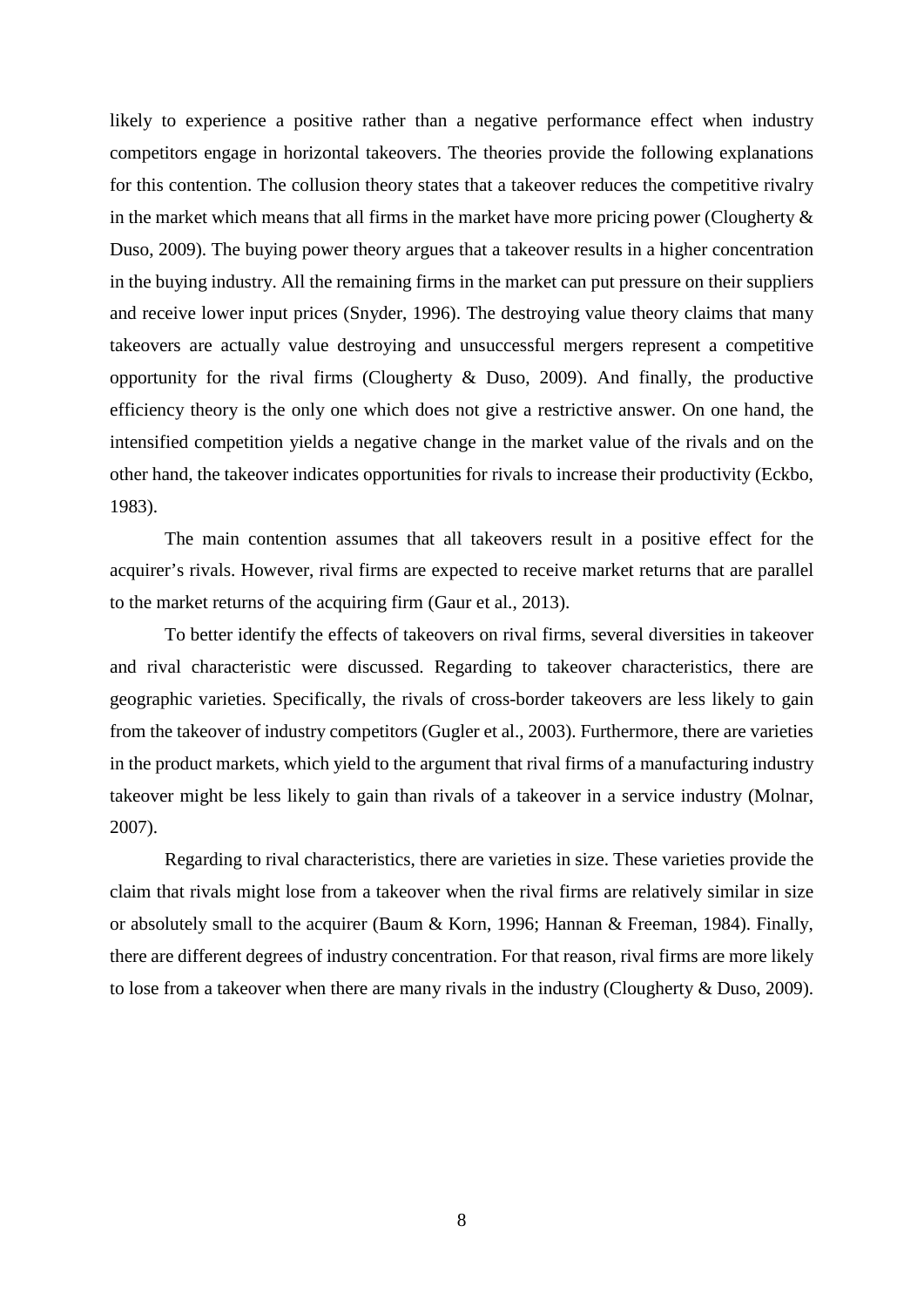## <span id="page-11-0"></span>**3. Hypotheses Development**

#### <span id="page-11-1"></span>**3.1 Introduction**

The literature review discussed existing theories concerning the relationship between horizontal takeovers and the reactions of rival firms as well as more specific characteristics of takeovers and rivals. It forms the basis for the hypotheses of this paper. In this chapter, the various hypotheses are elaborated.

#### <span id="page-11-2"></span>**3.2 Hypotheses**

The main contention that follows from the collusion theory, productive efficiency theory, buying power theory and value destroying theory is that horizontal takeovers result in a positive performance effect for the acquirer's rival firms (Clougherty & Duso, 2009; Eckbo, 1983; Snyder, 1996).

*H1: Horizontal takeovers have a positive effect on the performance of rival firms.*

The previous hypothesis assumes that all takeovers result in a positive effect for the acquirer's rivals. However, the failure or success of the takeover must also be considered when assessing the potential growth of the rival firms. When the market reacts positively, it sends out a positive signal regarding the growth potential of rival firms in the industry and the other way around, a negative reaction of the market sends out a negative signal about the growth potential. Therefore, the market reaction to the rival of the acquirer depends on whether the acquisition generates a positive or negative reaction for the acquiring firm (Moeller et al., 2005). Consistently, rival firms are expected to receive market returns that are parallel to the market returns of the acquiring firm.

*H2: The effect on the performance of rivals of a horizontal takeover is dependent on the effect on the performance of the acquirer, i.e. if the takeover generates a positive (negative) effect for the acquirer's performance, the rivals also experience a positive (negative) effect on the performance.*

The first two hypothesis might be appropriate to examine the overall tendencies of the effect on rival firms however, one can explore several diversities in takeover and rival characteristics to better identify the effects of takeovers on rival firms.

Regarding takeover characteristics, there are differences in geographic locations of acquirers and targets. Specifically, the number of competitors remain stable because in a crossborder takeover, the local competitor is replaced by a foreign competitor (Gugler et al., 2003).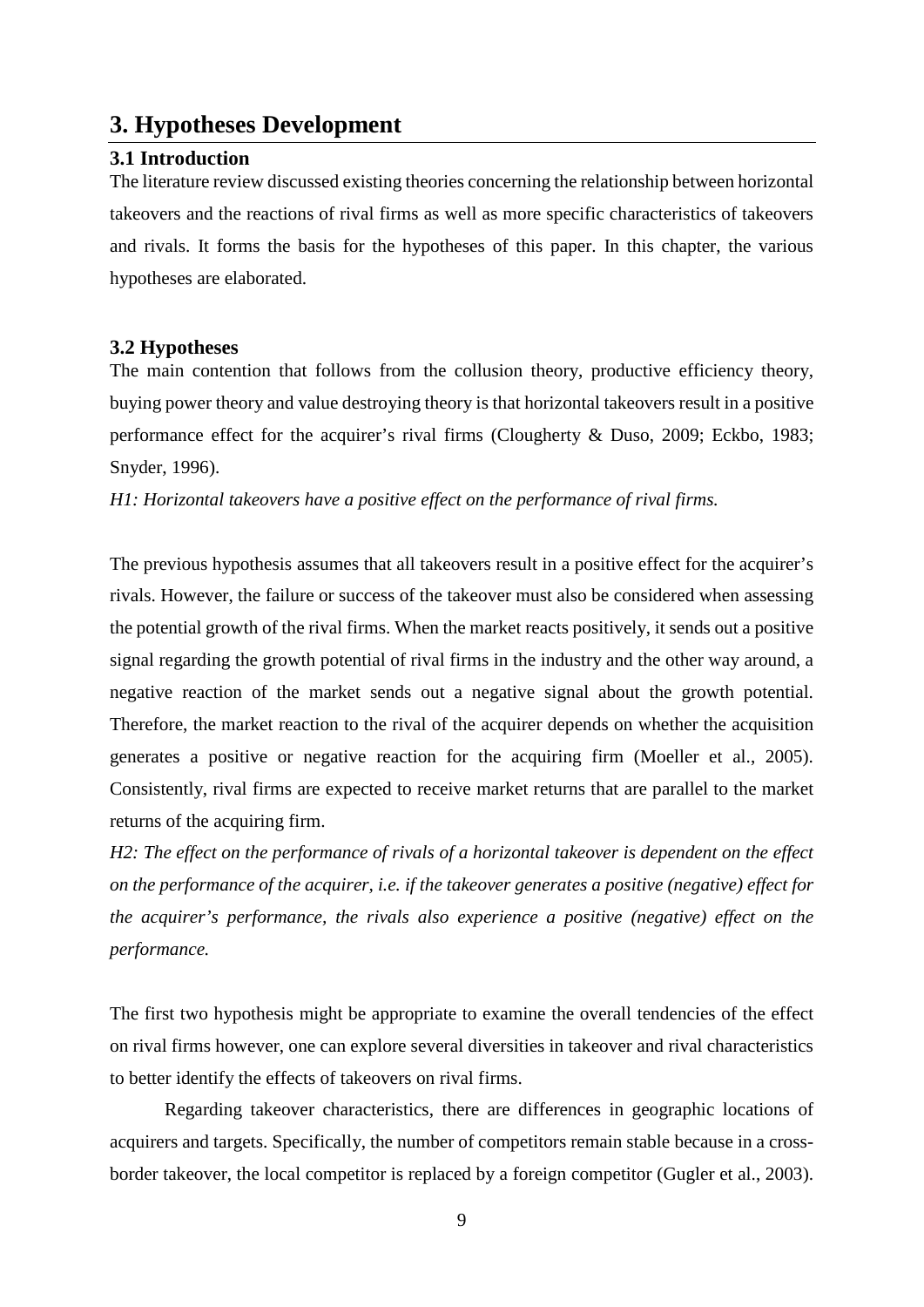Therefore, the rivals of cross-border takeovers are less likely to gain from the takeover of industry competitors (Clougherty & Duso, 2009).

*H3: Cross-border takeovers have a negative effect on the performance of rival firms.*

Furthermore, there are varieties in the product markets, which yield to the argument that there are different effects for the different industries. Namely, the manufacturing industry represents decreasing industries where capacity must be contracted. Rival firms of a manufacturing industry takeover might be less likely to gain than rivals of a service industry takeover (Molnar, 2007).

*H4: Takeovers in the manufacturing industry have a negative effect on the performance of rival firms.*

Regarding to rival characteristics, there are varieties in size. The differences in size result in different effects on the rival firms. Specifically, it is harder for small firms to recruit staff, comply with rules and raise capital. Furthermore, firms of similar size have a more intense competition because they use the same strategies. Altogether, rivals might lose from a takeover when the rival firms are relatively similar in size or absolutely small to the acquirer (Baum  $\&$ Korn, 1996; Hannan & Freeman, 1984).

*H5a: Rival firms experience a negative effect on their performance from takeovers when the rivals are relatively similar with respect to the acquirer.*

*H5b: Rival firms experience a negative effect on their performance from takeovers when the rivals are absolutely small with respect to the acquirer.*

#### <span id="page-12-0"></span>**3.3 Predictive validity framework**

A Predictive Validity Framework based on Libby (1981) is presented in figure 1, in which the dependent, independent and control variables are clearly illustrated. This framework is broadly used and is helpful in constructing a research design.

The upper boxes are the underlying constructs that the theory assumes to have a cause and effect relationship. The bottom boxes represent for every construct a proxy measure. The box on the right indicates the effect of other factors on the dependent variable, these are included as control variables (Libby, 1981).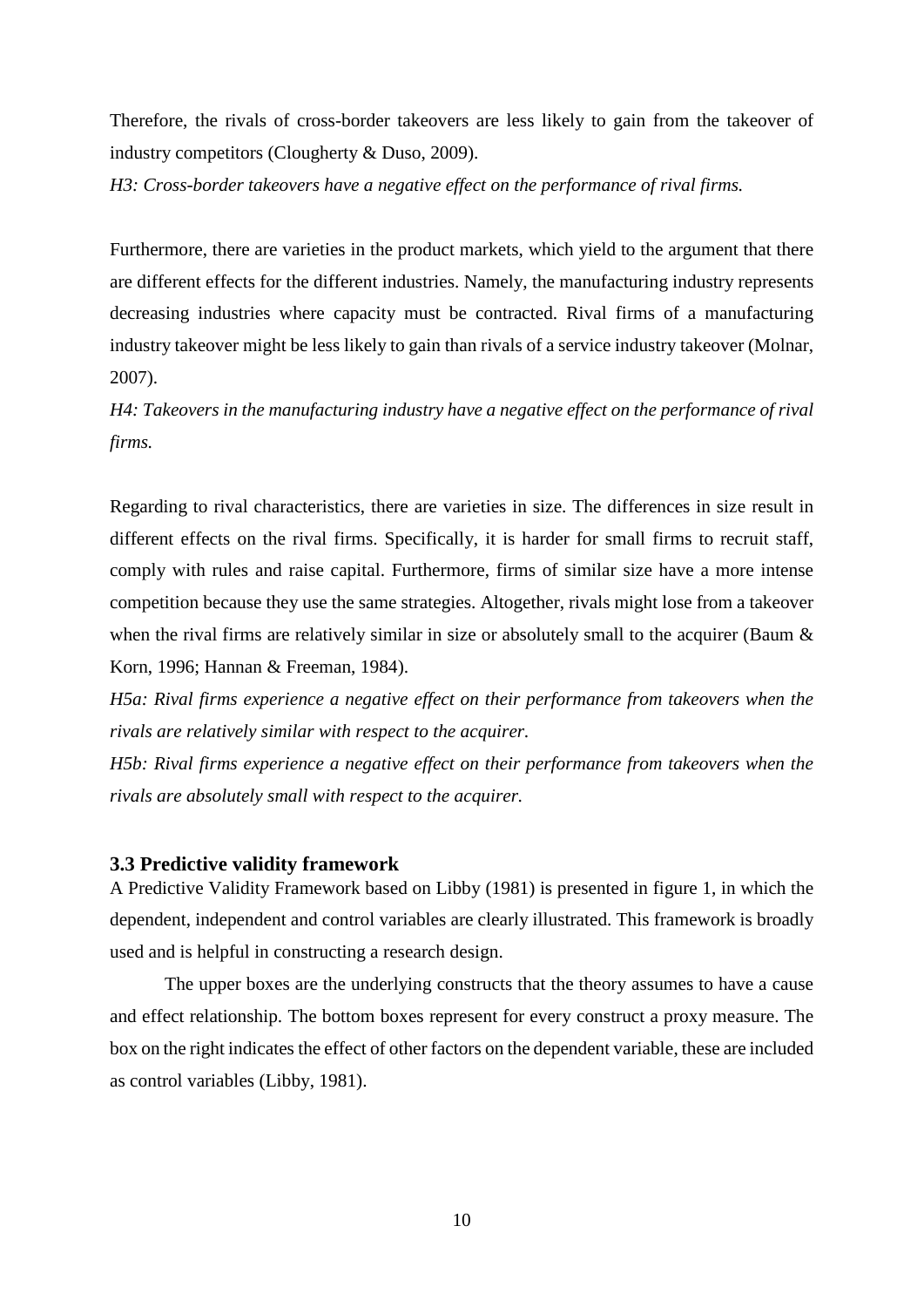#### **Figure 1 Libby boxes**



#### <span id="page-13-0"></span>**3.4 Internal, external and construct validity**

Loewenstein (1999) defines internal validity as "the ability to draw confident causal conclusions from one's research". Essentially, it expresses the degree to which the change in the dependent variable is the outcome of the effect of the change in the independent variable. Visually, internal validity can be determined by arrow four from the Libby boxes in figure 1. This paper uses an observational study approach. The quantitative data used is obtained from various external databases and used to estimate the variables and to conduct statistical models. The reliability and accuracy of the data and the constructed variables are therefore questionable. As such, this indicates that the internal validity of this paper is relatively low. An attempt is done to improve the internal validity of this paper by including several control variables. However, it is not possible to control for every factor that has an influence on the dependent variable. Consequently, the possibility of omitted variables is a risk for investigating a potential causality. Therefore, the risk on confounding variables adds to the low internal validity of this paper.

External validity is defined as "the ability to generalise from the research context to the settings that the research is intended to approximate" (Loewenstein, 1999). Visually, external validity can be determined by arrow one from the Libby boxes in figure 1. As this paper uses real-world data, the statistical results of this paper tend to have a relatively high level of external validity. Moreover, since this paper uses a relatively large sample of European takeovers, this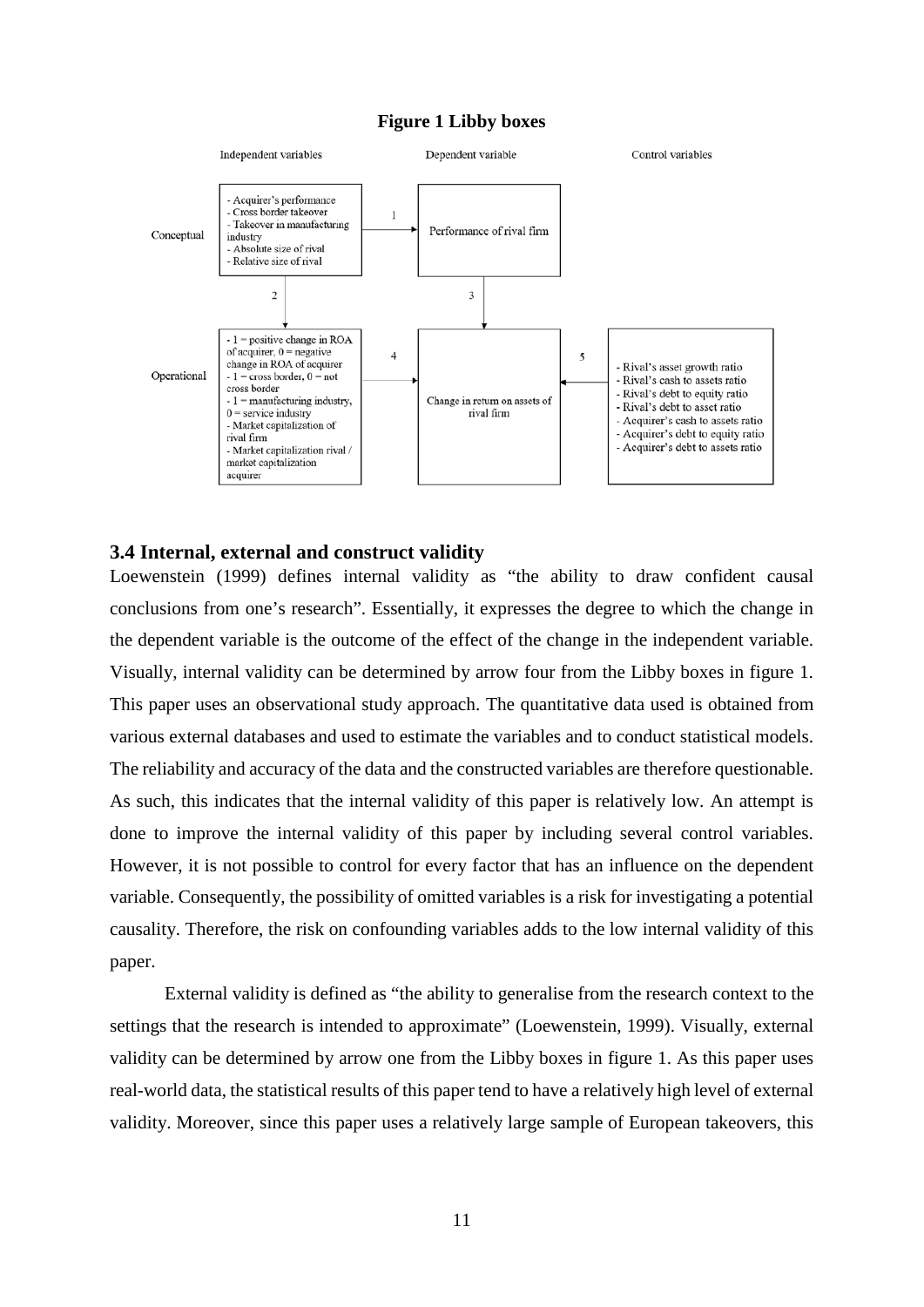sample is likely to be a good representation for Europe. Therefore, the external validity of this paper is relatively high.

It is important to consider that there exists a trade-off between internal and external validity. It is therefore difficult to obtain a high level of internal and external validity simultaneously.

Construct validity is defined as "the degree of correspondence between constructs and their measures" (Peter, 1981). Visually, construct validity can be determined by arrows two and three from the Libby boxes in figure 1. This paper uses accounting-based measures, which represent the actual and realized performance as reported in the financial statements of the firms. This information is audited and follows the international accounting standards. Therefore, the construct validity of this paper is relatively high.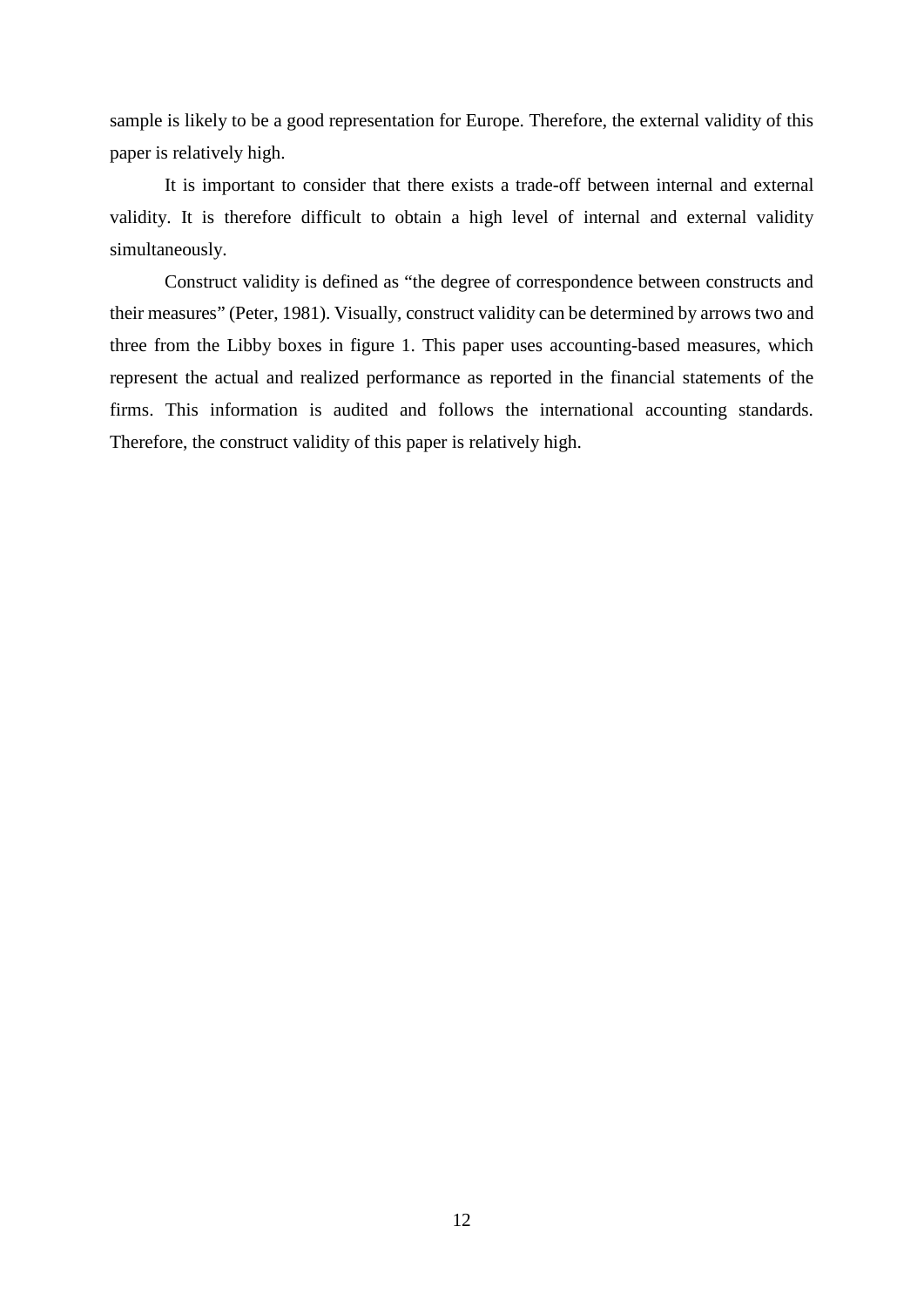### <span id="page-15-0"></span>**4. Research Method**

This chapter contains the research method and its justification. First, the data sample and the variables are described. Second, the appropriate analysis and the regression are developed. Finally, the robustness checks are described.

#### <span id="page-15-1"></span>**4.1 Sample selection**

This paper uses a broad sample of firms for the period 2011-2017, the most recent years after the financial crisis, in order to negate the effects of the crisis. Only takeovers are considered in which the acquirer and target are both European. This paper uses only European takeovers rather than a worldwide sample because the European market is more uniform. By using only European takeovers, there should be less influence of country-specific regulations. The following criteria are used in order to construct a dataset.

- a) The takeover is horizontal.
- b) The rival firms operate in the same industry.
- c) The takeover is completed.
- d) The acquirer acquirers at least fifteen percent of the total number of target shares outstanding.
- e) The initial stake in the target firm is a maximum of fifteen percent.
- f) The takeover has a minimum deal value of one million euro.
- g) Rival firms are excluded from the sample if they appear in another takeover as an acquirer or target.

To verify if the takeover is horizontal and that the rival firms operate in the same industry, the firms are classified according to SIC codes. Furthermore, the limitation of a minimum deal value of 1 million euro is chosen as large transactions depict economically significant events which are more likely to create market reactions to rival firms (Gaur et al., 2013).

The sample consists of 331 takeovers that met the formation criteria. The dataset on the takeovers is retrieved from the Zephyr Database and the rival firms are collected by the peer analysis of the Eikon database. This sampling approach is in line with other studies that examine market reactions to rivals (Gaur et al., 2013; Shahrur, 2005). Table 2a and 2b in appendix B consist of additional information about the countries in the sample.

The data on the dependent, independent and control variables are retrieved from the Eikon database.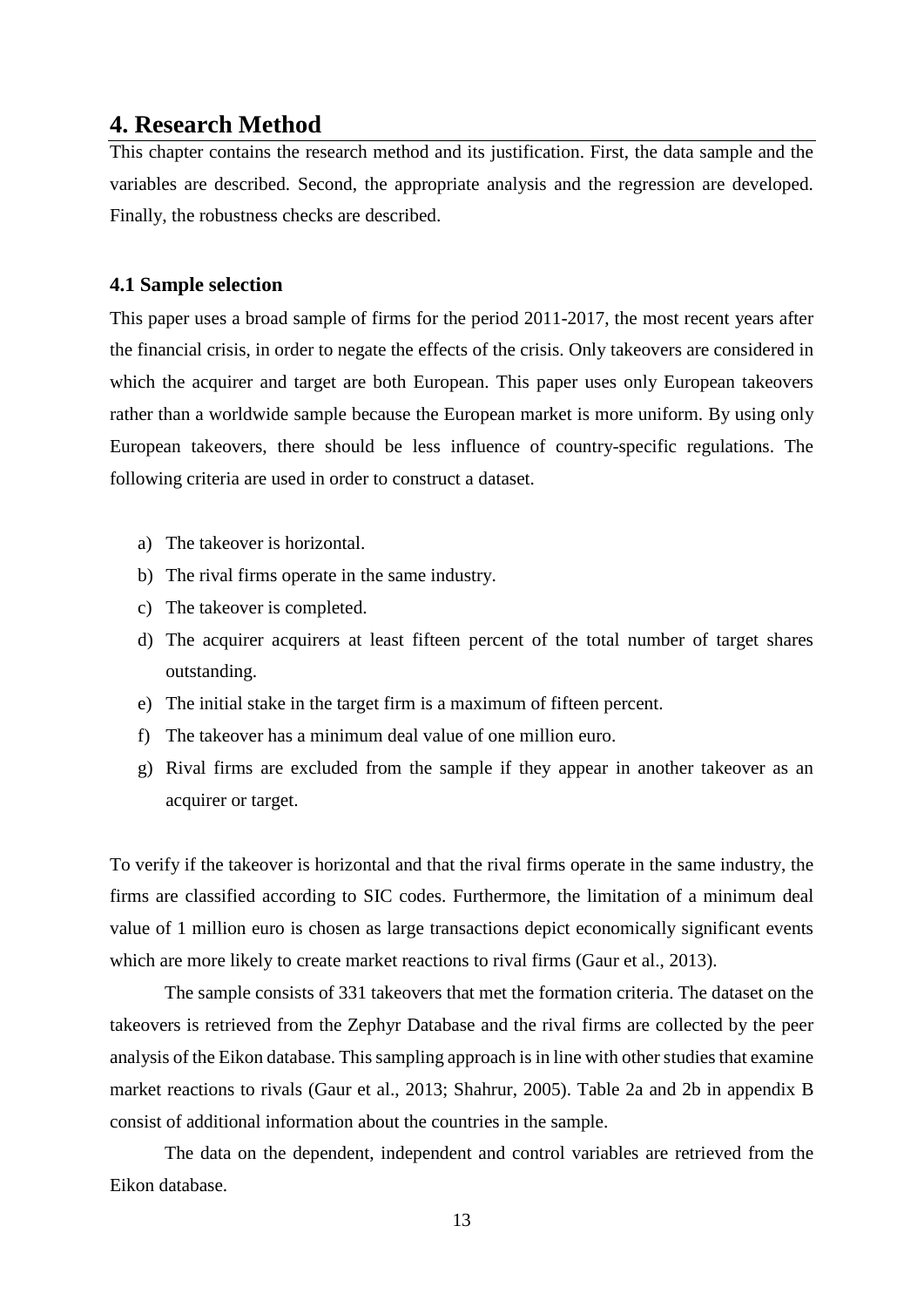#### <span id="page-16-0"></span>**4.2 Dependent variables**

The dependent variable is the long run performance of rival firms in the industry. This can be measured in two ways, namely by stock price data (Clougherty & Duso, 2009; Gaur et al., 2013; Shahrur, 2005) and accounting-based measures of profitability, such as return on assets, return on equity, sales and cash flows (Krishnan, Hitt, & Park, 2007; Porrini, 2004; Zollo & Singh, 2004). This paper uses only accounting-based measures of profitability because these measures represent the actual and realized performance as reported in the financial statements of the firms rather than a measure of the expectations investors have for the future (Thanos & Papadakis, 2012). There are several accounting-based measures of profitability such as profit/sales ratio, return on equity and return on assets, however this paper uses return on assets. Return on assets is the most appropriate measure because it is less influenced by the possibility of downward and upward estimation bias caused by changes in bargaining power or leverage emerging from a takeover (Papadakis & Thanos, 2010). Additionally, many studies use return on assets because assets are more constant than net worth (Meeks & Meeks, 1981). And finally, equity can be more deceptive than assets because it is highly influenced by the degree of financial leverage of the firm (Porrini, 2004).

Since this paper aims at determining the effects in the long run, the change in return on assets is used. The change in return on assets is measured for two time periods to make the results robust. The change in return on assets is the difference between the post-acquisition return on assets one and two years after the takeover and the pre-acquisition return on assets the year prior to the announcement date (Porrini, 2004). Return on assets is measured by net income divided by total assets.

$$
RROA1 = \frac{ROA_{+1} - ROA_{-1}}{ROA_{-1}}
$$

where RROA1 is the change in return on assets from year  $-1$  to year 1 of the rival firm, where year 0 is the year of the takeover.

$$
RROA2 = \frac{ROA_{+2} - ROA_{-1}}{ROA_{-1}}
$$

where RROA2 is the change in return on assets from year  $-1$  to year 2 of the rival firm, where year 0 is the year of the takeover.

A summary of the dependent variables and their measurements can be found in table 1.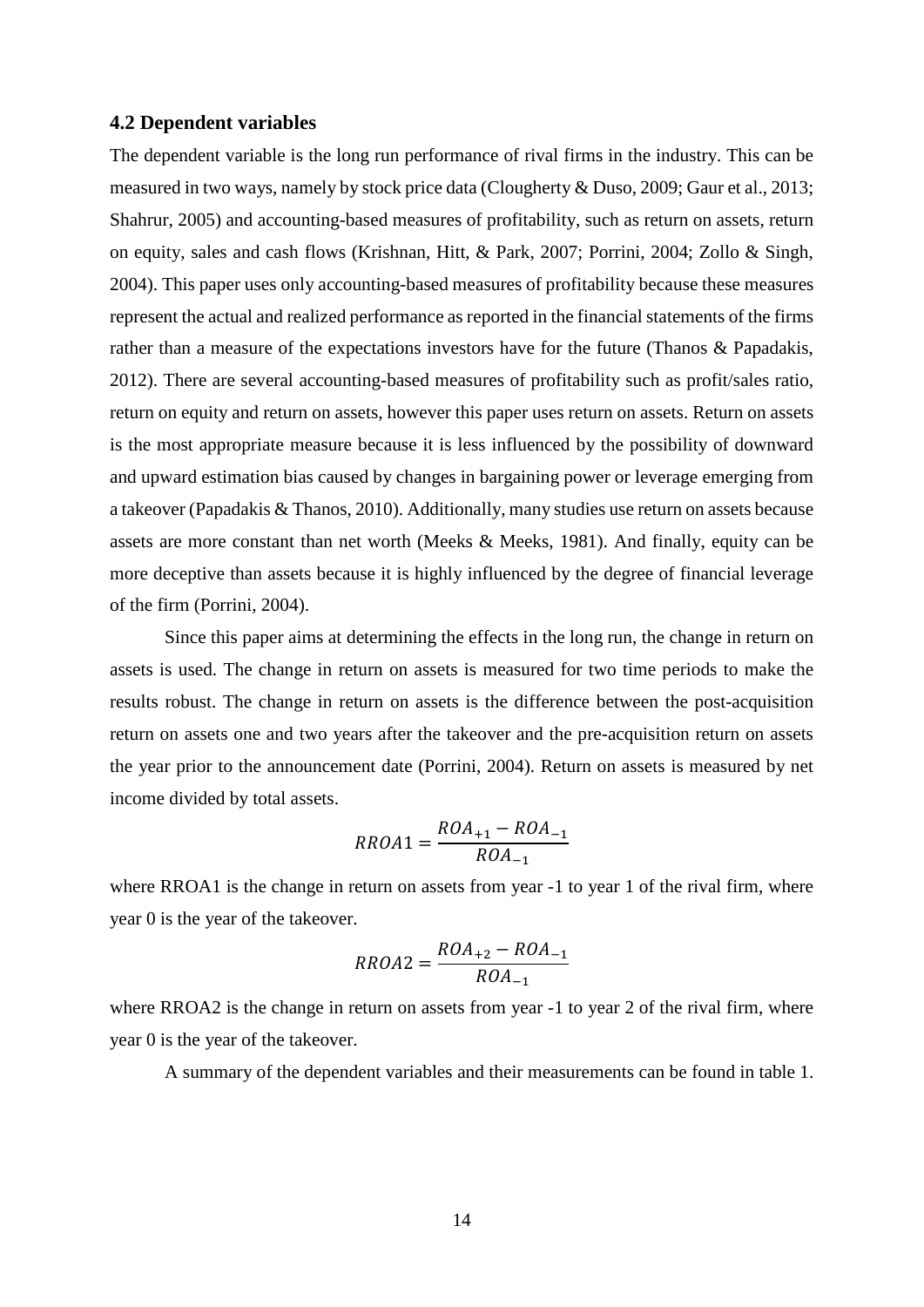| Table 1 – Dependent variables      |                                                |  |  |
|------------------------------------|------------------------------------------------|--|--|
| Dependent variable                 | <b>Measurement</b>                             |  |  |
| Rival's change in return on assets | The change in return on assets from year -1 to |  |  |
| (RROA1)                            | year 1                                         |  |  |
| Rival's change in return on assets | The change in return on assets from year -1 to |  |  |
| (RROA2)                            | year 2                                         |  |  |

#### <span id="page-17-0"></span>**4.3 Independent variables**

There are various independent variables identified which have an influence on the effects of takeovers on rival firms. The choice of the independent variables is guided by the hypotheses presented above.

The first independent variable is the performance of the acquirer. This is also measured by the change in return on assets and is measured for two time periods. A positive change in return on assets implies that the market observes the takeover favourably and a negative change in return on assets implies that the market observes a pessimistic view. This variable is measured as a dummy variable, where the variable receives the value 1 if the change in return on assets is positive and the value of 0 if the change in return on assets is negative.

The second independent variable is whether the takeover can be characterized as a crossborder takeover. This variable is measured as a dummy variable, where the variable receives the value 1 if the takeover is cross-border and the takeovers that are not cross-border receive the value 0.

The third independent variable is a dummy variable of the industry in which the takeover took place. There are two industries identified, namely the manufacturing industry and the service industry. The industries are classified according to SIC codes. These SIC codes are retrieved from the Eikon database. SIC codes between 0000 and 3999 are identified as the manufacturing industry and SIC codes between 4000 and 9999 are identified as the service industry. The dummy variable receives the value of 1 if the takeover took place in the manufacturing industry and the value of 0 if the takeover took place in the service industry.

The fourth independent variable is the absolute size of the rival firm. The size of the rival firm is measured by the market capitalization (Gaur et al., 2013). To measure if the rival firm is absolutely small, a dummy variable is created. The variable receives the value 1 if the rival firm is present in the bottom 50 per cent of the size distribution in terms of market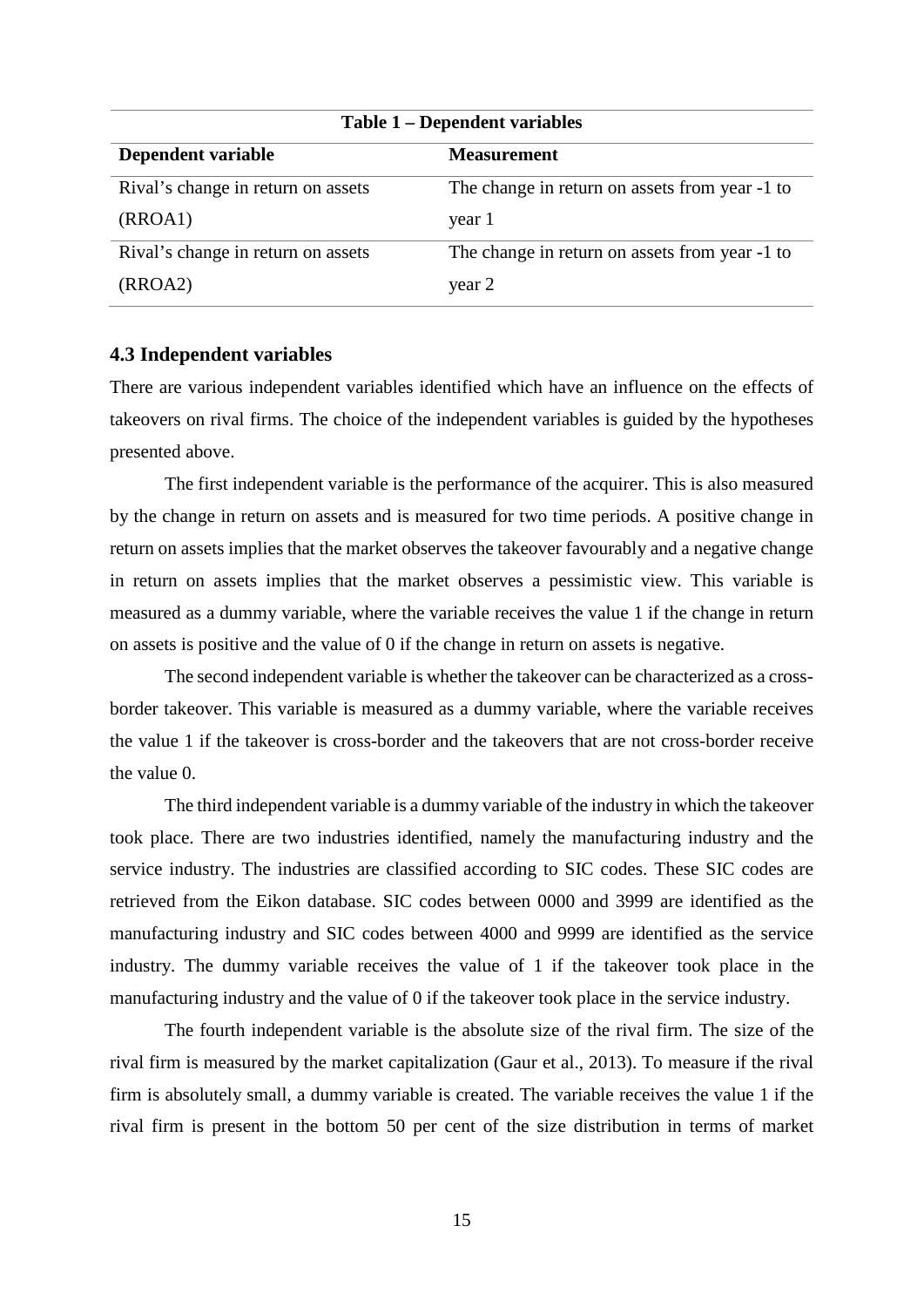capitalization and the value 0 if the rival firm is present in the top 50 per cent of the size distribution (Clougherty & Duso, 2009).

The fifth independent variable is the relative size of the rival firm with respect to the acquiring firm. The relative size is measured by the market capitalization of the rival firm divided by the market capitalization of the acquiring firm (Gaur et al., 2013). To measure if the rival is relatively similar to the acquirer, a dummy variable is created. The variable receives the value 1 if the size of the rival firm is more than half of the size of the acquirer and less than 150 per cent of the size the acquirer and otherwise 0 (Clougherty & Duso, 2009). A summary of the independent variables and their measurements can be found in table 2.

| Table 2 - Independent variables       |                                                     |  |  |
|---------------------------------------|-----------------------------------------------------|--|--|
| <b>Independent variable</b>           | <b>Measurement</b>                                  |  |  |
| Acquirer's change in return on assets | Dummy variable equal to 1 if the change in          |  |  |
| (AROADUM1)                            | return on assets from year -1 to year 1 is positive |  |  |
|                                       | and equal to 0 if it is negative.                   |  |  |
| Acquirer's change in return on assets | Dummy variable equal to 1 if the change in          |  |  |
| (AROADUM2)                            | return on assets from year -1 to year 2 is positive |  |  |
|                                       | and equal to 0 if it is negative.                   |  |  |
| Cross-border (CROSS)                  | Dummy variable equal to 1 for cross-border          |  |  |
|                                       | takeovers and equal to 0 for none cross-border      |  |  |
|                                       | takeover.                                           |  |  |
| Manufacturing industry (INDUS)        | Dummy variable equal to 1 for manufacturing         |  |  |
|                                       | industry and equal to 0 for service industry.       |  |  |
| Absolute size (ABS SM)                | Dummy variable equal to 1 for rival firms in        |  |  |
|                                       | the bottom 50 per cent of the size distribution     |  |  |
|                                       | and equal to 0 for rival firms in the top 50 per    |  |  |
|                                       | cent of the size distribution.                      |  |  |
| Relative size (REL SIM)               | Dummy variable equal to 1 for rival firms with      |  |  |
|                                       | a size more than half of the acquirer and less      |  |  |
|                                       | than 150 per cent of the size of the acquirer and   |  |  |
|                                       | otherwise 0.                                        |  |  |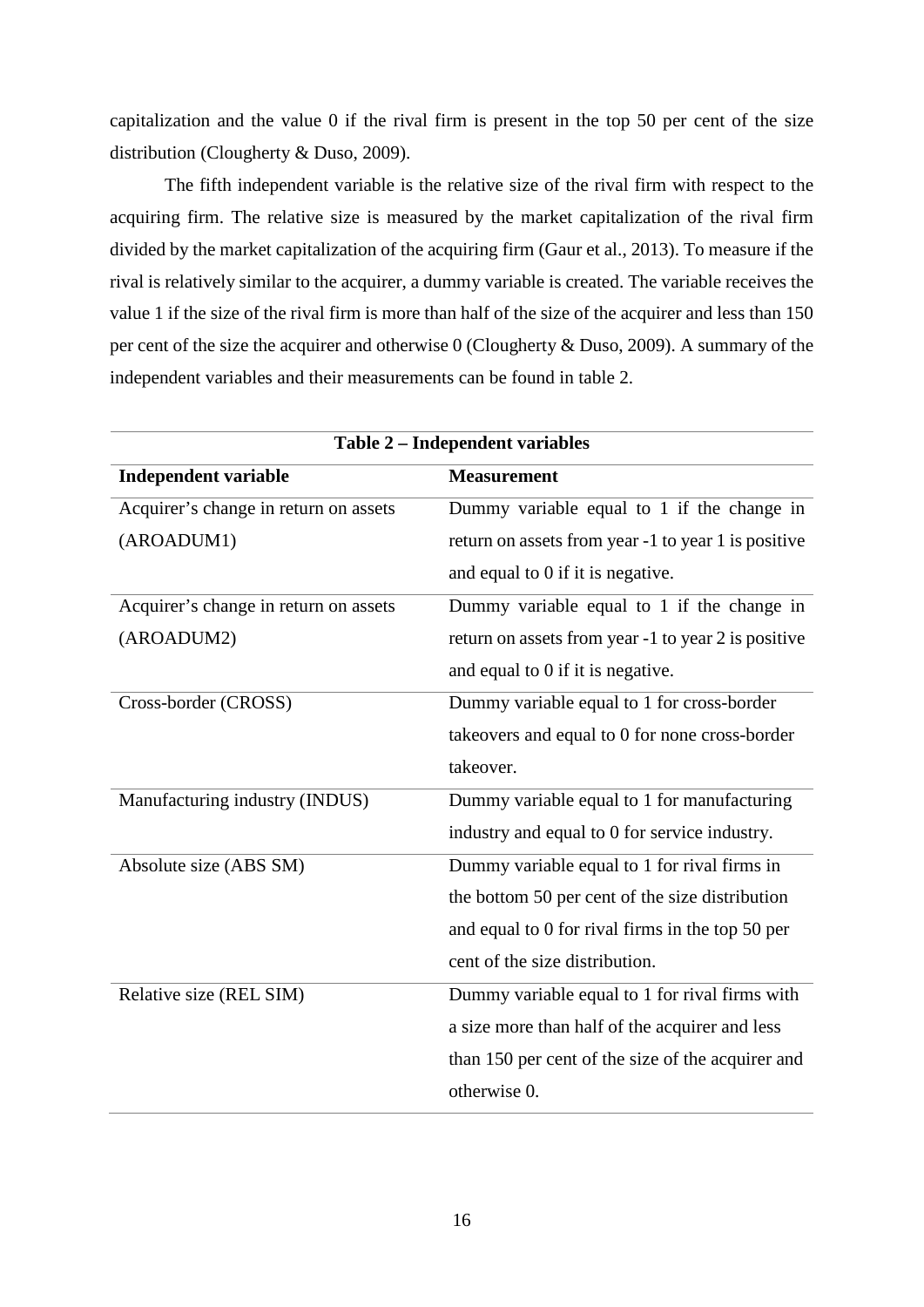#### <span id="page-19-0"></span>**4.4 Control variables**

Several control variables are included in the analysis to ensure that the results are not confounded by other M&A effects. These control variables are in line with extant literature, e.g. Gaur et al. (2013), Shahrur (2005) and Song and Walkling (2000). This paper controls for several financial characteristics of the acquiring and rival firms.

Specifically, the rival firm is controlled for the asset growth ratio and the cash status, this is in line with the free cash flow theory. A firm with excess free cash is more likely to invest in future acquisitions and reveal better growth potential. In addition, a firm with a higher asset growth ratio is more likely to grow through future acquisitions (Jensen, 1987). The cash status is measured by cash and equivalents divided by current assets. The asset growth ratio is measured by the percentage growth in total assets (Gaur et al., 2013). These variables are expected to have a positive effect on the rival firm's performance. Furthermore, in line with the acquisition probability hypothesis, the rival firm is controlled for leverage in their capital structure and financial resources. These measures enlarge the acquisition probability of rival firms and can create higher market returns for rival firms (Song & Walkling, 2000). The leverage in capital structure is measured by the debt to equity ratio and the financial resources are measured by debt to asset ratio (Gaur et al., 2013). These variables are expected to have a negative effect on the rival firm's performance.

The acquiring firm is controlled for the same financial measures as the rival firms, except for the asset growth ratio (Gaur et al., 2013). The cash status of acquiring firms is expected to have a negative effect on the rival firm's performance. The debt to equity ratio and the debt to assets ratio is expected to have a positive effect on the rival firm's performance.

All control variables are measured at the end of the year prior to the announcement date. A summary of the control variables and their measurements can be found in table 3.

| Table 3 – Control variables       |                                                    |  |  |  |
|-----------------------------------|----------------------------------------------------|--|--|--|
| <b>Control variable</b>           | <b>Measurement</b>                                 |  |  |  |
| Rival's asset growth ratio (RAG)  | Percentage growth in total assets                  |  |  |  |
| Rival's cash status (RCS)         | Cash and equivalents divided by current assets     |  |  |  |
| Rival's leverage in capital (RDE) | Debt to equity ratio is total debt divided by      |  |  |  |
|                                   | common equity                                      |  |  |  |
| Rival's financial resources (RDA) | Debt to asset ratio is total debt divided by total |  |  |  |
|                                   | assets                                             |  |  |  |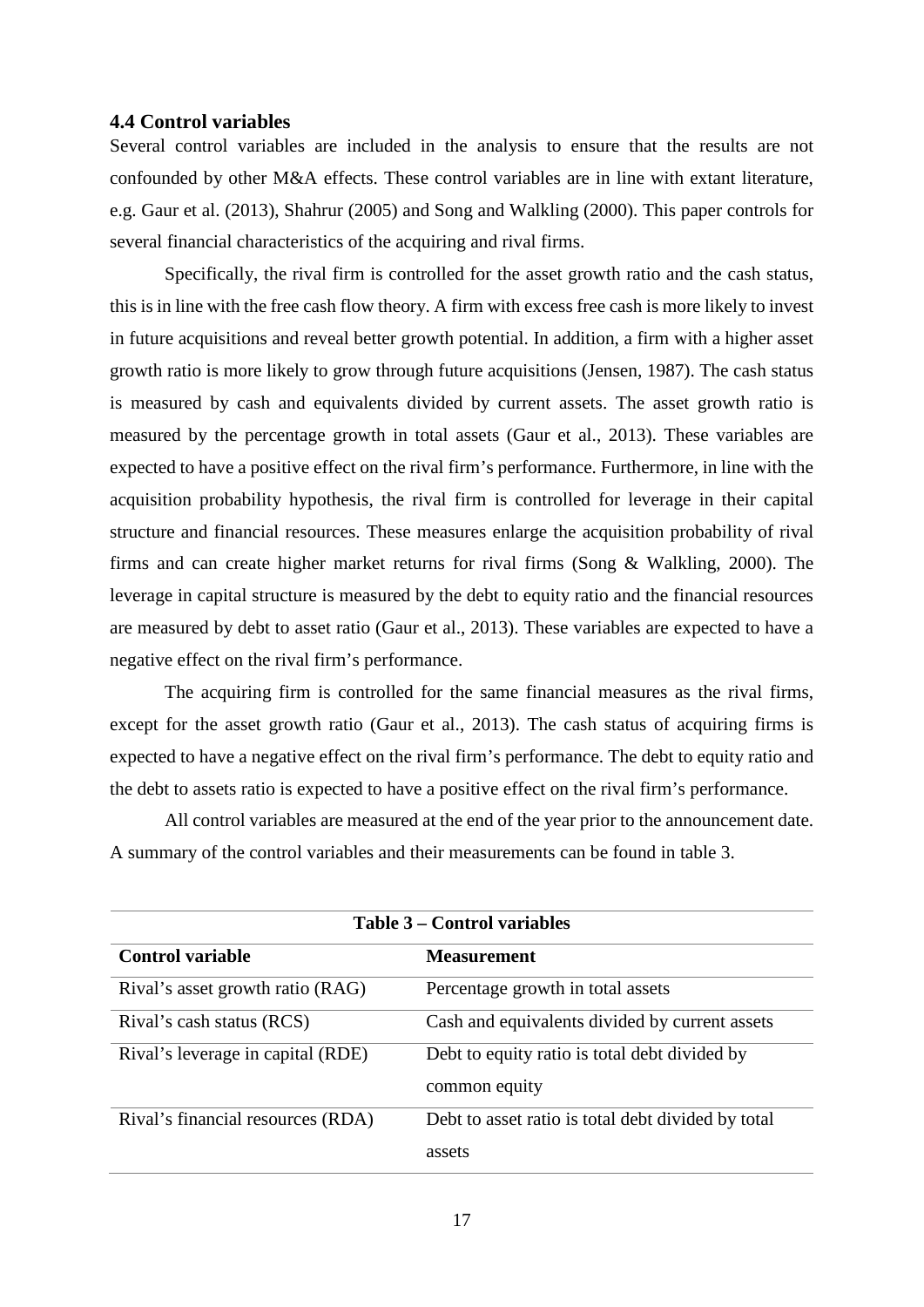| Acquirer's cash status (ACS)         | Cash and equivalents divided by current assets     |
|--------------------------------------|----------------------------------------------------|
| Acquirer's leverage in capital (ADE) | Debt to equity ratio is total debt divided by      |
|                                      | common equity                                      |
| Acquirer's financial resources (ADA) | Debt to asset ratio is total debt divided by total |
|                                      | assets                                             |

#### <span id="page-20-0"></span>**4.5 Empirical specification**

In order to examine the effect of horizontal takeovers on the performance of rival firms, regression analyses are performed in Stata. To test the first hypothesis a univariate analysis is conducted, specifically a one-sample t test, following Gaur et al. (2013); Gubbi, Aulakh, Ray, Sarkar, and Chittoor (2010); Uhlenbruck, Hitt, and Semadeni (2006). A one-sample t test can be used to determine if a sample of observations is generated by a process with a specific value. In this case, a value which is greater than zero is used (Wooldridge, 2012). To test the other hypotheses, an Ordinary Least Squares (OLS) regression is best to analyse the cross-sectional data. In order to perform an OLS regression, several classical assumptions need to be met (Wooldridge, 2012). First, the variables must be normally distributed. By plotting a graph for each variable one can verify if the variables have a normal distribution. Second, the variance of the error term must be constant for each value of the independent variables, thus is homoscedastic. This assumption can be tested by performing a Breusch-Pagan test. Third, there must be a linear relationship between the dependent and independent variables. A scatterplot can be made to verify if the relationship is linear. The last two assumptions are about the correlations of the independent variables. A Variance Inflation Factor test (VIF) can be done to test for multicollinearity and a correlation matrix can be set up to test for autocorrelation (Wooldridge, 2012). The assumptions of the OLS regression are tested in chapter 5.

#### <span id="page-20-1"></span>**4.6 Regression models**

The previous section explained that regression models are used to analyse the dataset. There are two regression models used. The first model assesses the effect of horizontal takeovers on the performance of rival firms for one year after the takeover takes place. The second model assesses the effect of horizontal takeovers on the performance of rival firms for two years after the takeover takes place. The specifications for the models are as follows: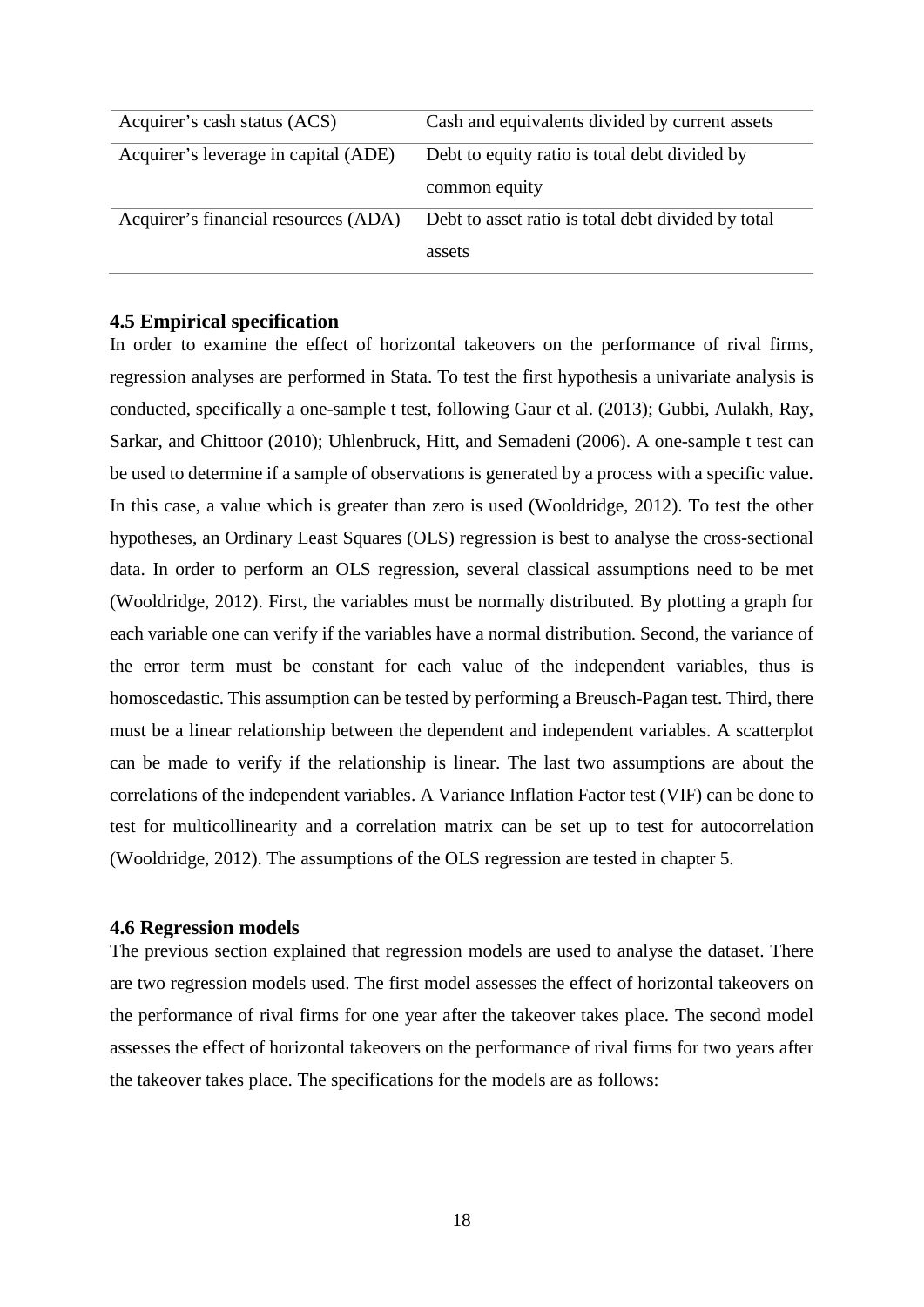**(Model 1)** The effect of horizontal takeovers on rival firm's performance after one year: RROA1 =  $\beta$ 0 +  $\beta$ 1 AROADUM1 +  $\beta$ 2 CROSS +  $\beta$ 3 INDUS +  $\beta$ 4 ABS SM +  $\beta$ 5 REL SIM + β6 RAG + β7 RSC + β8 RDE + β9 RDA + β10 ASC + β11 ADE + β12 ADA + ε

**(Model 2)** The effect of horizontal takeovers on rival firm's performance after two years: RROA2 =  $\beta$ 0 +  $\beta$ 1 AROADUM2+  $\beta$ 2 CROSS +  $\beta$ 3 INDUS +  $\beta$ 4 ABS SM +  $\beta$ 5 REL SIM + β6 RAG + β7 RSC + β8 RDE + β9 RDA + β10 ASC + β11 ADE + β12 ADA + ε

RROA1 and RROA2 present the dependent variable which is the rival's performance. β0 represents the intercept of the regression line with the y-axis. β1 through β5 represent the coefficients for the independent variables and β6 through β12 represent the control variables. ε is the error term, which represents factors other than the estimated coefficients affecting the dependent variable (Wooldridge, 2012).

#### <span id="page-21-0"></span>**4.7 Robustness checks**

Some additional tests are performed in order to check whether the models presented in the previous section are robust to changes. As mentioned earlier, there are several accounting-based measures of profitability. This paper assumed that return on assets is the best choice, however to make the results more robust, another model is used. This model uses return on equity as a measure of performance. Furthermore, an additional test is performed with the continuous variables of the acquirer's change in return on assets instead of the dummy variables. This is done to see if the results with the continuous variables are in line with the results of the original regressions.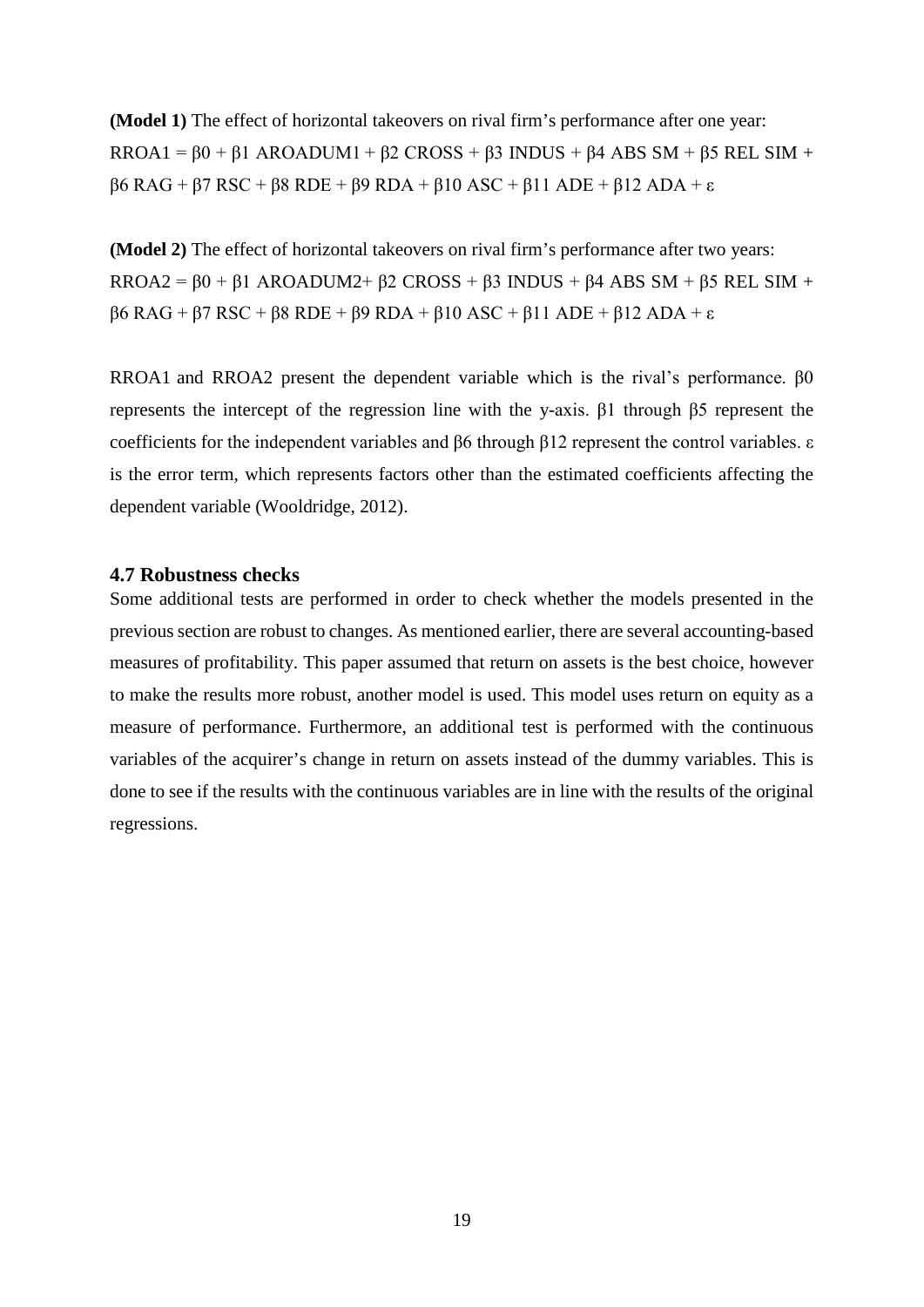### <span id="page-22-0"></span>**5. Results**

This chapter contains the results of the regression analyses, which are conducted in Stata. First, the descriptive statistics of all the variables are presented. Second, a correlation matrix is presented to evaluate if the data has autocorrelation and a VIF test is conducted to assess if the data has multicollinearity. Third, the main regression analyses are performed and the results discussed. Fourth, various robustness checks are done to assess if the models are robust to changes. Lastly, a summary of the results and robustness checks is given.

#### <span id="page-22-1"></span>**5.1 Descriptive statistics**

In order to conduct an OLS regression, several classical assumptions must be met. First, all individual variables are tested if they are normally distributed by plotting a histogram. The dependent variable and several control variables (RAG, RDA and ADA) are transformed into their natural logarithm, in order to establish a normal distribution (Wooldridge, 2012). Table 3 in appendix C presents summary statistics for all variables used in the regression.

Furthermore, another assumption of the OLS regression is that there must be a linear relationship between the dependent and independent variables (Wooldridge, 2012). To verify this assumption, for each independent variable a scatterplot is made to show the relationship between the independent variable and the dependent variable. The scatterplots show for all variables a linear relationship, therefore the assumption holds.

Another assumption is that the variance of the error term must be constant for each value of the independent variables, thus is homoscedastic (Wooldridge, 2012). To test if the data is homoscedastic a Breusch-Pagan test is performed, the result is presented in appendix D. The null hypothesis of homoscedasticity is rejected, this means that the data show some evidence of heteroscedasticity. Consequently, the validity of the results can be questionable. In order to increase the validity of the results, an OLS regression is used with robust error terms (Studenmund, 2006).

#### <span id="page-22-2"></span>**5.2 Correlation**

The remaining two assumptions are about the correlations of the independent variables. First, multicollinearity is not allowed, which implies that two or more independent variables have a perfect linear relationship. To test for multicollinearity, a VIF test is done. The results of the VIF test are shown in table 4 in appendix E. All VIF values are below 10, this means that multicollinearity is not a problem in this analysis (Studenmund, 2006).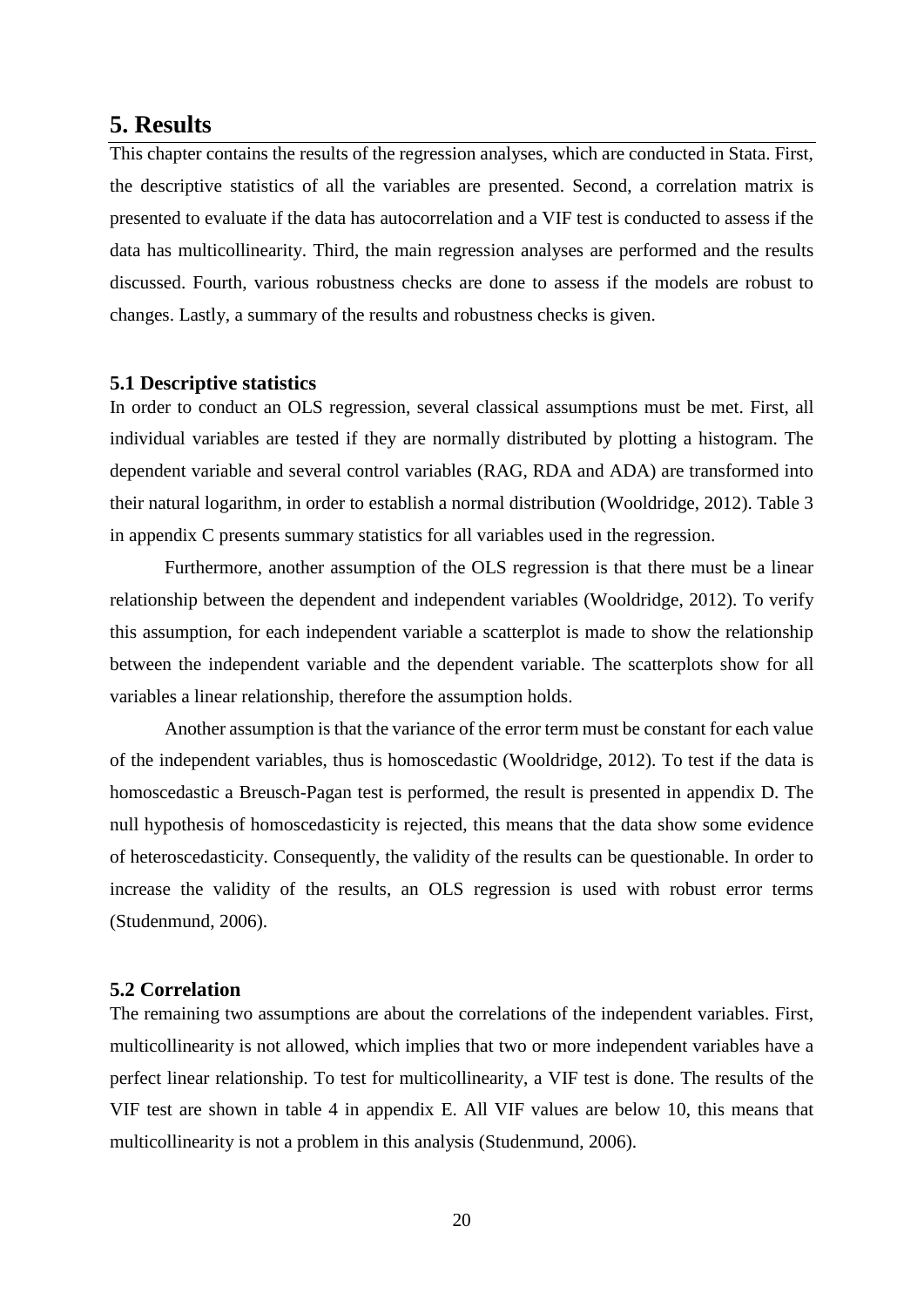Furthermore, to test for autocorrelation two correlation matrices are conducted for each model and the results are shown in table 5 and 6 in appendix F. A perfect linear relationship between two variables is when the value in table 5 and 6 in appendix F is -1 or 1 (Wooldridge, 2012). Values closer to zero indicate that there is less correlation between the variables. Most of the variables in table 5 vary between -1.675 and 0.2763. In table 6, the variables vary between -0.1742 and 0.2582. This suggests that there is no or only small correlation between the independent variables in the sample.

#### <span id="page-23-0"></span>**5.3 Hypotheses testing**

In total six hypotheses have been formulated. As mentioned in chapter 4, the first hypothesis is tested by means of an univariate analysis. To test the other hypotheses an OLS regression with robust error terms is conducted with two models, in which model 1 tested the relationship for one year after the takeover and model 2 tested the relationship for two years after the takeover.

Table 4 presents the results of a one-sample t test, to test hypothesis 1. The one-sample t test examined if the sample of observations is generated by a process with a value which is greater than zero. Hypothesis 1 stated that rival firms experience a positive effect when industry competitors engage in horizontal takeovers. The t-values of the return on assets of the rival firms for the two time periods (logRROA1 and logRROA2) are both significant ( $p < 0.01$ ). This implies that there is a statistically difference between the mean logRROA1 and mean logRROA2 and a positive value. Therefore, hypothesis 1 can be accepted.

| Table 4 – One-sample t test                                                 |       |          |                    |           |                     |                  |
|-----------------------------------------------------------------------------|-------|----------|--------------------|-----------|---------------------|------------------|
| Variable                                                                    | Obs   | Mean     | Std. Err.          | Std. Dev. | [95%Conf. Interval] | t-Test (t-value) |
| $log$ R $ROA1$                                                              | 2,405 | 4.604727 | 0.0016364          | 0.0802508 | 4.601548 4.607936   | $2.8e+0.3***$    |
| $log$ ROA2                                                                  | 2,341 |          | 4.603786 0.0018152 | 0.0878242 | 4.600227 4.607345   | $2.5e+0.3***$    |
| *significant at $10\%$ ; ** significant at $5\%$ ; *** significant at $1\%$ |       |          |                    |           |                     |                  |

Table 5 reports the results of the OLS regression with robust error terms for model 1 and model 2, to test hypotheses 2 to 5b. The expected signs of the coefficients are included in the table, which are in line with the hypotheses. Model 1 is used to test the effects of horizontal takeovers on a period of one year after the takeover. In total 572 observations are included in model 1. The R-squared of model 1 is 0.0031, which means that 3.1% of the variance of the return on assets of the rival firm can be explained by variances of the independent variables in the model (Wooldridge, 2012).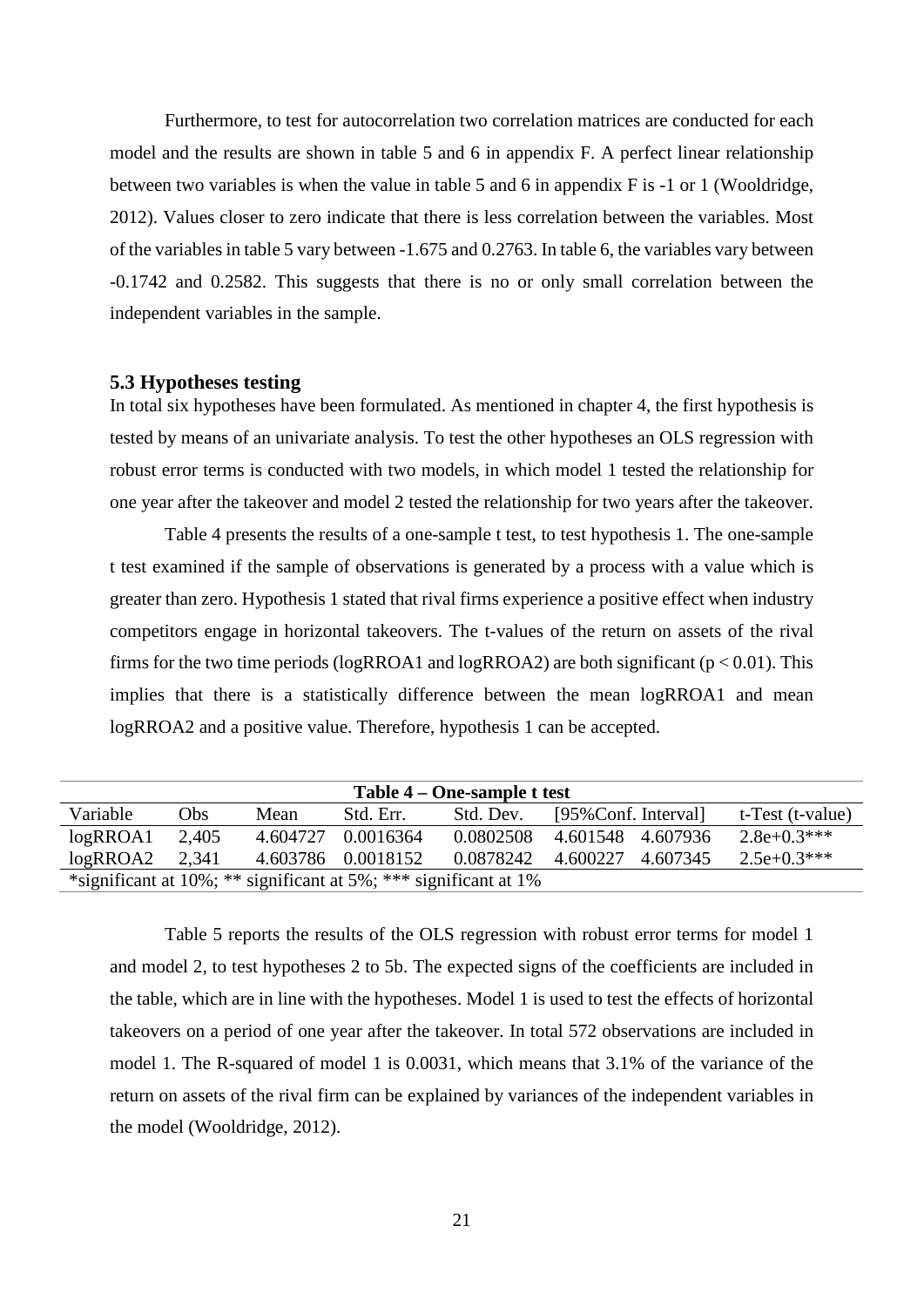| Table 5 – OLS regression with robust error terms                 |                |                |                |  |  |
|------------------------------------------------------------------|----------------|----------------|----------------|--|--|
| Dependent variable                                               |                | logRROA1       | logRROA2       |  |  |
|                                                                  |                |                |                |  |  |
|                                                                  | Expected       |                |                |  |  |
|                                                                  | relation       | <b>Model 1</b> | <b>Model 2</b> |  |  |
| <b>AROADUM1</b>                                                  | $^{+}$         | 0.00196        |                |  |  |
|                                                                  |                | (0.00505)      |                |  |  |
| <b>AROADUM2</b>                                                  | $+$            |                | 0.000973       |  |  |
|                                                                  |                |                | (0.00561)      |  |  |
| <b>CROSS</b>                                                     |                | $-0.00455$     | 0.00319        |  |  |
|                                                                  |                | (0.00519)      | (0.00406)      |  |  |
| <b>INDUS</b>                                                     |                | $-0.00199$     | $-0.00182$     |  |  |
|                                                                  |                | (0.00411)      | (0.00396)      |  |  |
| ABS SM                                                           |                | $0.00911*$     | $-0.00633$     |  |  |
|                                                                  |                | (0.00477)      | (0.00569)      |  |  |
| <b>REL SIM</b>                                                   | $\overline{a}$ | $-0.00184$     | 0.00139        |  |  |
|                                                                  |                | (0.00483)      | (0.00518)      |  |  |
| logRAG                                                           | $^{+}$         | 0.00417        | 0.00217        |  |  |
|                                                                  |                | (0.00272)      | (0.00201)      |  |  |
| <b>RCS</b>                                                       | $+$            | $-0.000200$    | $-3.39e-05$    |  |  |
|                                                                  |                | (0.000125)     | (0.000137)     |  |  |
| <b>RDE</b>                                                       | $\overline{a}$ | $-1.70e-06$    | $-2.11e-06$    |  |  |
|                                                                  |                | $(1.97e-06)$   | $(1.60e-06)$   |  |  |
| logRDA                                                           |                | 0.000336       | 0.000318       |  |  |
|                                                                  |                | (0.00202)      | (0.00210)      |  |  |
| <b>ACS</b>                                                       | $\overline{a}$ | 7.77e-05       | $-1.99e-05$    |  |  |
|                                                                  |                | (0.000152)     | (0.000154)     |  |  |
| <b>ADE</b>                                                       | $\! +$         | $-1.62e-05$    | 2.21e-06       |  |  |
|                                                                  |                | $(2.30e-05)$   | $(1.51e-05)$   |  |  |
| log <sub>ADA</sub>                                               | $^{+}$         | $0.00413*$     | $-0.00166$     |  |  |
|                                                                  |                | (0.00218)      | (0.00226)      |  |  |
| Constant                                                         |                | 4.589***       | 4.605***       |  |  |
|                                                                  |                | (0.0104)       | (0.0109)       |  |  |
| Observations                                                     |                | 572            | 520            |  |  |
| R-squared                                                        |                | 0.031          | 0.008          |  |  |
| t statistics in parentheses                                      |                |                |                |  |  |
| *significant at 10%; ** significant at 5%; *** significant at 1% |                |                |                |  |  |

Only the result of the independent variable ABS SM is significant ( $p < 0.1$ ). The variable ABS SM is used to measure the effect of absolute small rival firms on the performance of rival firms. The positive coefficient of ABS SM in model 1 is not in line with hypothesis 5b, which stated that rival firms experience a negative performance effect from takeovers when the rivals are absolutely small. Hypothesis 5b can therefore be rejected. This conclusion contradicts the results of the research of Clougherty and Duso (2009).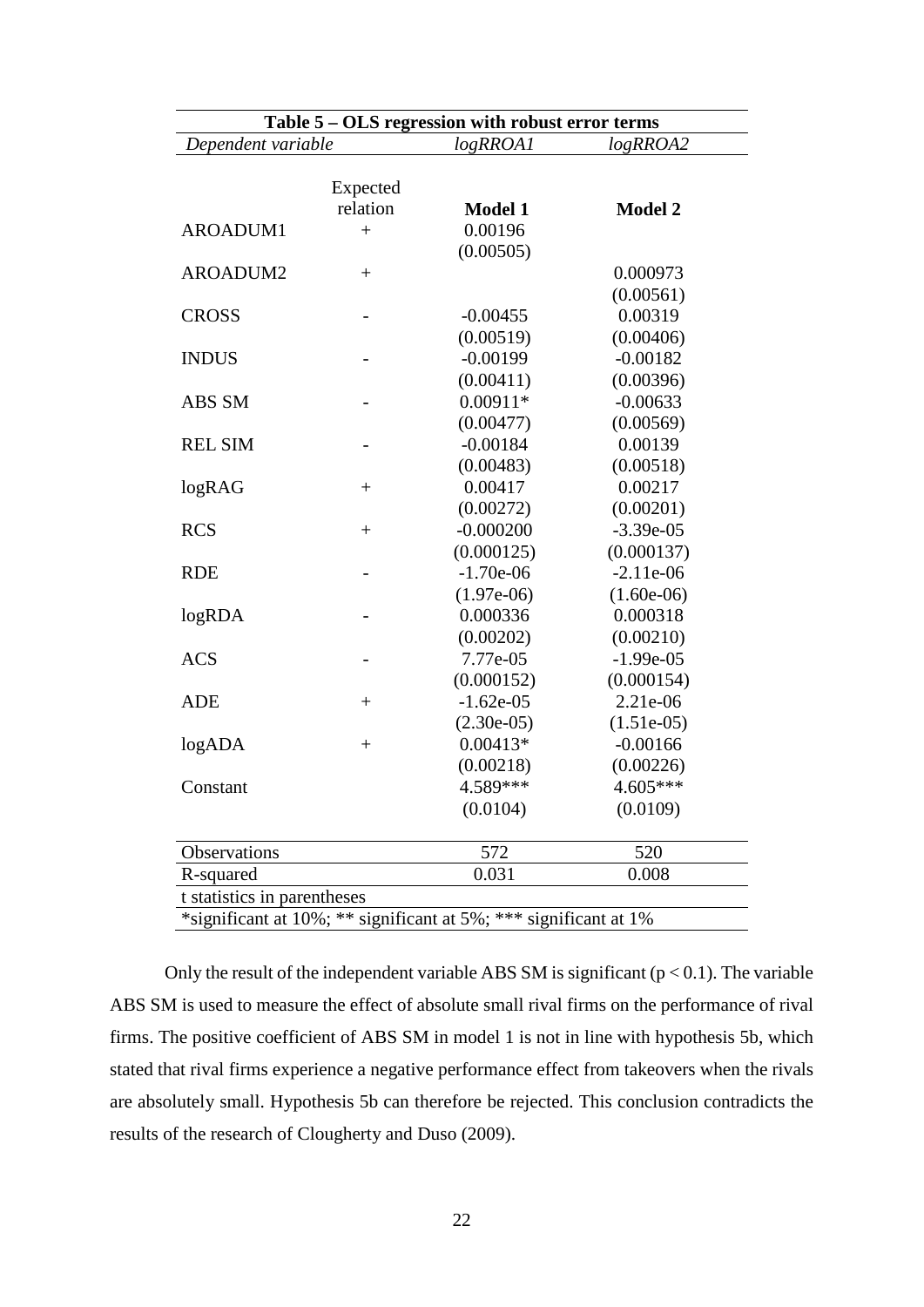Another significant result of model 1 is the control variable logADA, which measures the natural logarithm of the debt to asset ratio of acquiring firms. The positive and significant  $(p < 0.1)$  coefficient implies that higher debt to asset ratios of the acquiring firms has a positive effect on the performance of rival firms. This is in line with the expectations. A high debt to asset ratio means a higher degree of leverage and consequently financial risk. This implies that when acquiring firms take more financial risk, rival firms will gain.

The independent variable AROADUM1 shows a positive coefficient. AROADUM1 measures the change in the return on assets for acquiring firms for one year after the takeover. The positive sign of the coefficient is in line with hypothesis 2, which stated that the effect for rivals is dependent on the returns for the acquirer, i.e. if the takeover generates a positive effect for the acquirer, the rivals also experience a positive effect. The result of this variable is insignificant which implies that the performance of acquiring firms does not have a significant effect on the performance of rival firms.

The independent variable CROSS shows a negative coefficient. CROSS measures whether the horizontal takeover is a cross-border takeover. The negative sign of the coefficient is in line with hypothesis 3, which stated that rival firms experience a negative effect from cross-border takeovers. The result of this variable is insignificant which implies that the fact that the takeovers are cross-border does not have a significant effect on the performance of rival firms.

The independent variable INDUS shows a negative coefficient. INDUS measures whether the horizontal takeover took place in a manufacturing industry. The negative sign of the coefficient is in line with hypothesis 4, which stated that rival firms experience a negative effect from takeovers in the manufacturing industry. However, the result is insignificant which implies that the type of industry does not have a significant effect on the performance of rival firms.

The last independent variable REL SIM shows a negative coefficient. REL SIM measures if the rival firm is relatively similar to the acquiring firm in terms of size. The negative sign of the coefficient is in line with hypothesis 5a, which stated that rival firms experience a negative effect when the rivals are relatively similar to the acquirer. Nevertheless, the result is insignificant which implies that the relative size of the rival firm to the acquiring firm has no significant effect on the performance of rival firms.

Model 2 is used to test the effects of horizontal takeovers on a time period of 2 years after the takeover. In total 520 observations are included in model 2. The R-squared of model 2 is 0.008, which means that 0.8% of the variance of the return on assets of the rival firm can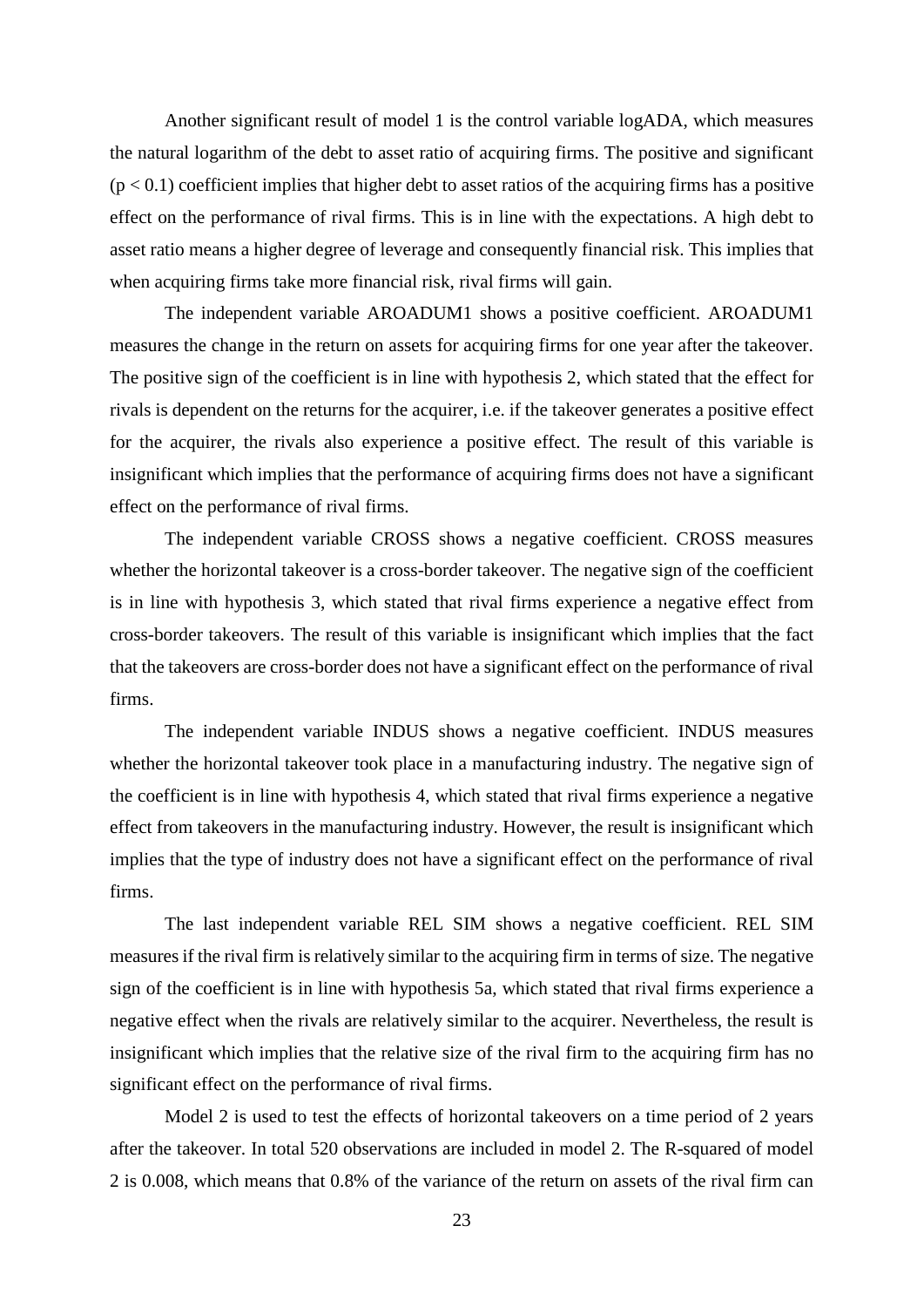be explained by variances of the independent variables in the model (Wooldridge, 2012). The R-squared of model 2 is lower than the R-squared of model 1, which makes sense because there are fewer observations included in the model. Unfortunately, all the results of the variables are insignificant. Therefore, the variables have an insignificant effect on the performance of the rival firms. Furthermore, the signs of the coefficients of AROADUM and INDUS in model 2 are similar to the coefficients in model 1. The same conclusion can be drawn, namely it is in line with hypotheses 2 and 4. However, the performance of the acquirers and the type of industry of the takeover have no significant effect on the performance of rival firms.

The independent variable CROSS shows a positive coefficient. This is not in line with hypothesis 3 and is of the opposite direction of the coefficient in model 1. Moreover, the independent variables ABS SM and REL SIM in model 2 show an opposite sign of the coefficients in model 1. The coefficient AB SM changes sign and become insignificant. The negative sign is in line with hypothesis 5b. The coefficient REL SIM has a positive sign and is not in line with hypothesis 5a.

#### <span id="page-26-0"></span>**5.4 Robustness checks**

Several robustness checks are performed to increase the validity and reliability of this research. First, an OLS regression with robust error terms is performed in which AROADUM is replaced by the continuous variable of the change in return on assets of the acquiring firms  $(AROA<sub>chgl</sub>)$ and AROAchg2). Second, a one-sample t-test is performed in which logRROA1 and logRROA2 are replaced by the return on equity of rival firms (logRROE1 and logRROE2). Additionally, an OLS regression with robust error terms is performed with logRROE1 and logRROE2 as the dependent variables.

Table 6 shows the results of the OLS regressions with the continuous variables AROAchg1 and AROAchg2. In this way, one can examine the difference between the use of continuous values and dummy variables. The results show a weaker impact of the continuous return on assets of acquiring firms. Furthermore, the coefficients are insignificant just like in the original model. The weaker coefficients are in line with the expectations of Wooldridge (2012), namely that it is easier to discover a relationship by using dummy variables rather than continuous variables. The relations of the coefficients show the same directions and the coefficients remain insignificant. This implies that the original model is robust to changes.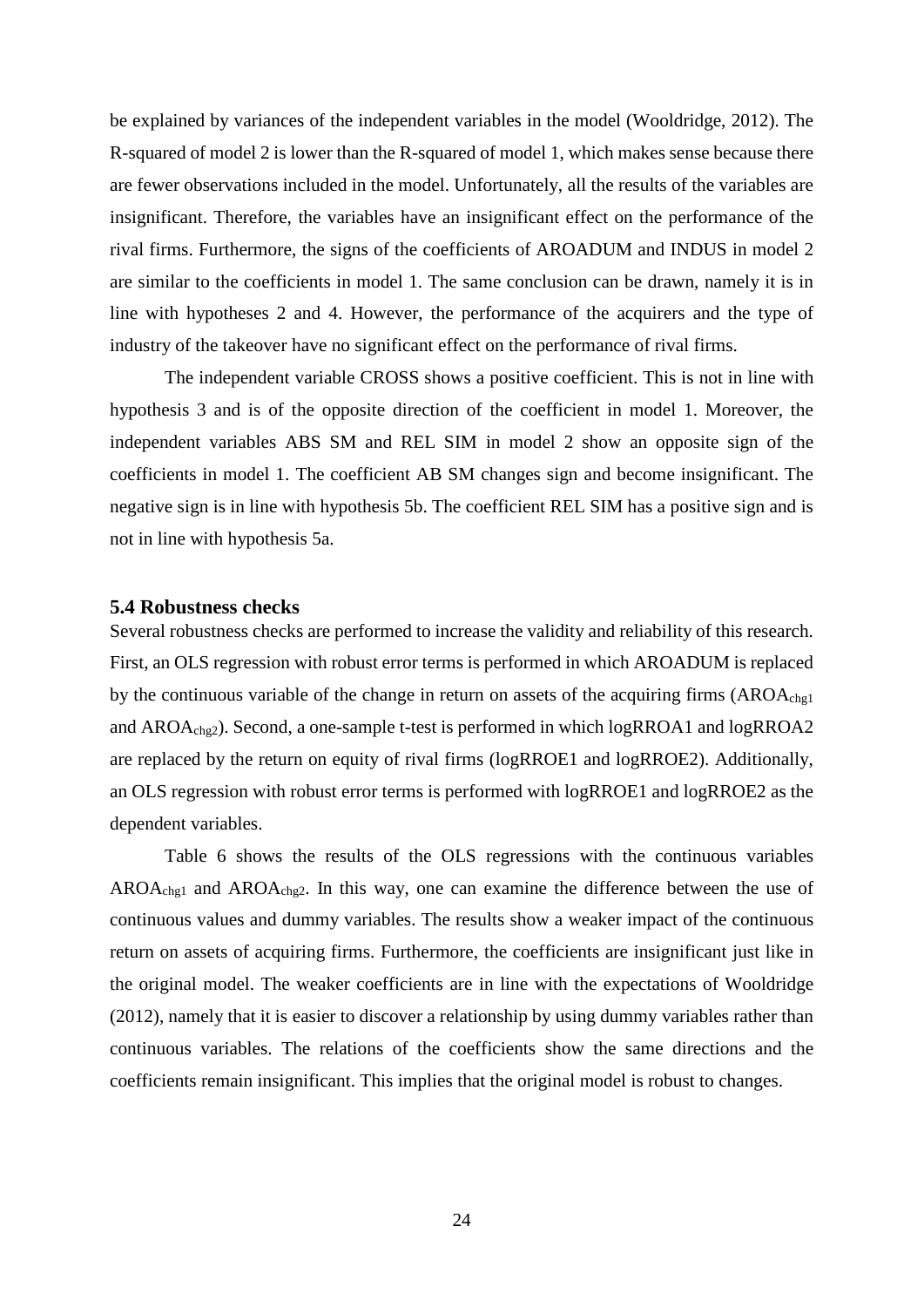| Table 6 – OLS regression with robust error terms |                          |              |                |  |  |  |
|--------------------------------------------------|--------------------------|--------------|----------------|--|--|--|
| (continuous AROA variable)                       |                          |              |                |  |  |  |
| Dependent variable                               |                          | logRROA1     | logRROA2       |  |  |  |
|                                                  |                          |              |                |  |  |  |
|                                                  | Expected                 |              |                |  |  |  |
|                                                  | relation                 | Model 1      | <b>Model 2</b> |  |  |  |
| AROA <sub>chgl</sub>                             | $+$                      | 3.50e-06     |                |  |  |  |
|                                                  |                          | $(5.73e-05)$ |                |  |  |  |
| AROA <sub>chg2</sub>                             |                          |              | 5.93e-05       |  |  |  |
|                                                  |                          |              | $(3.67e-05)$   |  |  |  |
| <b>CROSS</b>                                     | $\overline{\phantom{0}}$ | $-0.00449$   | 0.00344        |  |  |  |
|                                                  |                          | (0.00524)    | (0.00457)      |  |  |  |
| <b>INDUS</b>                                     |                          | $-0.00217$   | $-0.00162$     |  |  |  |
|                                                  |                          | (0.00402)    | (0.00398)      |  |  |  |
| ABS SM                                           | $\overline{a}$           | $0.00904*$   | $-0.00644$     |  |  |  |
|                                                  |                          | (0.00472)    | (0.00565)      |  |  |  |
| <b>REL SIM</b>                                   |                          | $-0.00177$   | 0.00157        |  |  |  |
|                                                  |                          | (0.00491)    | (0.00532)      |  |  |  |
| logRAG                                           | $^{+}$                   | 0.00417      | 0.00219        |  |  |  |
|                                                  |                          | (0.00272)    | (0.00205)      |  |  |  |
| <b>RCS</b>                                       | $+$                      | $-0.000204*$ | $-2.91e-05$    |  |  |  |
|                                                  |                          | (0.000121)   | (0.000134)     |  |  |  |
| <b>RDE</b>                                       | $\overline{\phantom{a}}$ | $-1.66e-06$  | $-1.98e-06$    |  |  |  |
|                                                  |                          | $(2.00e-06)$ | $(1.46e-06)$   |  |  |  |
| logRDA                                           | -                        | 0.000359     | 0.000381       |  |  |  |
|                                                  |                          | (0.00202)    | (0.00211)      |  |  |  |
| <b>ACS</b>                                       |                          | 7.75e-05     | $-1.50e-05$    |  |  |  |
|                                                  |                          | (0.000153)   | (0.000151)     |  |  |  |
| <b>ADE</b>                                       |                          | $-1.63e-05$  | 2.38e-06       |  |  |  |
|                                                  |                          | $(2.32e-05)$ | $(1.46e-05)$   |  |  |  |
| logADA                                           | $^{+}$                   | $0.00421**$  | $-0.00158$     |  |  |  |
|                                                  |                          | (0.00211)    | (0.00194)      |  |  |  |
| Constant                                         |                          | 4.590***     | 4.604***       |  |  |  |
|                                                  |                          | (0.0110)     | (0.0116)       |  |  |  |
| Observations                                     |                          | 572          | 520            |  |  |  |
| R-squared                                        |                          | 0.030        | 0.008          |  |  |  |
| t statistics in parentheses                      |                          |              |                |  |  |  |

|  |  | *significant at 10%; ** significant at 5%; *** significant at 1% |
|--|--|------------------------------------------------------------------|
|  |  |                                                                  |

The second robustness check is performed with another measure of performance for rivals and acquirers. A mentioned earlier, there are several accounting-based measures of profitability. However, there is no universal used measure of performance and therefore it can be useful to perform another regression. First, a one-sample t test is performed with logRROE1 and logRROE2 to test hypothesis 1, the results are shown in table 7. The t-values of the return on equity of the rival firms for the two periods (logRROE1 and logRROE2) are both significant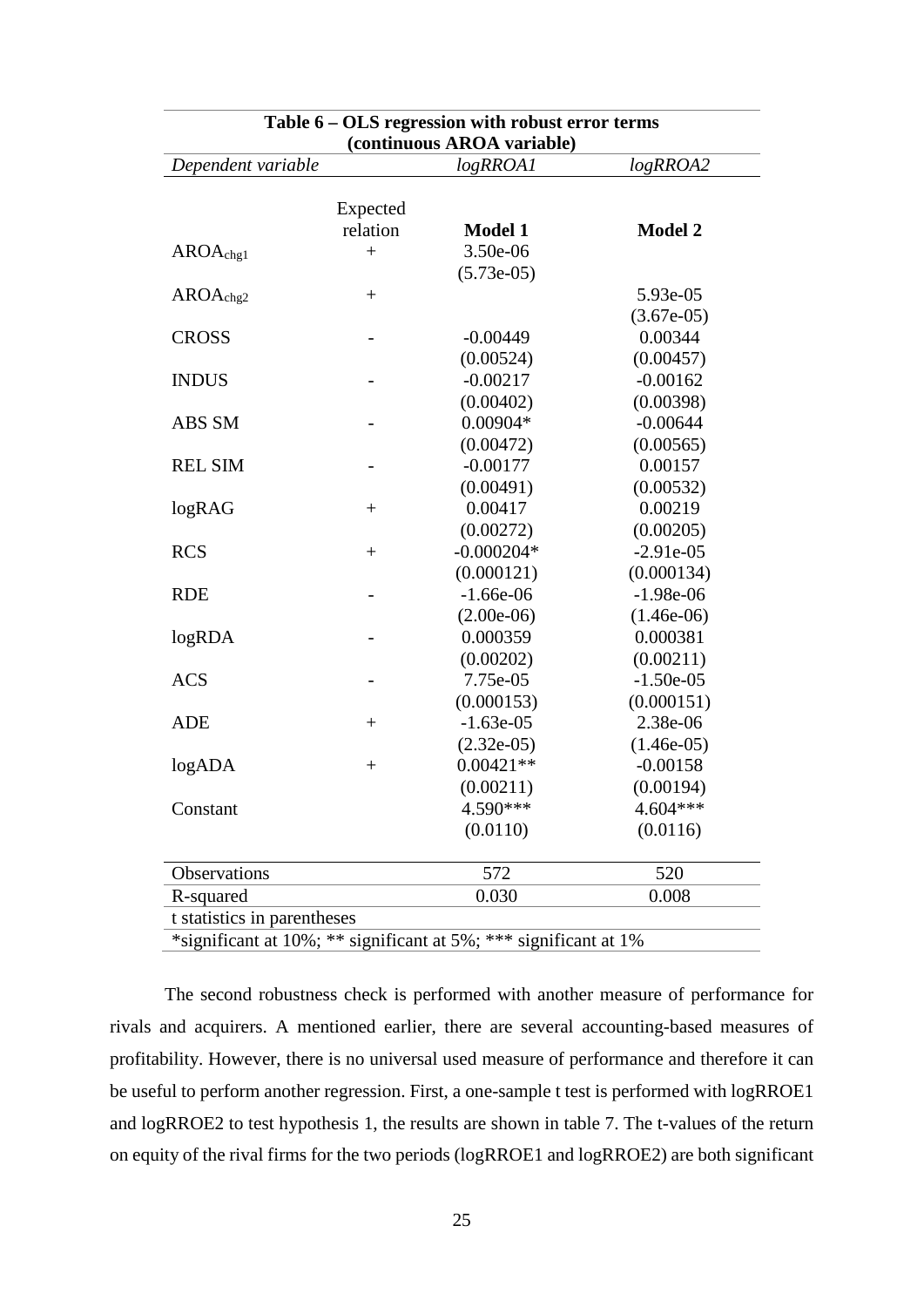$(p < 0.01)$ . This implies that there is a statistically difference between the mean logRROE1 and mean logRROE2 and a positive value. This is in line with the original one-sample t test. This implies that the original one-sample t test is robust to changes and hypothesis 1 can be accepted.

| Table 7 – One-sample t test                                              |                    |          |           |           |                      |          |                  |
|--------------------------------------------------------------------------|--------------------|----------|-----------|-----------|----------------------|----------|------------------|
|                                                                          | (return on equity) |          |           |           |                      |          |                  |
| Variable                                                                 | Obs                | Mean     | Std. Err. | Std. Dev. | [95% Conf. Interval] |          | t-Test (t-value) |
| $log$ R $ROE1$                                                           | 2,440              | 4.598698 | .0037399  | .1847383  | 4.591364             | 4.606031 | $1.2e+03***$     |
| $log$ ROE2                                                               | 2,357              | 4.601987 | .0027498  | .1335007  | 4.596595             | 4.607379 | $1.7e+03***$     |
| *significant at $10\%$ ; ** significant at $5\%$ ; *** significant at 1% |                    |          |           |           |                      |          |                  |

In addition, an OLS regression with robust error terms is performed with return on equity as the measure of performance, table 8 shows the results. In contrast with the original regression, there are several differences. In model 1 AROE1 becomes significant at the 10% level and has the expected sign. INDUS and REL SIM both show a different sign for the coefficients, however these results are not statistically significant. In model 2 ABS SM becomes significant at the 10% level and has the expected sign. The variables AROE2 and INDUS show a different sign for the coefficients, however these results are insignificant.

Overall, the regression with return on equity as the measure of performance has two significant variables and these variables show the expected sign for their coefficients. Therefore, it can be concluded that using return on equity does have a substantial influence on the results.

| Table 8 – OLS regression with robust error terms |                      |                    |                |  |  |
|--------------------------------------------------|----------------------|--------------------|----------------|--|--|
|                                                  |                      | (return on equity) |                |  |  |
| Dependent variable                               |                      | $log$ RROE1        | $log$ RROE2    |  |  |
|                                                  | Expected<br>relation | <b>Model 1</b>     | <b>Model 2</b> |  |  |
| AROE1                                            | $^{+}$               | $0.0120*$          |                |  |  |
|                                                  |                      | (0.00711)          |                |  |  |
| AROE2                                            | $^{+}$               |                    | $-0.00646$     |  |  |
|                                                  |                      |                    | (0.00903)      |  |  |
| <b>CROSS</b>                                     |                      | $-0.00342$         | 0.00311        |  |  |
|                                                  |                      | (0.00699)          | (0.00718)      |  |  |
| <b>INDUS</b>                                     |                      | 0.00343            | 0.0101         |  |  |
|                                                  |                      | (0.00877)          | (0.0129)       |  |  |
| ABS SM                                           |                      | 0.00734            | $-0.0209*$     |  |  |
|                                                  |                      | (0.00779)          | (0.0125)       |  |  |
| <b>REL SIM</b>                                   |                      | 0.00743            | 0.0171         |  |  |
|                                                  |                      | (0.00682)          | (0.0130)       |  |  |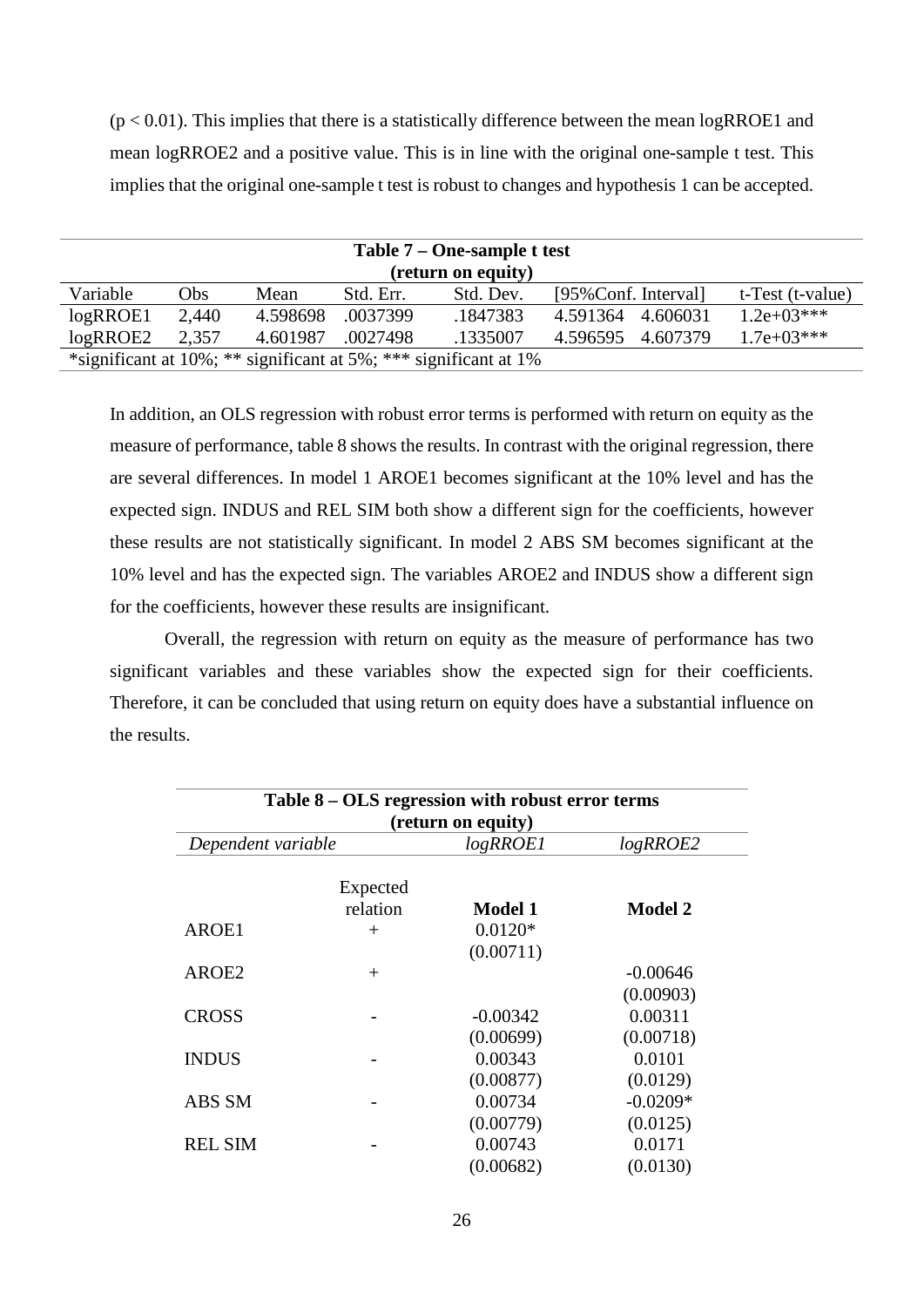| logRAG                                                           | $^{+}$ | $-0.00600$   | $-0.00896$   |  |  |  |  |
|------------------------------------------------------------------|--------|--------------|--------------|--|--|--|--|
|                                                                  |        | (0.00897)    | (0.0149)     |  |  |  |  |
| <b>RCS</b>                                                       | $+$    | 0.000127     | 3.01e-05     |  |  |  |  |
|                                                                  |        | (0.000242)   | (0.000403)   |  |  |  |  |
| <b>RDE</b>                                                       |        | $-3.58e-06$  | 5.42e-06     |  |  |  |  |
|                                                                  |        | $(1.03e-05)$ | $(6.22e-06)$ |  |  |  |  |
| logRDA                                                           |        | 0.00265      | $-4.46e-05$  |  |  |  |  |
|                                                                  |        | (0.00246)    | (0.00221)    |  |  |  |  |
| <b>ACS</b>                                                       |        | $-0.000165$  | $-0.000163$  |  |  |  |  |
|                                                                  |        | (0.000122)   | (0.000216)   |  |  |  |  |
| <b>ADE</b>                                                       | $+$    | 1.63e-05     | 3.16e-05     |  |  |  |  |
|                                                                  |        | $(2.10e-05)$ | $(7.89e-05)$ |  |  |  |  |
| logADA                                                           | $^{+}$ | 0.00391      | 0.000424     |  |  |  |  |
|                                                                  |        | (0.00635)    | (0.0112)     |  |  |  |  |
| Constant                                                         |        | 4.589***     | 4.620***     |  |  |  |  |
|                                                                  |        | (0.0127)     | (0.0174)     |  |  |  |  |
|                                                                  |        |              |              |  |  |  |  |
| Observations                                                     |        | 556          | 503          |  |  |  |  |
| R-squared                                                        |        | 0.018        | 0.016        |  |  |  |  |
| t statistics in parentheses                                      |        |              |              |  |  |  |  |
| *significant at 10%; ** significant at 5%; *** significant at 1% |        |              |              |  |  |  |  |

#### <span id="page-29-0"></span>**5.5 Summary of results**

All variables were checked to verify whether their characteristics met the assumptions of the one-sample t test and the OLS regression. Several variables are altered to better match the characteristics of these assumptions. All tests lead to the conclusion that the data is suitable for the tests. However, because there are some signs of heteroscedasticity, an OLS regression with robust error terms is used (Wooldridge, 2012).

First, the relation between horizontal takeovers and the performance of rival firms is significant and positive in both the original test and the additional test. Therefore, hypothesis 1 can be accepted. These results are in line with Clougherty & Duso, 2009; Eckbo, 1983; Snyder, 1996. This means that when industry competitors engage in horizontal takeovers, rival firms will experience a positive effect on their performance. This effect holds for one and two years after the takeover took place.

Second, the relation between the performance of the acquiring firms after a takeover and the performance of rival firms is not significant in the original regression and in the additional test with a continuous value for the acquirer's performance. However, a significant effect is found in model 1 of the robustness check in which return on equity is used as a measure of performance. This result suggests that the effect for rivals of horizontal takeovers is dependent on the performance of the acquirer. Because the coefficients in the original regression show the same direction as the robustness check, hypothesis 2 can be accepted.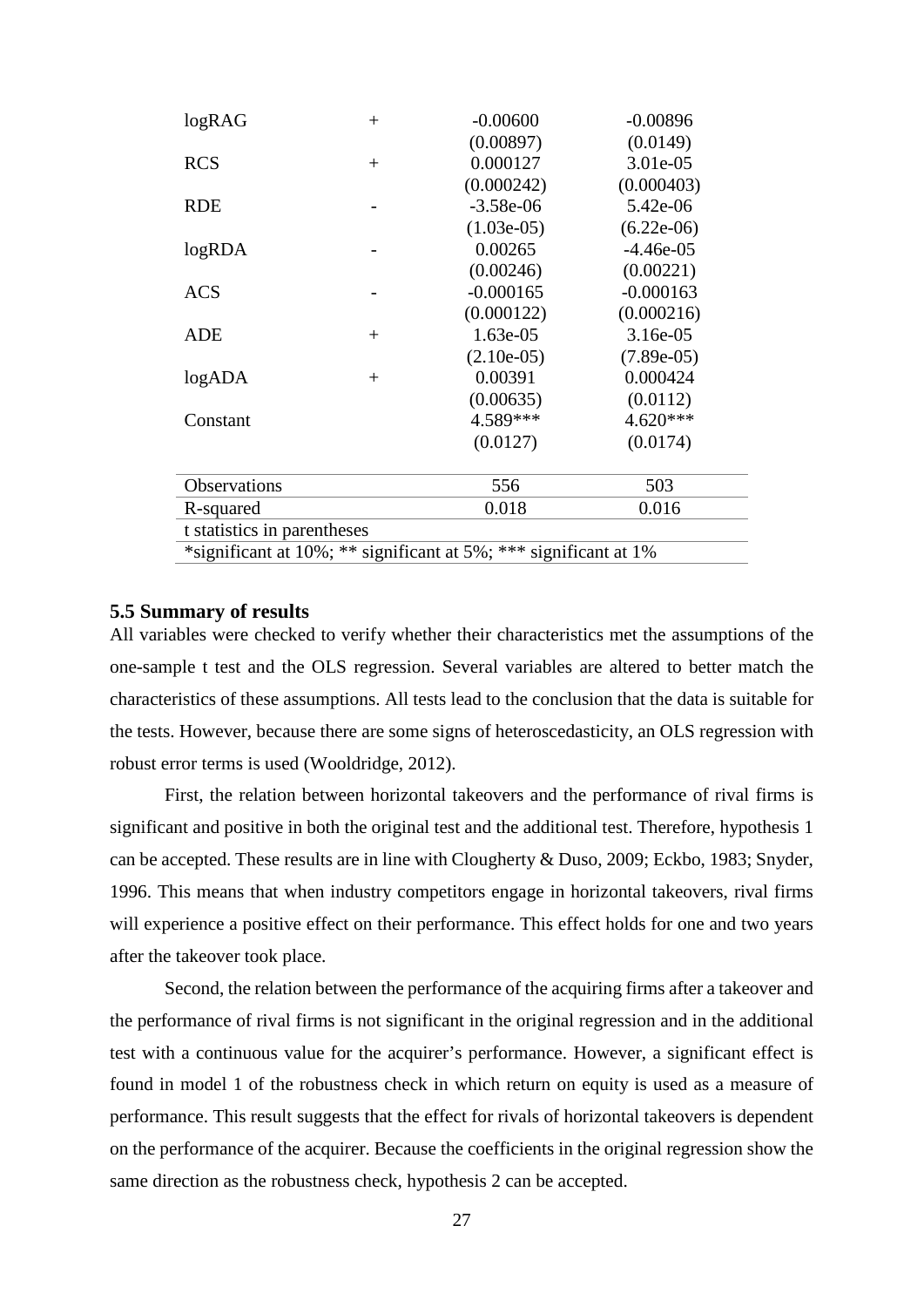Third, the relation between the performance of rival firms and whether the takeover is cross-border, took place in the manufacturing industry and the size of the rival firm is relatively similar as the size of the acquirer show no significant results in all the regressions. Therefore, there be can no conclusions drawn for hypothesis 3, 4 and 5a.

Fourth, the relation between the performance of rival firms and whether the size of the rival firm is absolutely small with respect to the acquirer is contradictory. The results of model 1 of the original model and the results of model 1 of the robustness check with AROAchg1 suggest a positive and significant relation. However, in model 2 of the robustness check with return on equity the results suggest a negative and significant relation. The direction of the coefficients of the insignificant results is in line with the coefficients of the significant results. This means that hypothesis 5b can be rejected in model 1, thus for a period of one year after the takeover. Additionally, hypothesis 5b can be accepted in model 2, for a period of two years after the takeover. This conclusion implies that absolutely small rival firms with respect to acquirers experience a positive effect on their performance after one year of the takeover and experience a negative effect on their performance after two years of the takeover.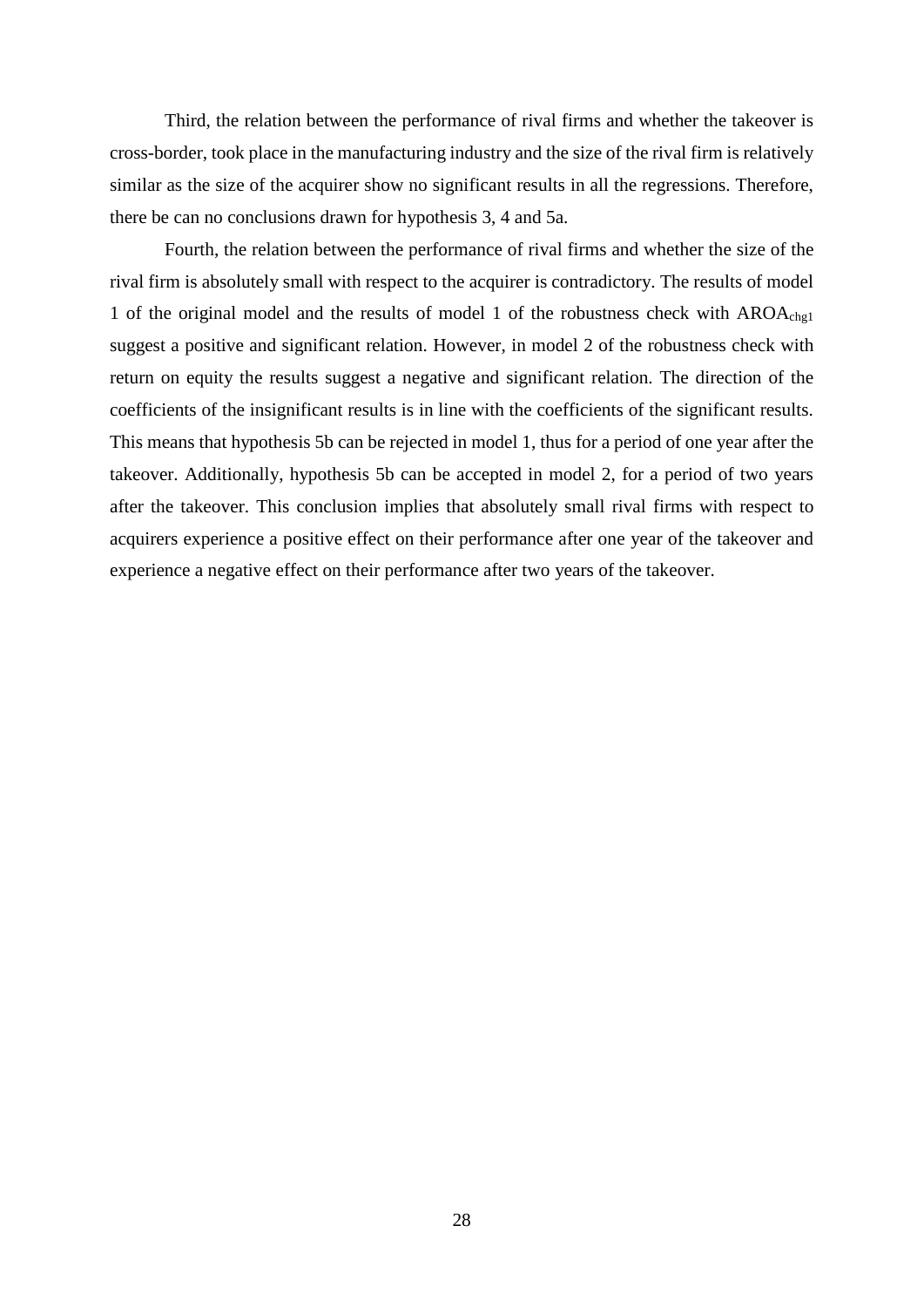### <span id="page-31-0"></span>**6. Conclusion and Discussion**

This aim of this research was to investigate the effects of horizontal takeovers on rival firms in European countries. The research question of this research is formulated as follows: '*How do horizontal takeovers affect the performance of rival firms in the long run?'* Prior research on this topic examined the short run effects of horizontal takeovers on rival firms (Clougherty & Duso, 2009; Fee & Thomas, 2004; Shahrur, 2005). This research focuses on the long term consequences, by examining the effects for periods of one and two years after the takeover. Prior research on this topic, for example Berger et al. (1998) argue that horizontal acquisitions create industry consolidation and decreased commitment from the target firm's existing customers. This might lead to growth opportunities for the remaining firms. Haleblian et al. (2009) state that this is an interesting topic of research, as apart from the previously mentioned research by Berger et al. (1998), little research has been done in this area.

To answer the main research question, several hypotheses are developed based on prior literature. The hypotheses were tested with a one-sample t test and an OLS regression with robust standard errors. The results indicate that horizontal takeovers have a positive effect on the long term performance of rival firms. This indicates that rival firms will gain from horizontal takeovers. This finding is in line with previous research of Clougherty & Duso (2009); Fee & Thomas (2004); Shahrur (2005) who examine the short term consequences of horizontal takeovers.

It is found that there is a positive relation between the performance of rival firms after a horizontal takeover and the performance of acquiring firms after a horizontal takeover. This suggests that the effect for rival firms of a horizontal takeover is dependent on the effect of the acquiring firms. The takeover generates a positive signal about growth opportunities if the acquiring firms gain from a horizontal takeover. This finding is in line with the research of Gaur et al. (2013) which investigate the short term effects of horizontal takeovers.

There is no significant impact found on cross-border takeovers, takeovers in the manufacturing industry and the relative size of the rival firm with respect to the acquiring firm on the performance of rival firms.

The relation between the performance of rival firms and absolute small rival firms is found to be positive for the period of one year after a horizontal takeover and is found to be negative for the period of two years after a horizontal takeover.

With this research a contribution to a better understanding of the relationship between horizontal takeovers and the performance of rival firms is made. Furthermore, this research is the first to examine this relationship for a long term period. This research contributes to the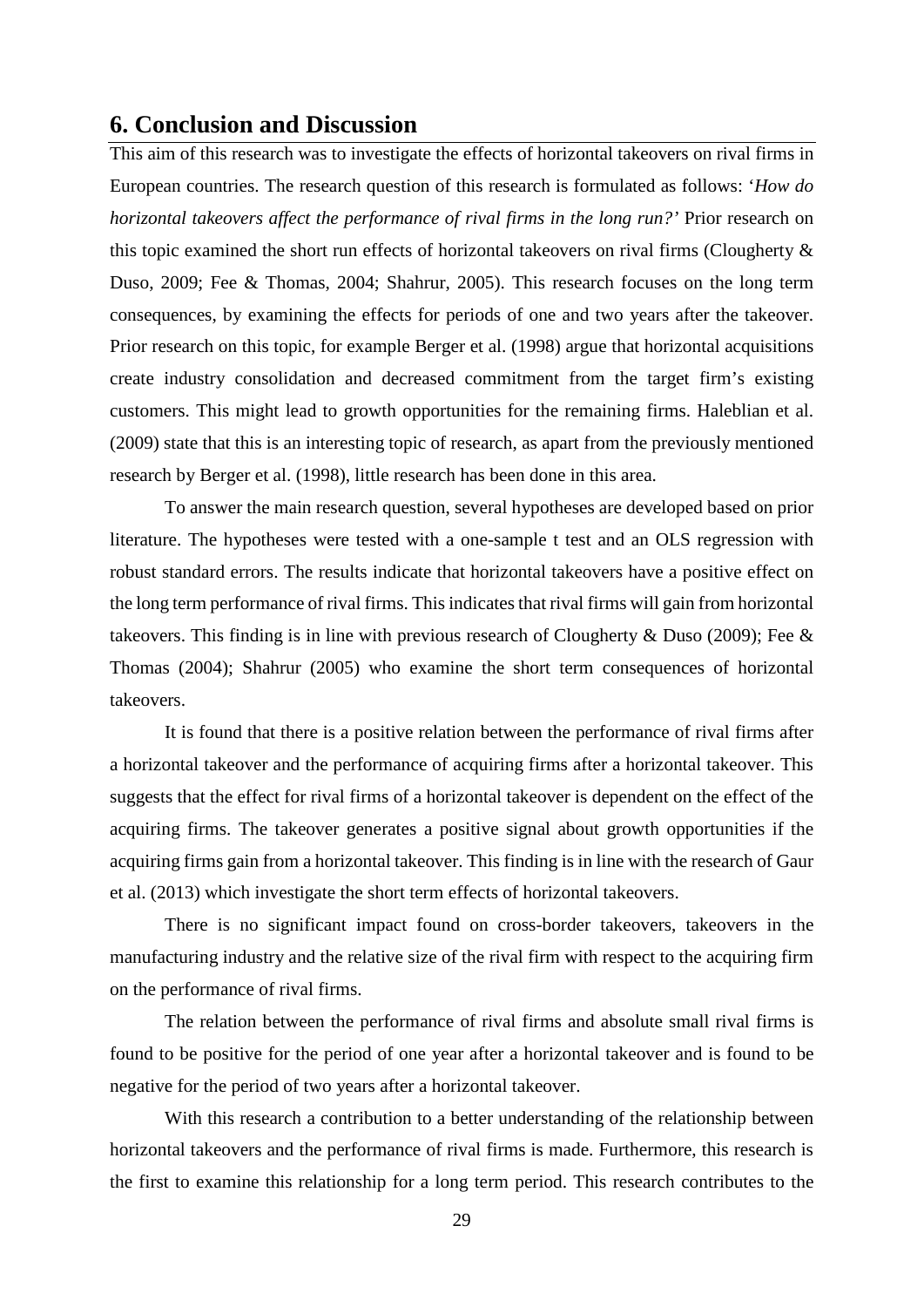literature on M&As by challenging the received wisdom that takeovers are always disadvantageous for firms in the industry being left outside the takeover. The findings of this research can be useful for acquiring parties, targets and rival firms involved in a horizontal takeover. The acquirer might be likely to look further than proposed synergies and their own performance when considering to enter in a M&A. The acquirer can be more aware of the consequences of the takeover of the market. The firm has more information on how rival firms will react and this can make a difference in the decision making of the firms in the takeover.

This research is subject to several limitations. First, this research could also explore the effects of industry concentration on the performance of rival firms. A large number of firms in an industry means that there is greater competition for scarce resources and also higher failure rates. For that reason, rival firms are more likely to lose from a takeover when there are many rivals in the industry (Clougherty & Duso, 2009). However, there was no measure of industry concentration found in the available databases and therefore, this hypothesis was not included in this research. Future research can include this variable to create a more comprehensive impression of the studied relationship.

Second, probably the reason why most coefficients are insignificant in the OLS regression, is that the sample size is too small. When there are more firms used to examine this relationship, there might be a larger number of significant results. For a large part of the takeovers, there were only a few or no rival firms found after the sample criteria were applied. This research used the peer analysis of the Eikon database. Future research might attempt to merge various databases containing a peer analysis. This might lead to a larger sample of rival firms and could enhance the results of the analysis.

Third, another limitation of this research and a probable cause of insignificant results in the OLS regression, is the used time frame of 2011-2017. This relatively short time frame might limit the generalizability of the research. Future research could use a larger time frame and also look at the effect of the various merger waves. These waves have appeared for different reasons in the past and might have an influence on the effect on rival firms.

Finally, this research did not explore whether the takeovers used in the sample were challenged by antitrust authorities. Eckbo (1983) argues that rival firms should experience a negative effect on their performance when the takeover has been subject to an antitrust complaint. This could be a fruitful area of investigation for future research.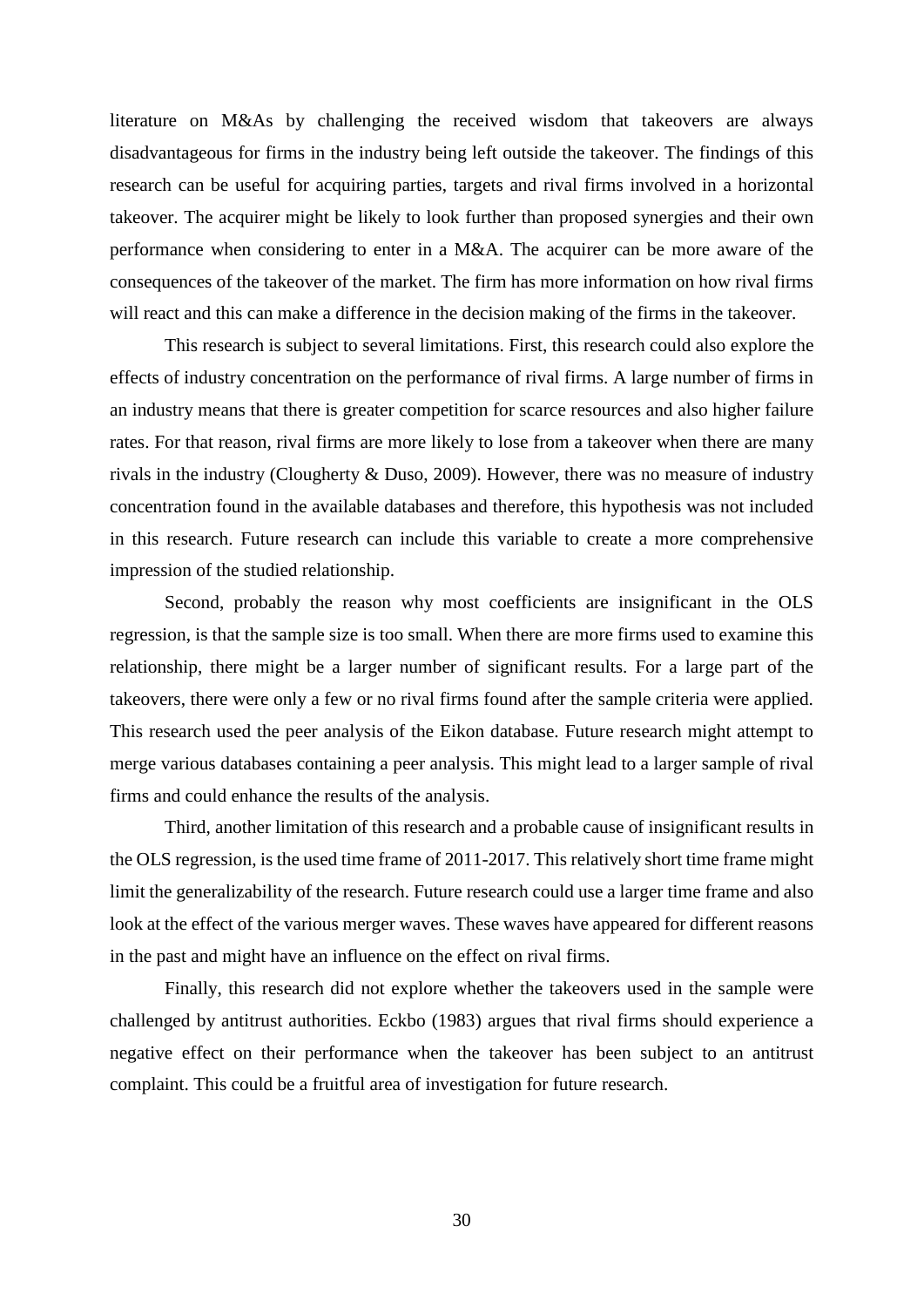### <span id="page-33-0"></span>**Literature**

- Andrade, G., & Stafford, E. (2004). Investigating the economic role of mergers. *Journal of Corporate Finance, 10*(1), 1-36.
- Baum, J. A., & Korn, H. J. (1996). Competitive dynamics of interfirm rivalry. *Academy of Management journal, 39*(2), 255-291.
- Berger, A. N., Saunders, A., Scalise, J. M., & Udell, G. F. (1998). The effects of bank mergers and acquisitions on small business lending1. *Journal of financial Economics, 50*(2), 187-229.
- Birkinshaw, J., Bresman, H., & Håkanson, L. (2000). Managing the post-acquisition integration process: How the human iintegration and task integration processes interact to foster value creation. *Journal of Management Studies, 37*(3), 395-425.
- Bradley, M., Desai, A., & Kim, E. H. (1988). Synergistic gains from corporate acquisitions and their division between the stockholders of target and acquiring firms. *Journal of financial Economics, 21*(1), 3-40.
- Brito, D., & Catalão-Lopes, M. (2006). *Mergers and acquisitions: the industrial organization perspective* (Vol. 19): Kluwer Law International.
- Clougherty, J. A., & Duso, T. (2009). The impact of horizontal mergers on rivals: gains to being left outside a merger. *Journal of Management Studies, 46*(8), 1365-1395.
- Eckbo, B. E. (1983). Horizontal mergers, collusion, and stockholder wealth. *Journal of financial Economics, 11*(1-4), 241-273.
- Eckbo, B. E., & Wier, P. (1985). Antimerger policy under the Hart-Scott-Rodino Act: A reexamination of the market power hypothesis. *The Journal of Law and Economics, 28*(1), 119-149.
- Ellison, S. F., & Snyder, C. M. (2010). Countervailing power in wholesale pharmaceuticals. *The Journal of Industrial Economics, 58*(1), 32-53.
- Fee, C. E., & Thomas, S. (2004). Sources of gains in horizontal mergers: evidence from customer, supplier, and rival firms. *Journal of financial Economics, 74*(3), 423-460.
- Gaur, A. S., Malhotra, S., & Zhu, P. (2013). Acquisition announcements and stock market valuations of acquiring firms' rivals: A test of the growth probability hypothesis in China. *Strategic Management Journal, 34*(2), 215-232.
- Gubbi, S. R., Aulakh, P. S., Ray, S., Sarkar, M., & Chittoor, R. (2010). Do international acquisitions by emerging-economy firms create shareholder value? The case of Indian firms. *Journal of International Business Studies, 41*(3), 397-418.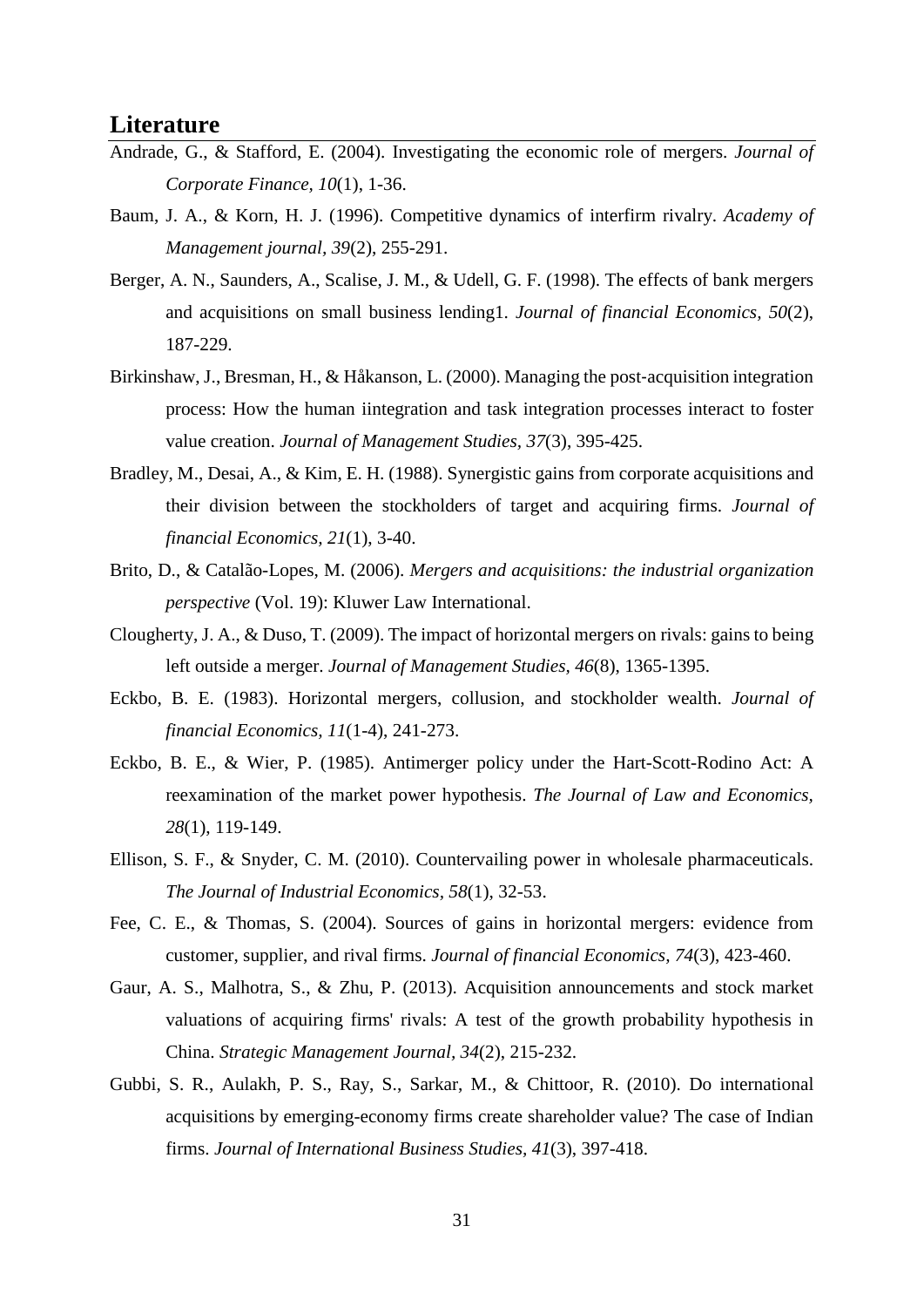- Gugler, K., Mueller, D. C., Yurtoglu, B. B., & Zulehner, C. (2003). The effects of mergers: an international comparison. *International journal of industrial organization, 21*(5), 625- 653.
- Haleblian, J., Devers, C. E., McNamara, G., Carpenter, M. A., & Davison, R. B. (2009). Taking stock of what we know about mergers and acquisitions: A review and research agenda. *Journal of management, 35*(3), 469-502.
- Hannan, M. T., & Freeman, J. (1984). Structural inertia and organizational change. *American sociological review*, 149-164.
- Jensen, M. C. (1986). Agency costs of free cash flow, corporate finance, and takeovers. *The American economic review, 76*(2), 323-329.
- Jensen, M. C. (1987). The free cash flow theory of takeovers: A financial perspective on mergers and acquisitions and the economy.
- Krishnan, H. A., Hitt, M. A., & Park, D. (2007). Acquisition premiums, subsequent workforce reductions and post‐acquisition performance. *Journal of Management Studies, 44*(5), 709-732.
- Larsson, R., & Finkelstein, S. (1999). Integrating strategic, organizational, and human resource perspectives on mergers and acquisitions: A case survey of synergy realization. *Organization science, 10*(1), 1-26.
- Leeth, J. D., & Borg, J. R. (2000). The impact of takeovers on shareholder wealth during the 1920s merger wave. *Journal of Financial and Quantitative Analysis, 35*(2), 217-238.
- Libby, R. (1981). Accounting and human information processing. In *The Routledge Companion to Behavioural Accounting Research* (pp. 42-54): Routledge.
- Loewenstein, G. (1999). Experimental economics from the vantage-point of behavioural economics. *The Economic Journal, 109*(453), 25-34.
- Malmendier, U., & Tate, G. (2008). Who makes acquisitions? CEO overconfidence and the market's reaction. *Journal of financial Economics, 89*(1), 20-43.
- Meeks, G., & Meeks, J. (1981). Profitability measures as indicators of post-merger efficiency. *The Journal of Industrial Economics*, 335-344.
- Moeller, S. B., Schlingemann, F. P., & Stulz, R. M. (2005). Wealth destruction on a massive scale? A study of acquiring‐firm returns in the recent merger wave. *The journal of finance, 60*(2), 757-782.
- Molnar, J. (2007). Pre-emptive horizontal mergers: theory and evidence.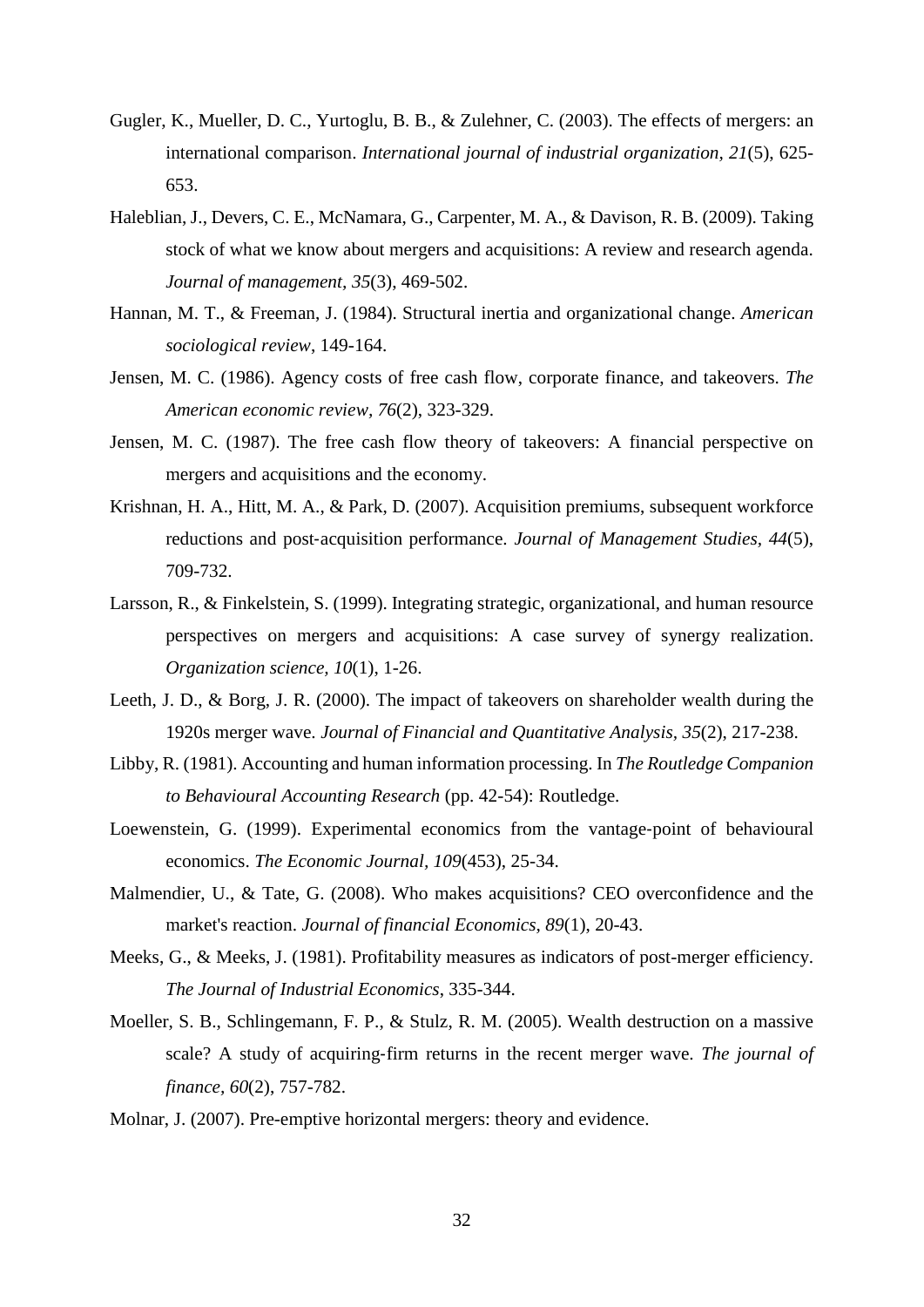- Papadakis, V. M., & Thanos, I. C. (2010). Measuring the performance of acquisitions: An empirical investigation using multiple criteria. *British Journal of Management, 21*(4), 859-873.
- Peter, J. P. (1981). Construct validity: A review of basic issues and marketing practices. *Journal of marketing research*, 133-145.
- Porrini, P. (2004). Can a previous alliance between an acquirer and a target affect acquisition performance? *Journal of management, 30*(4), 545-562.
- Porter, M. E. (2008). *Competitive strategy: Techniques for analyzing industries and competitors*: Simon and Schuster.
- Shahrur, H. (2005). Industry structure and horizontal takeovers: Analysis of wealth effects on rivals, suppliers, and corporate customers. *Journal of financial Economics, 76*(1), 61- 98.
- Shleifer, A., & Vishny, R. W. (2003). Stock market driven acquisitions. *Journal of financial Economics, 70*(3), 295-311.
- Snyder, C. M. (1996). A dynamic theory of countervailing power. *The RAND Journal of Economics*, 747-769.
- Song, M. H., & Walkling, R. A. (2000). Abnormal returns to rivals of acquisition targets: A test of theacquisition probability hypothesis'. *Journal of financial Economics, 55*(2), 143- 171.
- Stigler, G. J. (1964). A theory of oligopoly. *Journal of political Economy, 72*(1), 44-61.
- Studenmund, A. (2006). *Using Econometrics: A Practical Guide (5 th)*: Boston, MA: Pearson Education, Inc.
- Thanos, I. C., & Papadakis, V. M. (2012). The use of accounting-based measures in measuring M&A performance: a review of five decades of research. In *Advances in mergers and acquisitions* (pp. 103-120): Emerald Group Publishing Limited.
- Uhlenbruck, K., Hitt, M. A., & Semadeni, M. (2006). Market value effects of acquisitions involving Internet firms: A resource‐based analysis. *Strategic Management Journal, 27*(10), 899-913.
- Wooldridge, J. M. (2012). *Introductory econometrics : a modern approach*. Cincinnati, OH :: South-Western College.
- Zollo, M., & Singh, H. (2004). Deliberate learning in corporate acquisitions: post-acquisition strategies and integration capability in US bank mergers. *Strategic Management Journal, 25*(13), 1233-1256.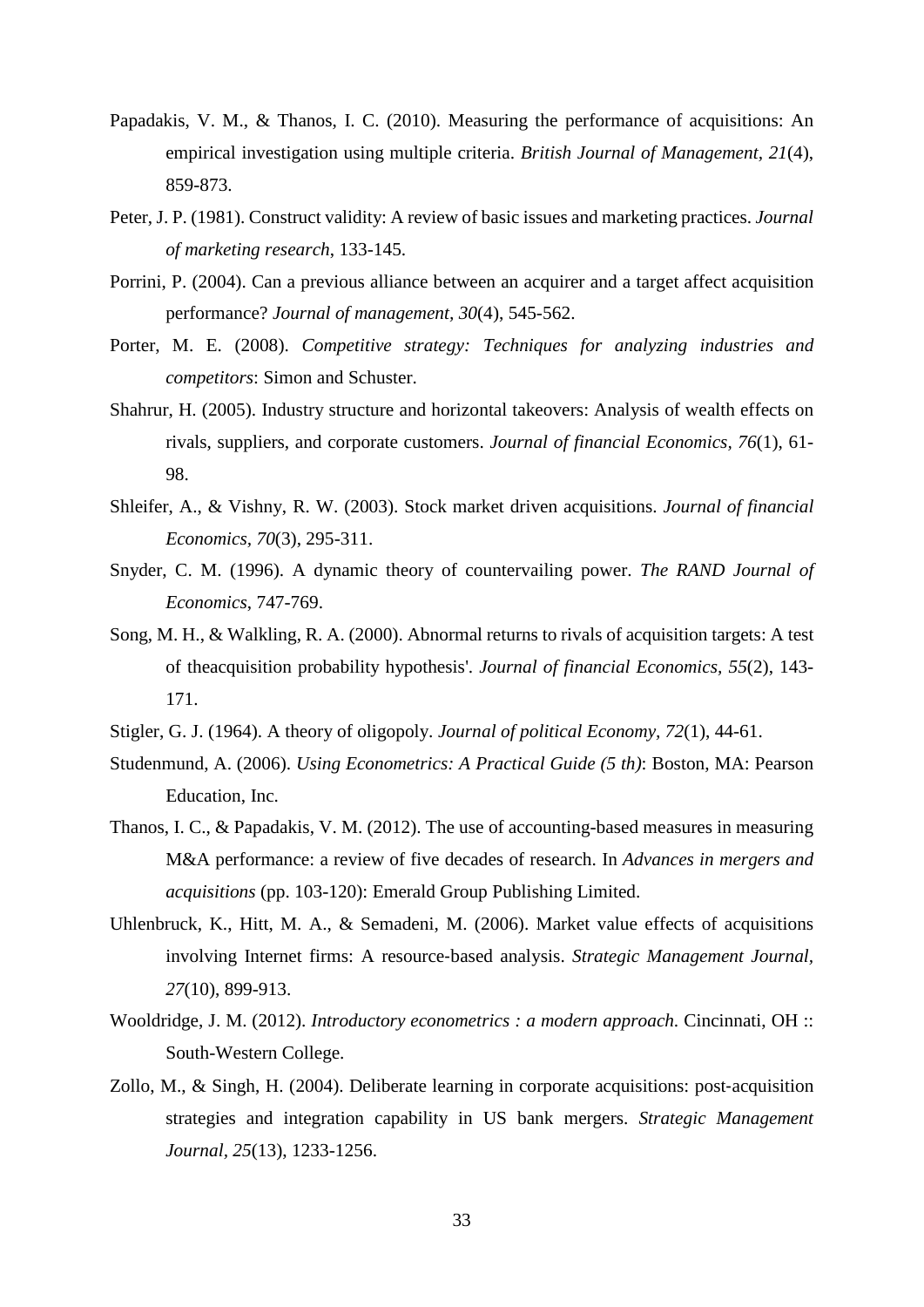## <span id="page-36-0"></span>**Appendix A**

|                          | Table 1 – Comparison theories                                                                                                                                                         |                                                                      |                                |  |  |  |  |  |
|--------------------------|---------------------------------------------------------------------------------------------------------------------------------------------------------------------------------------|----------------------------------------------------------------------|--------------------------------|--|--|--|--|--|
| <b>Theory</b>            | <b>Focus</b>                                                                                                                                                                          | <b>Assumptions</b>                                                   | <b>Effect on rival</b><br>firm |  |  |  |  |  |
| Collusion                | Takeovers reduce the<br>number of firms in the<br>industry which reduces<br>competition and rivalry.                                                                                  | Horizontal takeovers<br>Monopoly rents                               | Positive                       |  |  |  |  |  |
| Productive<br>efficiency | Takeovers result in an<br>increase of efficiency for<br>merging firms which lead<br>to more intense<br>competition. Takeovers<br>signal an industry wide<br>increase in productivity. | Horizontal takeovers<br>Implementation cost-<br>efficient production | Unrestrictive                  |  |  |  |  |  |
| Buying power             | Takeovers increase the<br>concentration of the<br>buying industry and an<br>opportunity to pressure<br>suppliers.                                                                     | Horizontal takeovers<br>Monopsony rents                              | Positive                       |  |  |  |  |  |
| Value destroying         | Takeovers are value<br>destroying for merging<br>firms and represent a<br>competitive opportunity<br>for rival firms.                                                                 | Horizontal takeovers<br>Failure merging firms                        | Positive                       |  |  |  |  |  |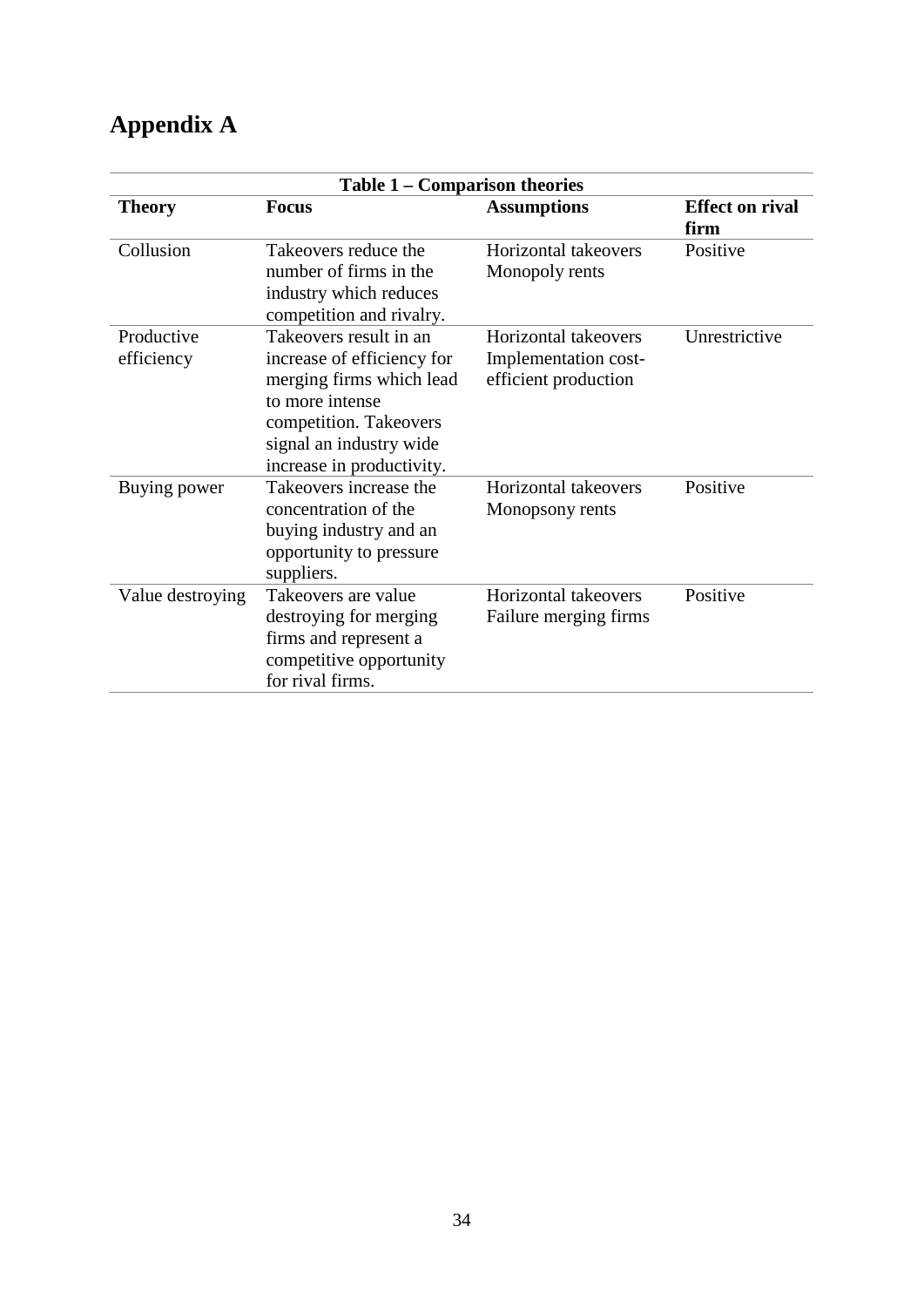# <span id="page-37-0"></span>**Appendix B**

| Table 2a              |              |         |  |  |  |  |
|-----------------------|--------------|---------|--|--|--|--|
| <b>Country rivals</b> | Freq.        | Percent |  |  |  |  |
| Austria               | 56           | 1.89    |  |  |  |  |
| Belgium               | 63           | 2.13    |  |  |  |  |
| Switzerland           | 137          | 4.63    |  |  |  |  |
| Czech Republic        | 1            | 0.03    |  |  |  |  |
| Germany               | 355          | 11.99   |  |  |  |  |
| Denmark               | 100          | 3.38    |  |  |  |  |
| Estonia               | 1            | 0.03    |  |  |  |  |
| Spain                 | 120          | 4.05    |  |  |  |  |
| Finland               | 93           | 3.14    |  |  |  |  |
| France                | 346          | 11.69   |  |  |  |  |
| <b>United Kingdom</b> | 932          | 31.49   |  |  |  |  |
| Greece                | 60           | 2.03    |  |  |  |  |
| Ireland               | 33           | 1.11    |  |  |  |  |
| Iceland               | 6            | 0.20    |  |  |  |  |
| Italy                 | 150          | 5.07    |  |  |  |  |
| Luxembourg            | 13           | 0.44    |  |  |  |  |
| Netherland            | 65           | 2.20    |  |  |  |  |
| Norway                | 145          | 4.90    |  |  |  |  |
| Poland                | 3            | 0.10    |  |  |  |  |
| Portugal              | 39           | 1.32    |  |  |  |  |
| Romania               | $\mathbf{1}$ | 0.03    |  |  |  |  |
| Russia                | 8            | 0.27    |  |  |  |  |
| Sweden                | 233          | 7.87    |  |  |  |  |
| <b>Total</b>          | 2960         | 100     |  |  |  |  |

| <b>Table 2b</b>          |                         |            |  |  |  |  |  |  |  |  |
|--------------------------|-------------------------|------------|--|--|--|--|--|--|--|--|
| <b>Country acquirers</b> | Freq.<br><b>Percent</b> |            |  |  |  |  |  |  |  |  |
| Austria                  | 1                       | 0.3        |  |  |  |  |  |  |  |  |
| Belgium                  | 10                      | 3.02       |  |  |  |  |  |  |  |  |
| Switzerland              | 2                       | 0.6        |  |  |  |  |  |  |  |  |
| Germany                  | 16                      | 4.83       |  |  |  |  |  |  |  |  |
| Denmark                  | 15                      | 4.53       |  |  |  |  |  |  |  |  |
| Estonia                  | 1                       | 0.3        |  |  |  |  |  |  |  |  |
| Spain                    | 22                      | 6.65       |  |  |  |  |  |  |  |  |
| Finland                  | 15                      | 4.53       |  |  |  |  |  |  |  |  |
| France                   | 25                      | 7.55       |  |  |  |  |  |  |  |  |
| United Kingdom           | 152                     | 45.92      |  |  |  |  |  |  |  |  |
| <b>Ireland</b>           | 8                       | 2.42       |  |  |  |  |  |  |  |  |
| Italy                    | 21                      | 6.34       |  |  |  |  |  |  |  |  |
| Luxembourg               | 3                       | 0.91       |  |  |  |  |  |  |  |  |
| Netherlands              | 9                       | 2.72       |  |  |  |  |  |  |  |  |
| Poland                   | 1                       | 0.3        |  |  |  |  |  |  |  |  |
| Portugal                 | 2                       | 0.6        |  |  |  |  |  |  |  |  |
| Sweden                   | 28                      | 8.46       |  |  |  |  |  |  |  |  |
| <b>Total</b>             | 331                     | <b>100</b> |  |  |  |  |  |  |  |  |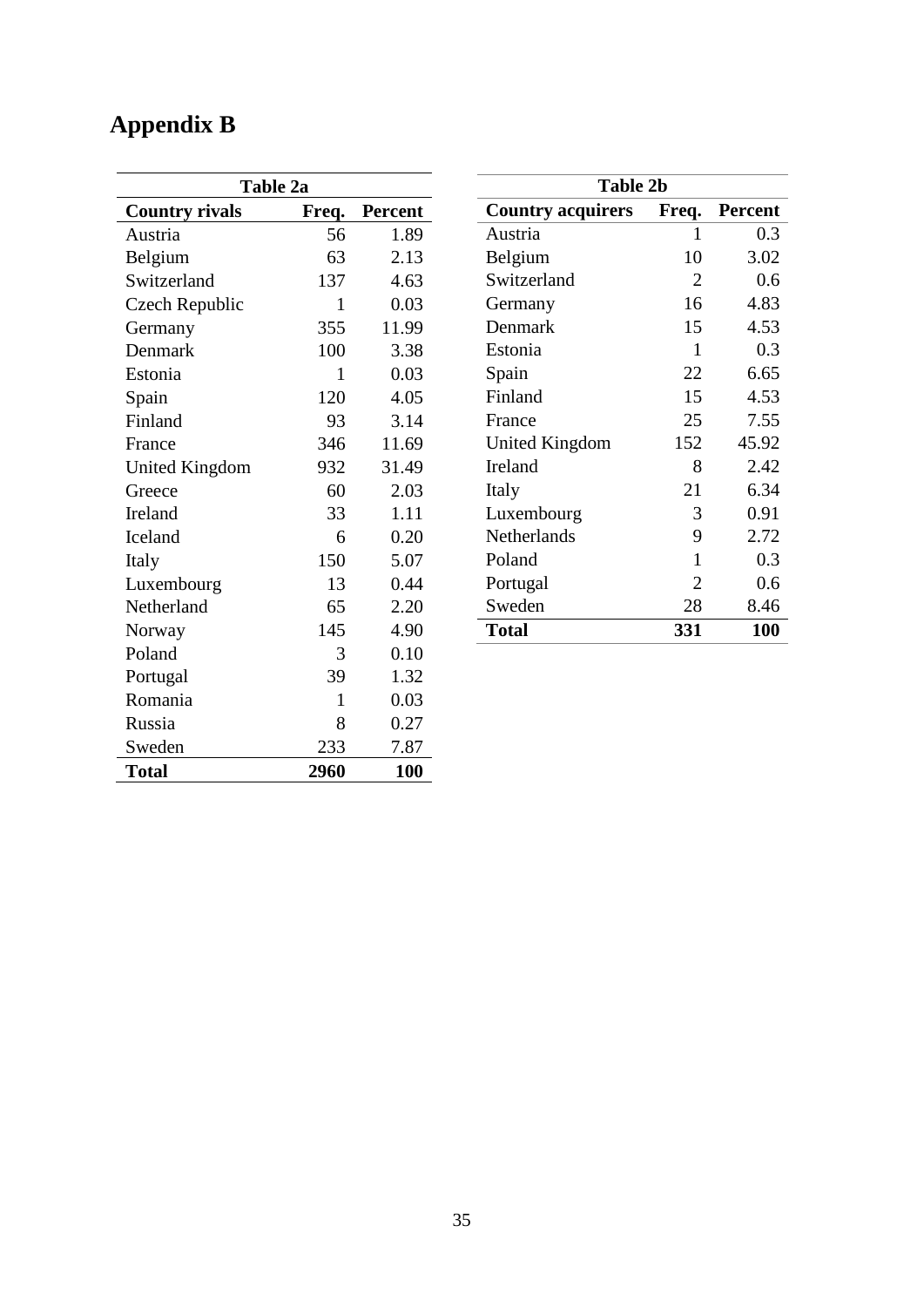## <span id="page-38-0"></span>**Appendix C**

| Table 3 – Summary statistics |       |             |           |                |            |  |  |  |
|------------------------------|-------|-------------|-----------|----------------|------------|--|--|--|
| <b>Variable</b>              | Obs   | <b>Mean</b> | Std. Dev. | Min            | <b>Max</b> |  |  |  |
| logRROA1                     | 2,405 | 4.604727    | .0802508  | 3.094823       | 5.989964   |  |  |  |
| logRROA2                     | 2,341 | 4.603786    | .0878242  | 2.72458        | 6.438551   |  |  |  |
| AROA1                        | 2,644 | .3547655    | .4785327  | $\overline{0}$ | 1          |  |  |  |
| AROA2                        | 2,468 | .4254457    | .4945106  | $\overline{0}$ |            |  |  |  |
| <b>CROSS</b>                 | 2,974 | .2579018    | .4375532  | $\Omega$       |            |  |  |  |
| <b>INDUS</b>                 | 2,974 | .2700067    | .4440376  | $\theta$       |            |  |  |  |
| ABS SM                       | 2,378 | .4579479    | .4983333  | $\overline{0}$ |            |  |  |  |
| <b>REL SIM</b>               | 2,182 | .2030247    | .402343   | $\theta$       |            |  |  |  |
| logRAG                       | 1,549 | 2.343503    | 1.4645    | $-4.60517$     | 8.903946   |  |  |  |
| <b>RCS</b>                   | 1,994 | 40.53432    | 27.1977   | .03            | 100        |  |  |  |
| <b>RDE</b>                   | 2,188 | 143.6261    | 839.2686  | $-7674.54$     | 23544.56   |  |  |  |
| logRDA                       | 2,148 | 2.727895    | 1.583132  | $-4.60517$     | 11.0739    |  |  |  |
| <b>ACS</b>                   | 2,194 | 42.29388    | 29.14151  | .05            | 99.99      |  |  |  |
| <b>ADE</b>                   | 2,339 | 117.9185    | 298.6273  | $-2667.84$     | 5549.44    |  |  |  |
| logADA                       | 2,294 | 2.608566    | 1.615651  | $-4.60517$     | 5.116856   |  |  |  |

## <span id="page-38-1"></span>**Appendix D**

Breusch-Pagan / Cook-Weisberg test for heteroskedasticity Ho: Constant variance Variables: fitted values of logRROA1

chi2(1)  $= 148.38$ Prob > chi2 =  $0.0000$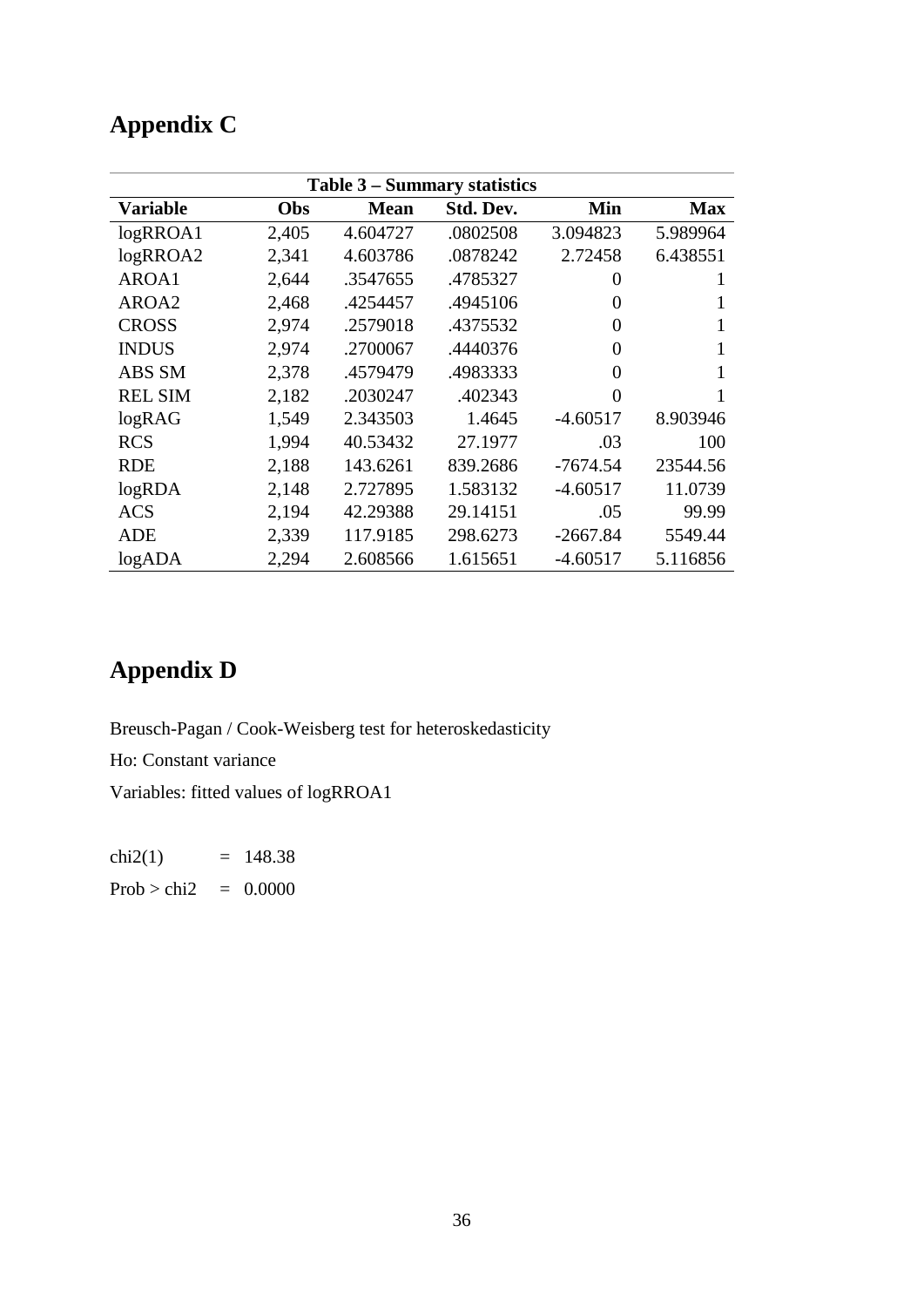| <b>Table 4 – Variance Inflation Factor test</b> |      |          |  |  |  |  |
|-------------------------------------------------|------|----------|--|--|--|--|
| <b>Variable</b>                                 | VIF  | 1/VIF    |  |  |  |  |
| <b>INDUS</b>                                    | 1.22 | 0.816742 |  |  |  |  |
| <b>RCS</b>                                      | 1.22 | 0.820341 |  |  |  |  |
| logADA                                          | 1.22 | 0.820855 |  |  |  |  |
| <b>ADE</b>                                      | 1.21 | 0.828994 |  |  |  |  |
| logRDA                                          | 1.16 | 0.858539 |  |  |  |  |
| <b>ACS</b>                                      | 1.15 | 0.868854 |  |  |  |  |
| <b>CROSS</b>                                    | 1.14 | 0.876215 |  |  |  |  |
| logRAG                                          | 1.11 | 0.901340 |  |  |  |  |
| ABS SM                                          | 1.09 | 0.914310 |  |  |  |  |
| AROA1                                           | 1.03 | 0.966198 |  |  |  |  |
| <b>RDE</b>                                      | 1.02 | 0.978914 |  |  |  |  |
| <b>REL SIM</b>                                  | 1.01 | 0.985936 |  |  |  |  |
| <b>Mean VIF</b>                                 | 1.13 |          |  |  |  |  |

# <span id="page-39-0"></span>**Appendix E**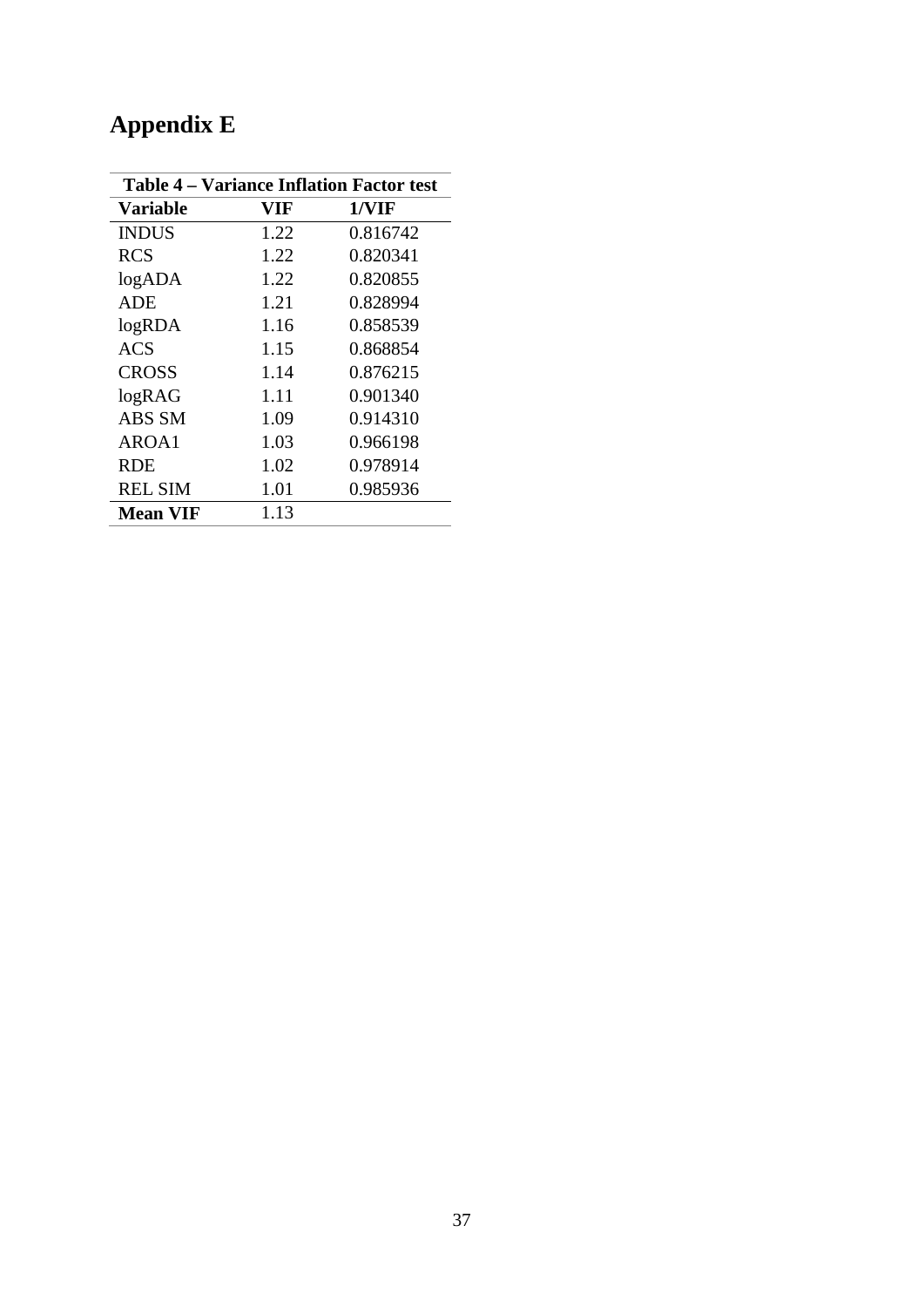# <span id="page-40-0"></span>**Appendix F**

| Table 5a – Model 1 correlation matrix |           |              |              |              |                          |                |  |  |
|---------------------------------------|-----------|--------------|--------------|--------------|--------------------------|----------------|--|--|
|                                       | logRROA1  | <b>AROA1</b> | <b>CROSS</b> | <b>INDUS</b> | <b>ABS SM</b>            | <b>REL SIM</b> |  |  |
| logRROA1                              | 1.0000    |              |              |              |                          |                |  |  |
| <b>AROA1</b>                          | 0.0262    | 1.0000       |              |              |                          |                |  |  |
| <b>CROSS</b>                          | $-0.0447$ | 0.0143       | 1.0000       |              |                          |                |  |  |
| <b>INDUS</b>                          | $-0.0304$ | $-0.0713$    | 0.2763       | 1.0000       |                          |                |  |  |
| <b>ABS SM</b>                         | 0.0843    | $-0.0383$    | $-0.0938$    | $-0.1639$    | 1.0000                   |                |  |  |
| <b>REL SIM</b>                        | $-0.0126$ | 0.0138       | $-0.0057$    | $-0.0115$    | 0.0213                   | 1.0000         |  |  |
| logRAG                                | 0.0874    | $-0.0463$    | $-0.0226$    | 0.0091       | 0.1149                   | 0.0418         |  |  |
| <b>RCS</b>                            | $-0.0423$ | $-0.0951$    | $-0.0455$    | $-0.1048$    | 0.0139                   | 0.0668         |  |  |
| <b>RDE</b>                            | $-0.0052$ | 0.0172       | $-0.0050$    | 0.0172       | 0.0387                   | $-0.0451$      |  |  |
| logRDA                                | 0.0171    | 0.0615       | $-0.0146$    | 0.0976       | $-0.1323$                | $-0.0678$      |  |  |
| <b>ACS</b>                            | 0.0096    | $-0.0401$    | 0.0129       | $-0.0852$    | $-0.0468$                | 0.0554         |  |  |
| <b>ADE</b>                            | $-0.0436$ | 0.0382       | 0.1251       | $-0.1675$    | $-0.1240$                | 0.0243         |  |  |
| logADA                                | 0.0615    | 0.1260       | 0.0952       | $-0.0548$    | $-0.1255$                | $-0.0249$      |  |  |
| Table 5b - Model 1 correlation matrix |           |              |              |              |                          |                |  |  |
|                                       | logRAG    | <b>RCS</b>   | <b>RDE</b>   | logRDA       | <b>ACS</b><br><b>ADE</b> | logADA         |  |  |

| logRAG     | 1.0000    |           |           |        |           |        |        |
|------------|-----------|-----------|-----------|--------|-----------|--------|--------|
| <b>RCS</b> | 0.2685    | 1.0000    |           |        |           |        |        |
| <b>RDE</b> | $-0.0064$ | $-0.0925$ | 1.0000    |        |           |        |        |
| logRDA     | $-0.0948$ | $-0.2103$ | 0.0842    | 1.0000 |           |        |        |
| <b>ACS</b> | 0.1169    | 0.2304    | $-0.0587$ | 0.0793 | 1.0000    |        |        |
| <b>ADE</b> | $-0.0689$ | 0.0342    | 0.0076    | 0.1287 | $-0.0184$ | 1.0000 |        |
| logADA     | $-0.0981$ | $-0.0160$ | $-0.0216$ | 0.1701 | $-0.1683$ | 0.3206 | 1.0000 |
|            |           |           |           |        |           |        |        |

| Table 6a – Model 1 correlation matrix |           |           |              |              |               |                |  |
|---------------------------------------|-----------|-----------|--------------|--------------|---------------|----------------|--|
|                                       | logRROA2  | AROA2     | <b>CROSS</b> | <b>INDUS</b> | <b>ABS SM</b> | <b>REL SIM</b> |  |
| logRROA2                              | 1.0000    |           |              |              |               |                |  |
| AROA2                                 | 0.0003    | 1.0000    |              |              |               |                |  |
| <b>CROSS</b>                          | 0.0259    | 0.1648    | 1.0000       |              |               |                |  |
| <b>INDUS</b>                          | 0.0035    | $-0.0405$ | 0.2582       | 1.0000       |               |                |  |
| <b>ABS SM</b>                         | $-0.0477$ | 0.0186    | $-0.1008$    | $-0.1343$    | 1.0000        |                |  |
| <b>REL SIM</b>                        | 0.0111    | 0.0391    | 0.0261       | $-0.0090$    | 0.0338        | 1.0000         |  |
| logRAG                                | 0.0468    | $-0.0737$ | $-0.0338$    | 0.0262       | 0.0941        | 0.0530         |  |
| <b>RCS</b>                            | $-0.0012$ | $-0.0609$ | $-0.0506$    | $-0.0901$    | $-0.0119$     | 0.0635         |  |
| <b>RDE</b>                            | $-0.0152$ | 0.0302    | $-0.0070$    | 0.0096       | 0.0410        | $-0.0466$      |  |
| logRDA                                | 0.0022    | 0.0125    | 0.0149       | 0.0652       | $-0.1131$     | $-0.0799$      |  |
| <b>ACS</b>                            | 0.0068    | $-0.0184$ | 0.0078       | $-0.1140$    | $-0.0486$     | 0.0560         |  |
| <b>ADE</b>                            | 0.0054    | 0.1625    | 0.1313       | $-0.1742$    | $-0.1175$     | 0.0254         |  |
| logADA                                | $-0.0303$ | 0.2451    | 0.1027       | $-0.0655$    | $-0.1251$     | $-0.0046$      |  |